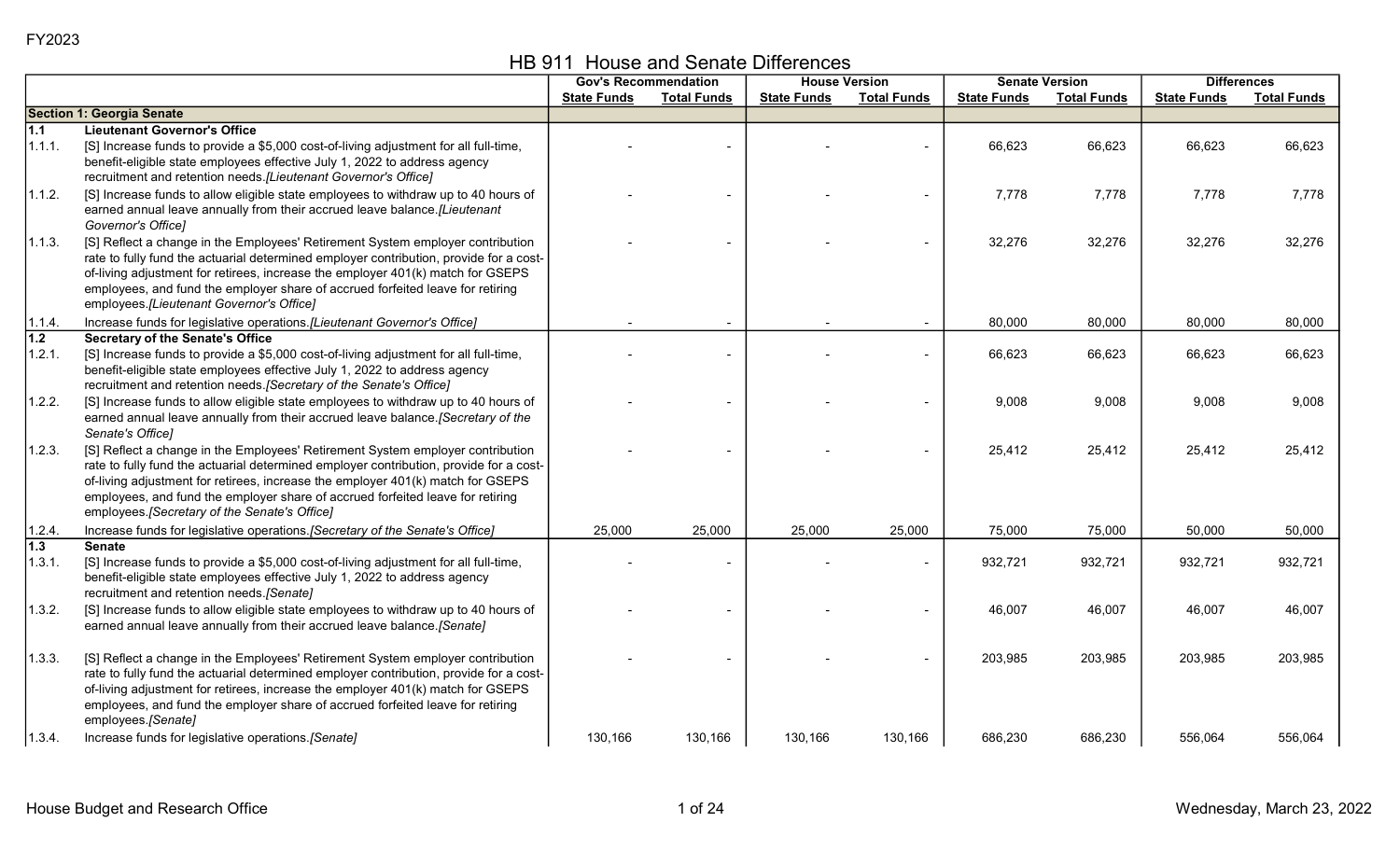HB 911 House and Senate Differences

|         |                                                                                         |                    | <b>Gov's Recommendation</b> |                    | <b>House Version</b> |                    | <b>Senate Version</b> |                    | <b>Differences</b> |
|---------|-----------------------------------------------------------------------------------------|--------------------|-----------------------------|--------------------|----------------------|--------------------|-----------------------|--------------------|--------------------|
|         |                                                                                         | <b>State Funds</b> | <b>Total Funds</b>          | <b>State Funds</b> | <b>Total Funds</b>   | <b>State Funds</b> | <b>Total Funds</b>    | <b>State Funds</b> | <b>Total Funds</b> |
|         | <b>Section 5: Appeals, Court of</b>                                                     |                    |                             |                    |                      |                    |                       |                    |                    |
| 5.2     | Georgia State-wide Business Court                                                       |                    |                             |                    |                      |                    |                       |                    |                    |
| 5.2.5.  | Increase funds for a staff attorney. [State-wide Business Court]                        | 10,000             | 10,000                      | 8,087              | 8,087                | 10,000             | 10,000                | 1,913              | 1,913              |
| 5.2.6   | Increase funds for the senior deputy clerk.[State-wide Business Court]                  | 10,000             | 10,000                      | 8,087              | 8,087                | 10,000             | 10,000                | 1,913              | 1,913              |
| 5.2.7.  | Increase funds for a judicial assistant. [State-wide Business Court] (H:No)             | 5,000              | 5,000                       | $\Omega$           | $\mathbf{0}$         | 5,000              | 5,000                 | 5,000              | 5,000              |
|         | <b>Section 6: Judicial Council</b>                                                      |                    |                             |                    |                      |                    |                       |                    |                    |
| 6.1     | <b>Council of Accountability Court Judges</b>                                           |                    |                             |                    |                      |                    |                       |                    |                    |
| 6.1.4   | Restore operating funds. [Council of Accountability Court Judges] (S:No)                |                    |                             | 74,374             | 74,374               | $\Omega$           | 0                     | (74, 374)          | (74, 374)          |
| 6.4     | <b>Judicial Council</b>                                                                 |                    |                             |                    |                      |                    |                       |                    |                    |
| 6.4.8.  | Increase funds for a customer support specialist position.[AOC]                         | 88,654             | 88,654                      | 96,980             | 96,980               | 73,326             | 73,326                | (23, 654)          | (23, 654)          |
| 6.4.9.  | Increase funds for an IT Help Desk position.[AOC]                                       | 65,000             | 65,000                      | 73,326             | 73,326               | 96,980             | 96,980                | 23,654             | 23,654             |
|         | <b>Section 7: Juvenile Courts</b>                                                       |                    |                             |                    |                      |                    |                       |                    |                    |
| 7.1     | <b>Council of Juvenile Court Judges</b>                                                 |                    |                             |                    |                      |                    |                       |                    |                    |
| 7.1.5.  | Increase funds for the case management contract.[Council of Juvenile Court              | 25,000             | 25,000                      | 25,000             | 25,000               | 25,000             | 25,000                | $\Omega$           | $\mathbf 0$        |
|         | Judges] (S:Increase funds for the update to the case management contract and            |                    |                             |                    |                      |                    |                       |                    |                    |
|         | provide compatibility with SHINES at the Department of Human Services.)                 |                    |                             |                    |                      |                    |                       |                    |                    |
|         |                                                                                         |                    |                             |                    |                      |                    |                       |                    |                    |
| 7.2     | <b>Grants to Counties for Juvenile Court Judges</b>                                     |                    |                             |                    |                      |                    |                       |                    |                    |
| 7.2.1.  | Increase funds for juvenile court judges salary supplement for accountability courts    | 690,000            | 690,000                     | $\Omega$           | 0                    | 690,000            | 690,000               | 690,000            | 690,000            |
|         | per House Bill 274. [Grants to Counties for Juvenile Court Judges] (H:Yes; Provide      |                    |                             |                    |                      |                    |                       |                    |                    |
|         | supplement pursuant to the final passage of authorizing legislation.)(S:Increase        |                    |                             |                    |                      |                    |                       |                    |                    |
|         | funds to provide supplement based on dependency case backlog less than 180              |                    |                             |                    |                      |                    |                       |                    |                    |
|         | days as certified by the executive director of the Council of Juvenile Court Judges     |                    |                             |                    |                      |                    |                       |                    |                    |
|         | and the commissioner of the Department of Human Services.)                              |                    |                             |                    |                      |                    |                       |                    |                    |
|         |                                                                                         |                    |                             |                    |                      |                    |                       |                    |                    |
| 7.2.2.  | Increase funds for grants to counties for the Cobb Judicial Circuit pursuant to         |                    |                             |                    |                      | 25,000             | 25,000                | 25,000             | 25,000             |
|         | O.C.G.A. §15-11-52 effective January 1, 2022.[Grants to Counties for Juvenile           |                    |                             |                    |                      |                    |                       |                    |                    |
|         | Court Judges]                                                                           |                    |                             |                    |                      |                    |                       |                    |                    |
|         | <b>Section 8: Prosecuting Attorneys</b>                                                 |                    |                             |                    |                      |                    |                       |                    |                    |
| 8.1     | <b>Council of Superior Court Clerks</b>                                                 |                    |                             |                    |                      |                    |                       |                    |                    |
| 8.1.1.  | Increase funds for operations to reflect restoration of funds for superior court clerks | 78,000             | 78,000                      | 20,000             | 20,000               | $\Omega$           | 0                     | (20,000)           | (20,000)           |
|         | throughout the state in the execution of their duties. [Council of Superior Court       |                    |                             |                    |                      |                    |                       |                    |                    |
|         | Clerks] (S:No)                                                                          |                    |                             |                    |                      |                    |                       |                    |                    |
| 8.2     | <b>District Attornevs</b>                                                               |                    |                             |                    |                      |                    |                       |                    |                    |
| 8.2.6   | Increase funds for placement of assistant district attorneys to provide for ongoing     | 5,864,144          | 5,864,144                   | 5,864,144          | 5,864,144            | 1,887,322          | 1,887,322             | (3,976,822)        | (3,976,822)        |
|         | recruitment and retention of career prosecutors.[District Attorneys]                    |                    |                             |                    |                      |                    |                       |                    |                    |
| 8.2.7.  | Increase funds for revised pay scale of assistant district attorneys to provide for     | 2,773,443          | 2,773,443                   | 2,773,443          | 2,773,443            | 1,334,544          | 1,334,544             | (1,438,899)        | (1,438,899)        |
|         | ongoing recruitment and retention of career prosecutors.[District Attorneys]            |                    |                             |                    |                      |                    |                       |                    |                    |
|         |                                                                                         |                    |                             |                    |                      |                    |                       |                    |                    |
| 8.2.10. | Provide funds for four additional assistant district attorneys to support juvenile      | 515,854            | 515,854                     | 548,202            | 548,202              | 582,502            | 582,502               | 34,300             | 34,300             |
|         | courts in the Bell-Forsyth, Chattahoochee, Northern, and Pataula Judicial               |                    |                             |                    |                      |                    |                       |                    |                    |
|         | Circuit.[District Attorneys]                                                            |                    |                             |                    |                      |                    |                       |                    |                    |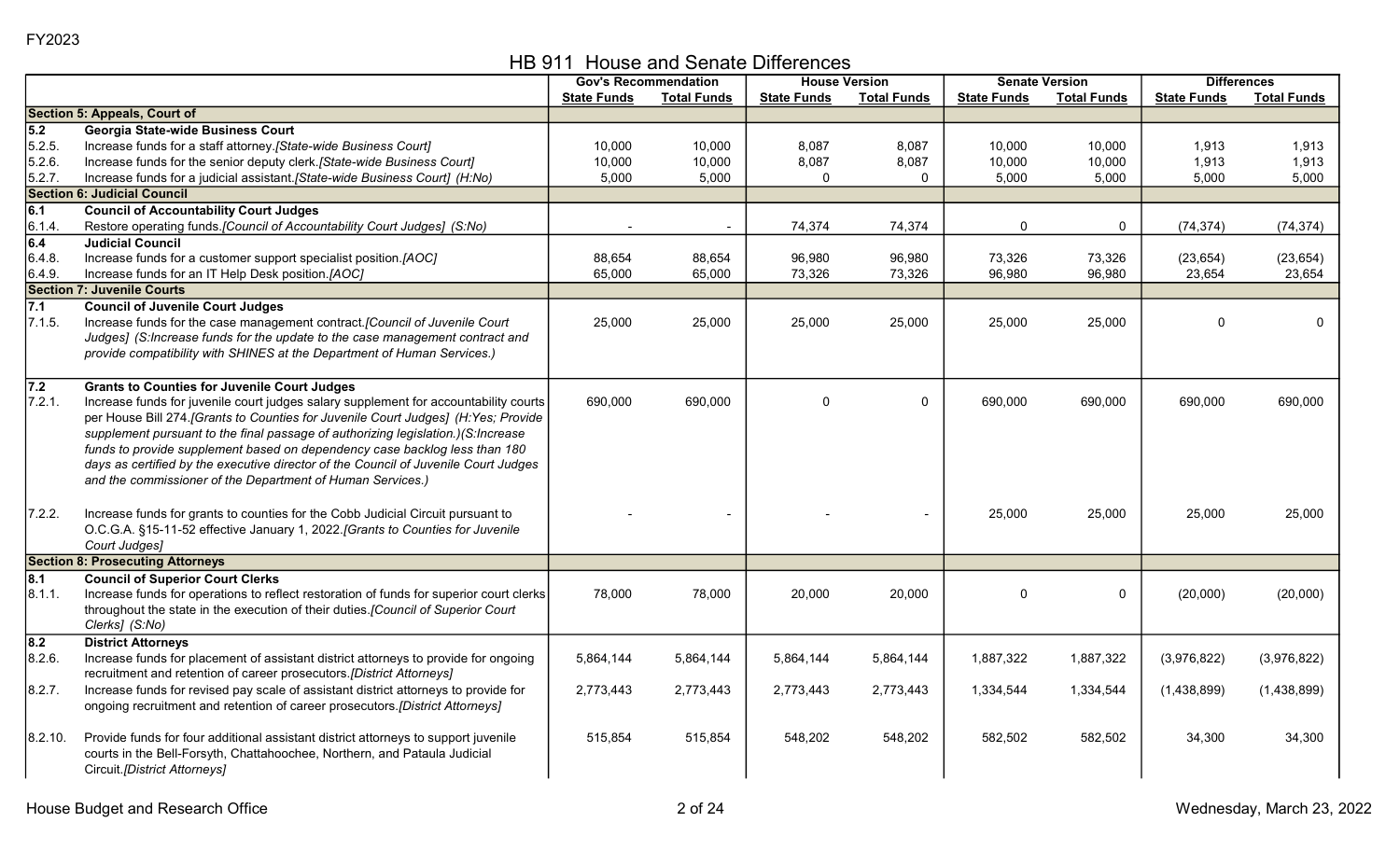HB 911 House and Senate Differences

|          |                                                                                       |                    | <b>Gov's Recommendation</b> |                    | <b>House Version</b> |                    | <b>Senate Version</b> | <b>Differences</b> |                    |
|----------|---------------------------------------------------------------------------------------|--------------------|-----------------------------|--------------------|----------------------|--------------------|-----------------------|--------------------|--------------------|
|          |                                                                                       | <b>State Funds</b> | <b>Total Funds</b>          | <b>State Funds</b> | <b>Total Funds</b>   | <b>State Funds</b> | <b>Total Funds</b>    | <b>State Funds</b> | <b>Total Funds</b> |
| 8.3      | <b>Prosecuting Attorney's Council</b>                                                 |                    |                             |                    |                      |                    |                       |                    |                    |
| 8.3.10.  | Increase funds for personal services for one payroll specialist                       | 109,580            | 109,580                     | 121,758            | 121,758              |                    | $\mathbf{0}$          | (121, 758)         | (121, 758)         |
|          | position.[Prosecuting Attorney's Council] (S:No)                                      |                    |                             |                    |                      |                    |                       |                    |                    |
| 8.3.11.  | Increase funds for personal services for one animal abuse resource prosecutor         | 186,970            | 186,970                     | $\mathbf{0}$       | $\mathbf 0$          | 201,921            | 201,921               | 201,921            | 201,921            |
|          | position.[Prosecuting Attorney's Council] (H:No)                                      |                    |                             |                    |                      |                    |                       |                    |                    |
|          | <b>Section 9: Superior Courts</b>                                                     |                    |                             |                    |                      |                    |                       |                    |                    |
| 9.3      | <b>Superior Court Judges</b>                                                          |                    |                             |                    |                      |                    |                       |                    |                    |
| 9.3.13.  | Increase funds to provide an additional 10 senior judge days per active               | 1,350,385          | 1,350,385                   | 1,350,385          | 1,350,385            | $\Omega$           | $\mathbf 0$           | (1,350,385)        | (1,350,385)        |
|          | judge.[Superior Court Judges] (S:Yes; Utilize existing 'American Rescue Plan Act      |                    |                             |                    |                      |                    |                       |                    |                    |
|          | of 2021' (ARP) funds for senior judge days.)                                          |                    |                             |                    |                      |                    |                       |                    |                    |
| 9.3.16.  | Provide funds for a salary increase for law clerks to improve employee retention      | 1,862,530          | 1,862,530                   | 450,399            | 450,399              | 900,945            | 900,945               | 450,546            | 450,546            |
|          | and reduce turnover. [Superior Court Judges]                                          |                    |                             |                    |                      |                    |                       |                    |                    |
|          | <b>Section 10: Supreme Court</b>                                                      |                    |                             |                    |                      |                    |                       |                    |                    |
| 10.1     | <b>Supreme Court of Georgia</b>                                                       |                    |                             |                    |                      |                    |                       |                    |                    |
|          | 10.1.13. Increase funds for personal services for two central staff attorney          | 294,620            | 294,620                     | 159,708            | 159,708              | 319,416            | 319,416               | 159,708            | 159,708            |
|          | positions.[Administration] (H:Increase funds for personal services for a central      |                    |                             |                    |                      |                    |                       |                    |                    |
|          | staff attorney position.)(S:Increase funds for personnel for a central staff attorney |                    |                             |                    |                      |                    |                       |                    |                    |
|          | position to handle pro se matters and one central staff attorney for regulatory       |                    |                             |                    |                      |                    |                       |                    |                    |
|          | filings.)                                                                             |                    |                             |                    |                      |                    |                       |                    |                    |
|          | Section 12: Administrative Services, Department of                                    |                    |                             |                    |                      |                    |                       |                    |                    |
| 12.2     | <b>Compensation Per General Assembly Resolutions</b>                                  |                    |                             |                    |                      |                    |                       |                    |                    |
| 12.2.2.  | Provide funds in FY 2023 to purchase annuities for wrongfully convicted individuals   |                    |                             | $\Omega$           | $\mathbf{0}$         | 1,710,000          | 1,710,000             | 1,710,000          | 1,710,000          |
|          | pursuant to the favorable passage of HR 594 and HR 626 (2022 Session).                |                    |                             |                    |                      |                    |                       |                    |                    |
|          | [Compensation Per General Assembly Resolutions] (H:Yes)(S:Yes; Provide funds          |                    |                             |                    |                      |                    |                       |                    |                    |
|          | in FY 2023 to purchase annuities for wrongfully convicted individuals pursuant to     |                    |                             |                    |                      |                    |                       |                    |                    |
|          | the favorable passage of HR 593 and HR 626 (2022 Session).)                           |                    |                             |                    |                      |                    |                       |                    |                    |
|          |                                                                                       |                    |                             |                    |                      |                    |                       |                    |                    |
| 12.6     | <b>Risk Management</b>                                                                |                    |                             |                    |                      |                    |                       |                    |                    |
| 12.6.2.  | Increase funds to provide for increased indemnification payments pursuant to SB       |                    |                             |                    |                      | 750,000            | 750,000               | 750,000            | 750,000            |
|          | 468 (2022 Session).[Indemnification Fund Support]                                     |                    |                             |                    |                      |                    |                       |                    |                    |
| 12.11    | <b>Payments to Georgia Technology Authority</b>                                       |                    |                             |                    |                      |                    |                       |                    |                    |
| 12.11.2. | Increase funds pursuant to O.C.G.A. 50-25-7.1 for the technology resources            |                    |                             |                    |                      | 350,000            | 350,000               | 350,000            | 350,000            |
|          | required to implement SB 441 (2022 Session). [Payments to Georgia Technology          |                    |                             |                    |                      |                    |                       |                    |                    |
|          | Authority]                                                                            |                    |                             |                    |                      |                    |                       |                    |                    |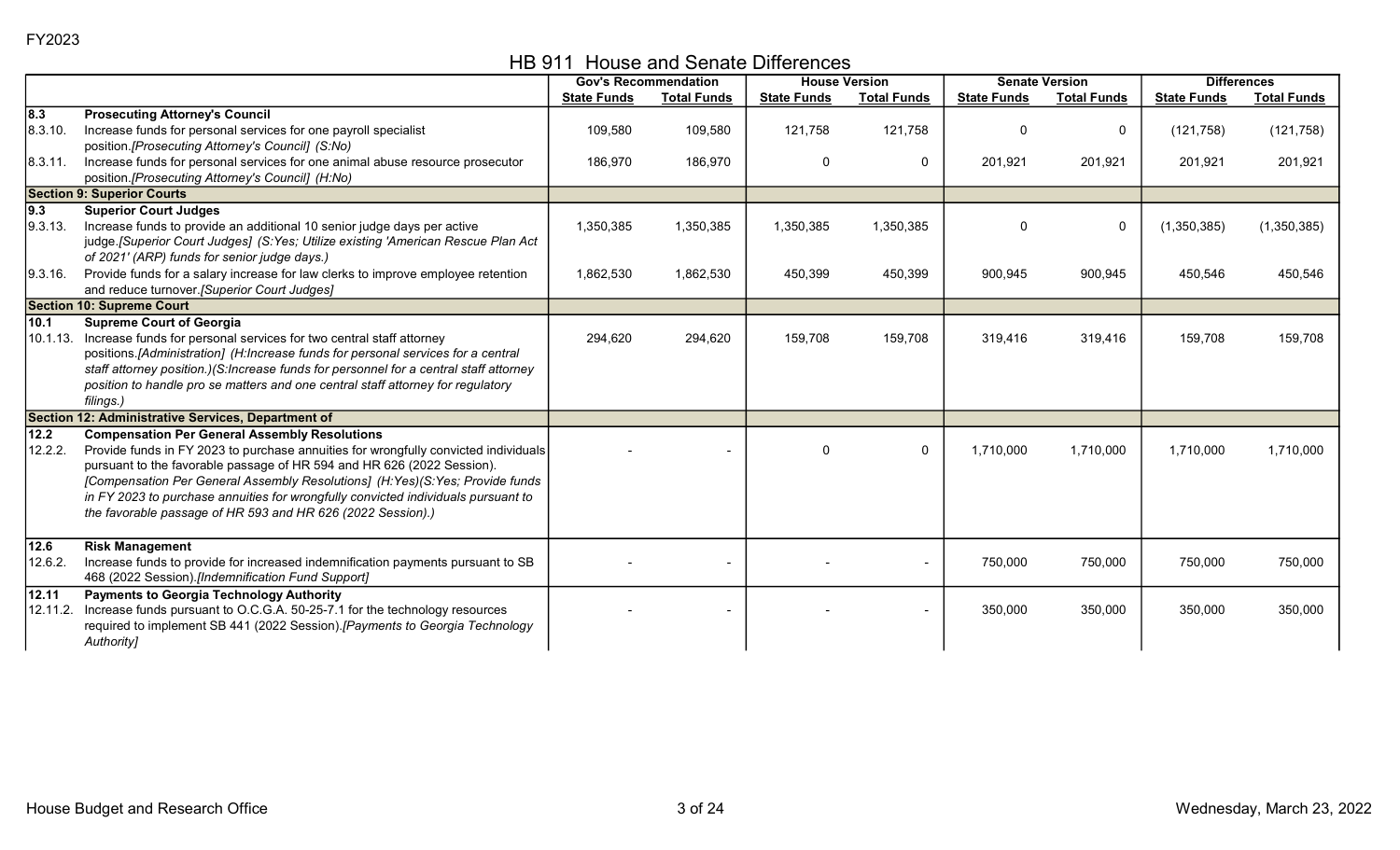|  |  |  | HB 911 House and Senate Differences |
|--|--|--|-------------------------------------|
|--|--|--|-------------------------------------|

|                              |                                                                                                                                                                                                                                                    |                    | <b>Gov's Recommendation</b> |                    | <b>House Version</b> |                    | <b>Senate Version</b> |                    | <b>Differences</b> |
|------------------------------|----------------------------------------------------------------------------------------------------------------------------------------------------------------------------------------------------------------------------------------------------|--------------------|-----------------------------|--------------------|----------------------|--------------------|-----------------------|--------------------|--------------------|
|                              |                                                                                                                                                                                                                                                    | <b>State Funds</b> | <b>Total Funds</b>          | <b>State Funds</b> | <b>Total Funds</b>   | <b>State Funds</b> | <b>Total Funds</b>    | <b>State Funds</b> | <b>Total Funds</b> |
|                              | Section 13: Agriculture, Department of                                                                                                                                                                                                             |                    |                             |                    |                      |                    |                       |                    |                    |
| 13.3                         | <b>Departmental Administration (DOA)</b>                                                                                                                                                                                                           |                    |                             |                    |                      |                    |                       |                    |                    |
| 13.3.7.                      | Provide funds and recognize matching funds for the Georgia Grown Farm to Food<br>Bank program to combat agricultural waste and address fresh produce shortages<br>in regional food banks. (Total Funds: \$1,000,000). [Departmental Administration | 800,000            | 1,000,000                   | 800,000            | 1,000,000            | 800,000            | 1,000,000             | $\Omega$           |                    |
|                              | (DOA)] (H:Provide funds and recognize matching funds for the Georgia Grown<br>Farm to Food Bank program to combat unused agricultural products and address<br>fresh produce shortages in regional food banks. (Total Funds:                        |                    |                             |                    |                      |                    |                       |                    |                    |
|                              | \$1,000,000).)(S: Increase funds and recognize matching funds for the Georgia<br>Grown Farm to Food Bank program to utilize surplus agricultural products and<br>address fresh produce shortages in regional food banks.)                          |                    |                             |                    |                      |                    |                       |                    |                    |
| $\overline{13.5}$<br>13.5.1. | <b>Marketing and Promotion - Special Project</b><br>Provide one-time funds for the repair of the state monument codified by O.C.G.A. §<br>50-3-72 damaged by Hurricane Michael.[Marketing and Promotion - Special<br>Project]                      |                    |                             |                    |                      | 55,000             | 55,000                | 55,000             | 55,000             |
| 13.6<br>13.6.1.              | <b>Poultry Veterinary Diagnostic Labs</b><br>Provide funds for increased maintenance costs. [Poultry Veterinary Diagnostic<br>Labs1                                                                                                                | 180,305            | 180,305                     | 202,652            | 202,652              | 225,000            | 225,000               | 22,348             | 22,348             |
| $\boxed{13.8}$               | <b>State Soil and Water Conservation Commission</b>                                                                                                                                                                                                |                    |                             |                    |                      |                    |                       |                    |                    |
| 13.8.6.                      | Provide funds to increase base funding for each conservation district to support<br>local, discretionary conservation programs.[Conservation Districts]                                                                                            |                    |                             | 80,000             | 80,000               | 160,000            | 160,000               | 80,000             | 80,000             |
| 13.8.7.                      | Provide funds for plan review and technical support positions. [Conservation<br>Districts1                                                                                                                                                         |                    | $\overline{\phantom{0}}$    | 692,300            | 692,300              | 400,000            | 400,000               | (292, 300)         | (292, 300)         |
|                              | Section 15: Behavioral Health and Developmental Disabilities, Department of                                                                                                                                                                        |                    |                             |                    |                      |                    |                       |                    |                    |
| $15.1$                       | <b>Adult Addictive Diseases Services</b>                                                                                                                                                                                                           |                    |                             |                    |                      |                    |                       |                    |                    |
| 15.1.5.                      | Increase funds to equip law enforcement, emergency medical services personnel,<br>and probation staff with naloxone opioid overdose reversal medication.[Adult                                                                                     |                    |                             |                    |                      | 250,000            | 250,000               | 250,000            | 250,000            |
|                              | Addictive Diseases Services]                                                                                                                                                                                                                       |                    |                             |                    |                      |                    |                       |                    |                    |
| 15.1.6.                      | Increase funds for Hope House to support addiction recovery services.[Adult<br>Addictive Diseases Services]                                                                                                                                        |                    |                             |                    |                      | 50,000             | 50,000                | 50,000             | 50,000             |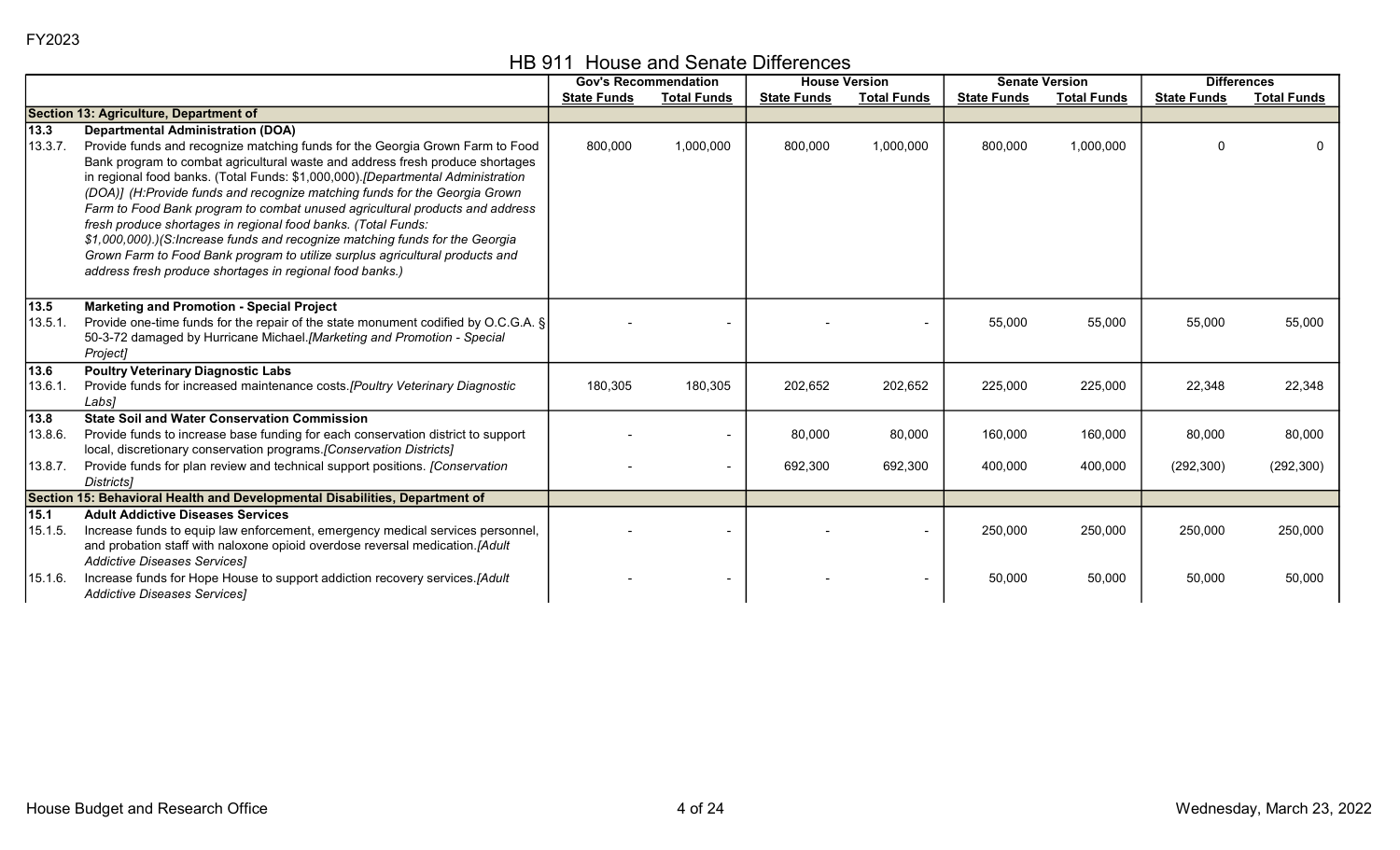HB 911 House and Senate Differences

|                           |                                                                                                                                                                                                                                                                                                                                                                                                                                                                                                                                                                                                                                                                                                                                                                                                                                                        |                    | <b>Gov's Recommendation</b> |                    | <b>House Version</b> |                    | <b>Senate Version</b> |                    | <b>Differences</b> |
|---------------------------|--------------------------------------------------------------------------------------------------------------------------------------------------------------------------------------------------------------------------------------------------------------------------------------------------------------------------------------------------------------------------------------------------------------------------------------------------------------------------------------------------------------------------------------------------------------------------------------------------------------------------------------------------------------------------------------------------------------------------------------------------------------------------------------------------------------------------------------------------------|--------------------|-----------------------------|--------------------|----------------------|--------------------|-----------------------|--------------------|--------------------|
|                           |                                                                                                                                                                                                                                                                                                                                                                                                                                                                                                                                                                                                                                                                                                                                                                                                                                                        | <b>State Funds</b> | <b>Total Funds</b>          | <b>State Funds</b> | <b>Total Funds</b>   | <b>State Funds</b> | <b>Total Funds</b>    | <b>State Funds</b> | <b>Total Funds</b> |
| $15.2$<br>15.2.8.         | <b>Adult Developmental Disabilities Services</b><br>Increase funds for 100 additional slots for the New Options Waiver (NOW) and<br>Comprehensive Supports Waiver Program (COMP) for individuals with intellectual<br>and developmental disabilities. [Community Services - Adult Developmental<br>Disabilities] (H:Increase funds for 325 additional slots for the New Options Waiver<br>(NOW) and Comprehensive Supports Waiver Program (COMP) for individuals with<br>intellectual and developmental disabilities and provide \$150,392 for administrative<br>workload support.)(S:Increase funds for 513 additional slots for the New Options<br>Waiver (NOW) and Comprehensive Supports Waiver Program (COMP) for<br>individuals with intellectual and developmental disabilities and provide \$150,392<br>for administrative workload support.)) | 1,984,115          | 1,984,115                   | 6,598,720          | 6,598,720            | 10,328,856         | 10,328,856            | 3,730,136          | 3,730,136          |
|                           | 15.2.10. Increase funds for a 1% rate increase for intellectual and developmental disability<br>providers with approval by the Centers for Medicare and Medicaid<br>Services.[Community Services - Adult Developmental Disabilities] (S:Yes;<br>Increase funds for rate increase for intellectual and developmental disability<br>providers with approval by the Centers for Medicare and Medicaid Services upon<br>completion of a comprehensive provider rate study.)                                                                                                                                                                                                                                                                                                                                                                                |                    |                             | 2,450,000          | 2,450,000            | $\mathbf{0}$       | $\mathbf 0$           | (2,450,000)        | (2,450,000)        |
|                           | 15.2.13. Provide funds to increase salaries for state psychiatric hospital nurses and health<br>aides to address agency recruitment and retention. [State Hospital Services - Adult<br><b>Developmental Disabilities]</b>                                                                                                                                                                                                                                                                                                                                                                                                                                                                                                                                                                                                                              |                    |                             | 4,386,453          | 4,386,453            | 1,713,082          | 1,713,082             | (2,673,371)        | (2,673,371)        |
| 15.3<br>15.3.1.           | Adult Developmental Disabilities Services - Special Project<br>Provide funds for respite services for individuals with intellectual and<br>developmental disabilities.[Adult Developmental Disabilities Services - Special<br>Project]                                                                                                                                                                                                                                                                                                                                                                                                                                                                                                                                                                                                                 |                    |                             |                    |                      | 500,000            | 500,000               | 500,000            | 500,000            |
| $\boxed{15.4}$<br>15.4.6. | <b>Adult Forensic Services</b><br>Provide funds to increase salaries for state psychiatric hospital nurses and health<br>aides to address agency recruitment and retention. [State Hospital Services -<br>Forensic Secure Inpatient Services]                                                                                                                                                                                                                                                                                                                                                                                                                                                                                                                                                                                                          |                    |                             | 9,324,288          | 9,324,288            | 2,911,734          | 2,911,734             | (6, 412, 554)      | (6,412,554)        |
| 15.5<br>15.5.7.           | <b>Adult Mental Health Services</b><br>Increase funds for the operational costs of 13 additional crisis stabilization unit<br>beds at The Bradley Center of St. Francis Hospital. [Community Services - Adult<br>Mental Health] (S:Increase funds for the operational costs of 17 additional crisis<br>stabilization unit beds at The Bradley Center of St. Francis Hospital.)                                                                                                                                                                                                                                                                                                                                                                                                                                                                         | 2,383,911          | 2,383,911                   | 2,383,911          | 2,383,911            | 3,117,423          | 3,117,423             | 733,512            | 733,512            |
|                           | 15.5.10. Increase funds for three additional Assisted Outpatient Treatment (AOT)<br>programs. [Community Services - Adult Mental Health] (H:Increase funds for three<br>additional Assisted Outpatient Treatment (AOT) programs and recognize<br>staggered implementation.)(S:Increase funds for three additional Assisted<br>Outpatient Treatment (AOT) programs.)                                                                                                                                                                                                                                                                                                                                                                                                                                                                                    | 4,500,000          | 4,500,000                   | 2,250,000          | 2,250,000            | 2,204,712          | 2,204,712             | (45, 288)          | (45, 288)          |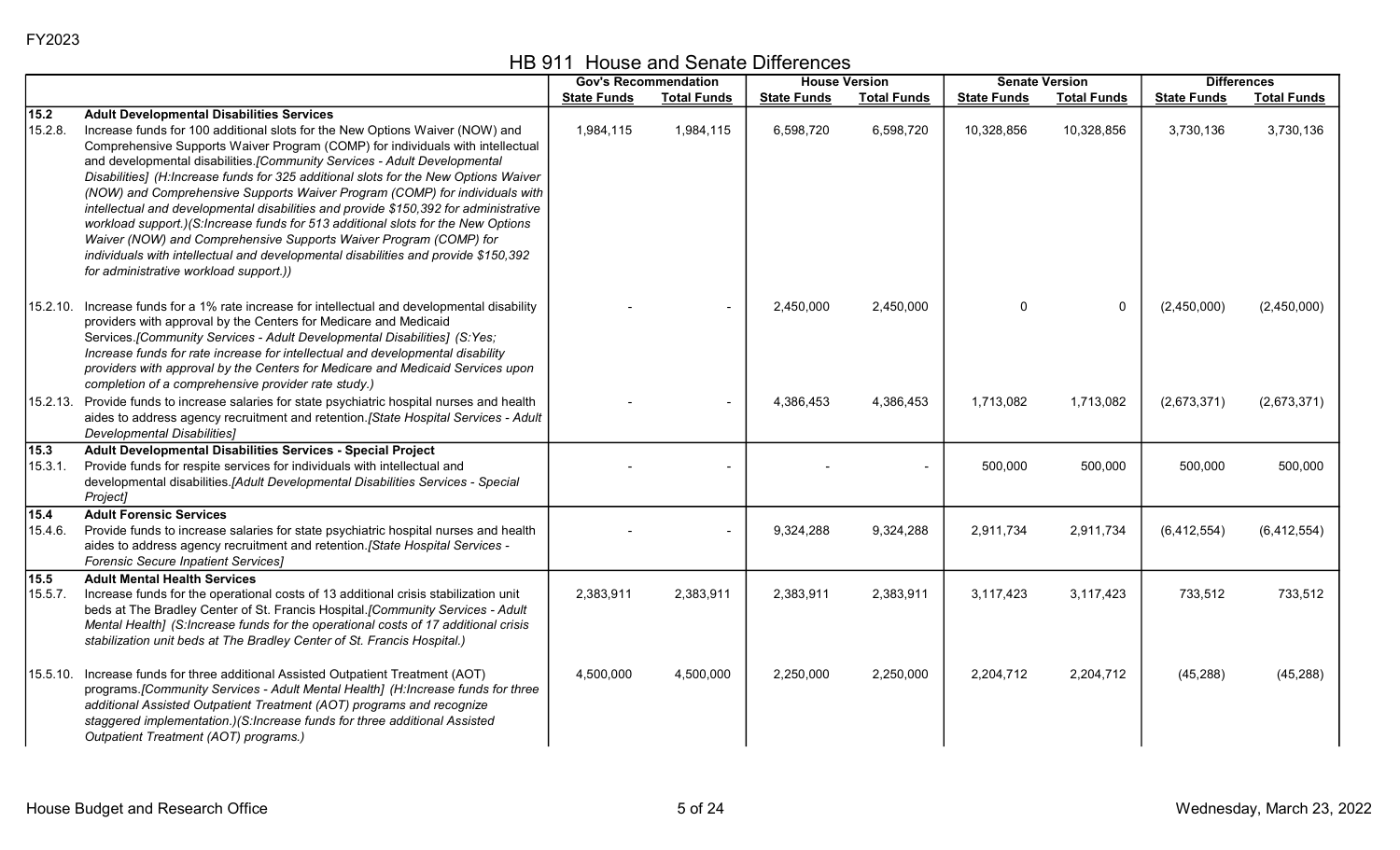|          |                                                                                                                                                                                                                                                                                                                                                      |                    | <b>Gov's Recommendation</b> | <b>House Version</b> |                    | <b>Senate Version</b> |                    | <b>Differences</b> |                    |
|----------|------------------------------------------------------------------------------------------------------------------------------------------------------------------------------------------------------------------------------------------------------------------------------------------------------------------------------------------------------|--------------------|-----------------------------|----------------------|--------------------|-----------------------|--------------------|--------------------|--------------------|
|          |                                                                                                                                                                                                                                                                                                                                                      | <b>State Funds</b> | <b>Total Funds</b>          | <b>State Funds</b>   | <b>Total Funds</b> | <b>State Funds</b>    | <b>Total Funds</b> | <b>State Funds</b> | <b>Total Funds</b> |
|          | 15.5.14. Provide funds to establish a statewide Assisted Outpatient Treatment (AOT)<br>database.[Community Services - Adult Mental Health] (S:Yes; Reflect funds to<br>establish a statewide Assisted Outpatient Treatment (AOT) database in the Office<br>of Health Strategy and Coordination.)                                                     |                    |                             | 696,700              | 696,700            | $\Omega$              | $\Omega$           | (696, 700)         | (696, 700)         |
|          | 15.5.15. Provide funds to establish an Assisted Outpatient Treatment (AOT) Oversight Unit<br>within the department. [Community Services - Adult Mental Health] (S:Yes; Reflect<br>funds to establish an Assisted Outpatient Treatment (AOT) Oversight Unit in the<br>Office of Health Strategy and Coordination.)                                    |                    |                             | 238,586              | 238,586            |                       | 0                  | (238, 586)         | (238, 586)         |
|          | 15.5.16. Provide funds for co-responder mobile crisis team expansion to five new sites.<br>[Community Services - Adult Mental Health] (S:Increase funds for co-responder<br>mobile crisis team expansion to 10 new sites)                                                                                                                            |                    |                             | 448,530              | 448,530            | 897,060               | 897,060            | 448,530            | 448,530            |
|          | 15.5.17. Increase funds for a new 16-bed and 50 temporary observation chair behavioral<br>health crisis center. [Community Services - Adult Mental Health] (S:No; Utilize<br>funds in Direct Care Support Services to bring 92 state hospital beds at Georgia<br>Regional Hospital at Atlanta online by October 1, 2022 to reach full bed capacity.) |                    |                             | 9,718,570            | 9,718,570          | $\Omega$              | $\mathbf 0$        | (9,718,570)        | (9,718,570)        |
|          | 15.5.18. Provide for five additional community service board caseworkers for five new<br>mental health accountability courts.[Community Services - Adult Mental Health]<br>(S:No)                                                                                                                                                                    |                    |                             | 281,995              | 281,995            | $\Omega$              | 0                  | (281, 995)         | (281, 995)         |
|          | 15.5.19. Provide a 5% salary supplement for 12 employees who work directly with mental<br>health accountability courts.[Community Services - Adult Mental Health] (S:No)                                                                                                                                                                             |                    |                             | 33,839               | 33,839             |                       | 0                  | (33, 839)          | (33, 839)          |
| 15.5.20. | Increase funds to establish a technical assistance coordination center for mental<br>health accountability courts.[Community Services - Adult Mental Health] (S:No)                                                                                                                                                                                  |                    |                             | 220,050              | 220,050            | ∩                     | $\Omega$           | (220, 050)         | (220, 050)         |
|          | 15.5.21. Increase funds for additional Georgia Crisis and Access Line (GCAL) support staff<br>to manage the national '988' hotline expansion. [Community Services - Adult<br><b>Mental Health]</b>                                                                                                                                                   |                    |                             | 2,181,052            | 2,181,052          | 727,017               | 727,017            | (1,454,035)        | (1,454,035)        |
|          | 15.5.22. Provide funds to increase salaries for state psychiatric hospital nurses and health<br>aides to address agency recruitment and retention. [Community Services - Adult<br><b>Mental Health]</b>                                                                                                                                              |                    | $\blacksquare$              | 4,075,033            | 4,075,033          | 1,301,202             | 1,301,202          | (2,773,831)        | (2,773,831)        |
|          | 15.5.23. Increase funds for the new 18-bed adult medical psychiatric unit at Grady<br>Memorial Hospital. [State Hospital Services - Adult Mental Health] (S:Increase<br>funds for one-time startup costs for reopening an 18-bed adult medical psychiatric<br>unit at Grady Memorial Hospital.)                                                      |                    |                             | 6,300,000            | 6,300,000          | 2,000,000             | 2,000,000          | (4,300,000)        | (4,300,000)        |
| 15.5.26. | Increase funds to issue value-based payments to Community Service Boards<br>based on specific quality metrics as determined by the Office of Health Strategy<br>and Coordination. [Community Services - Adult Mental Health]                                                                                                                         |                    |                             |                      |                    | 18,000,000            | 18,000,000         | 18,000,000         | 18,000,000         |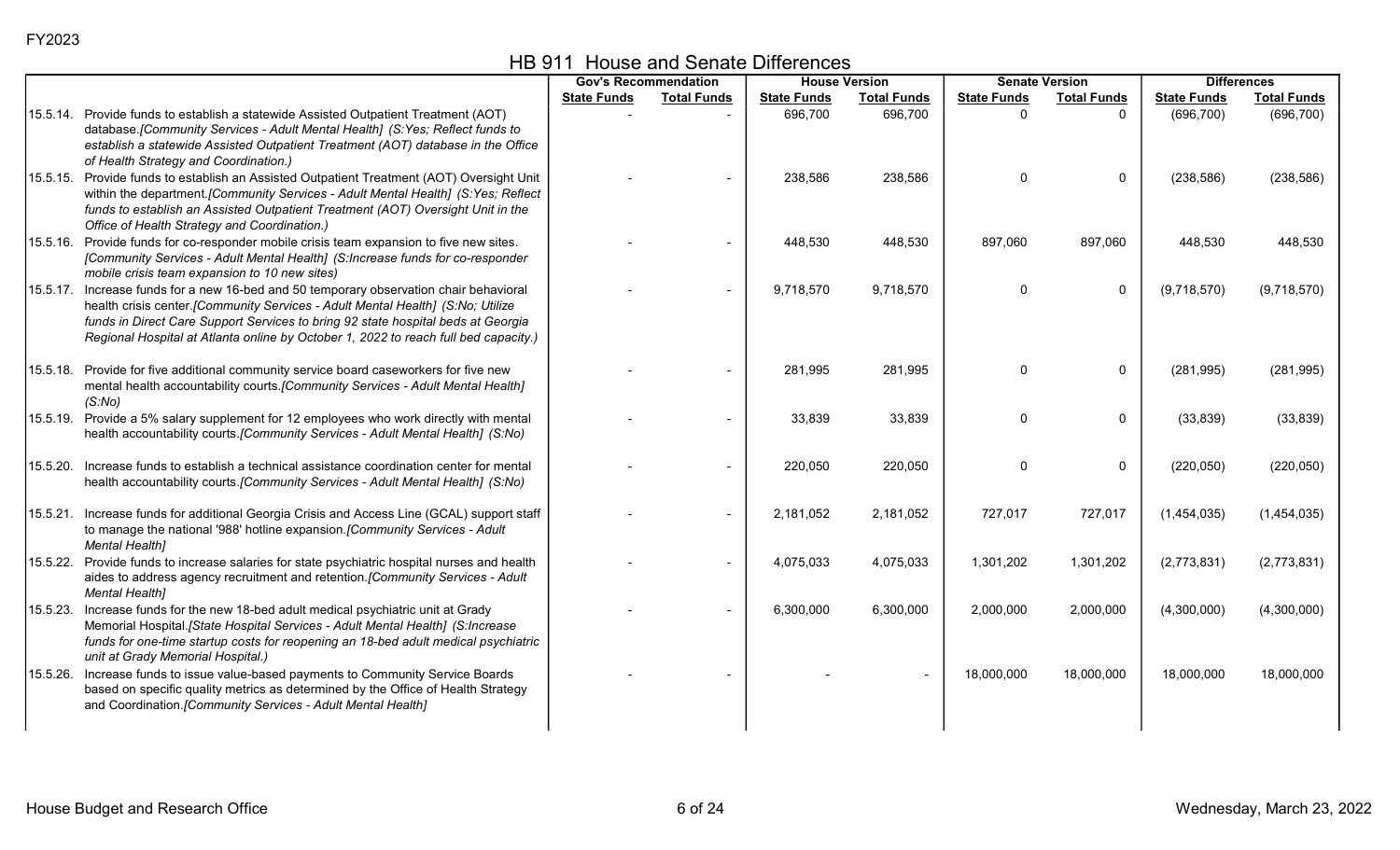HB 911 House and Senate Differences

|                 |                                                                                                                                     |                    | <b>Gov's Recommendation</b> |                    | <b>House Version</b> |                    | <b>Senate Version</b> |                    | <b>Differences</b> |
|-----------------|-------------------------------------------------------------------------------------------------------------------------------------|--------------------|-----------------------------|--------------------|----------------------|--------------------|-----------------------|--------------------|--------------------|
|                 |                                                                                                                                     | <b>State Funds</b> | <b>Total Funds</b>          | <b>State Funds</b> | <b>Total Funds</b>   | <b>State Funds</b> | <b>Total Funds</b>    | <b>State Funds</b> | <b>Total Funds</b> |
| 15.7            | <b>Child and Adolescent Developmental Disabilities</b>                                                                              |                    |                             |                    |                      |                    |                       |                    |                    |
| 15.7.5.         | Provide funds to increase salaries for state psychiatric hospital nurses and health                                                 |                    |                             | 201,482            | 201,482              | 90,782             | 90,782                | (110, 700)         | (110, 700)         |
|                 | aides to address agency recruitment and retention. [Community Services - C&A                                                        |                    |                             |                    |                      |                    |                       |                    |                    |
|                 | <b>Developmental Disabilities]</b>                                                                                                  |                    |                             |                    |                      |                    |                       |                    |                    |
| 15.7.6.         | Provide funds for Matthew Reardon Center for Autism.[Community Services - C&A                                                       |                    | $\blacksquare$              | 100,000            | 100,000              | 200,000            | 200,000               | 100,000            | 100,000            |
|                 | <b>Developmental Disabilities]</b>                                                                                                  |                    |                             |                    |                      |                    |                       |                    |                    |
| 15.9<br>15.9.5. | <b>Child and Adolescent Mental Health Services</b><br>Increase funds for children and teen social and emotional learning.[Community |                    |                             |                    |                      | 100,000            | 100,000               | 100,000            | 100,000            |
|                 | Services - C&A Mental Health]                                                                                                       |                    |                             |                    |                      |                    |                       |                    |                    |
| 15.11           | <b>Direct Care Support Services</b>                                                                                                 |                    |                             |                    |                      |                    |                       |                    |                    |
|                 | 15.11.7. Provide funds to increase salaries for state psychiatric hospital nurses and health                                        |                    |                             | 2,239,407          | 2,239,407            | 894,336            | 894,336               | (1,345,071)        | (1,345,071)        |
|                 | aides to address agency recruitment and retention. [Direct Patient and Support<br>Therapies]                                        |                    |                             |                    |                      |                    |                       |                    |                    |
|                 | 15.11.8. Increase funds to bring 92 state hospital beds at Georgia Regional Hospital at                                             |                    |                             |                    |                      | 10,501,316         | 10,501,316            | 10,501,316         | 10,501,316         |
|                 | Atlanta online by October 1, 2022 to reach full bed capacity.[Direct Patient and                                                    |                    |                             |                    |                      |                    |                       |                    |                    |
|                 | <b>Support Therapies]</b>                                                                                                           |                    |                             |                    |                      |                    |                       |                    |                    |
|                 | Section 16: Community Affairs, Department of                                                                                        |                    |                             |                    |                      |                    |                       |                    |                    |
| 16.10           | <b>State Community Development Programs</b>                                                                                         |                    |                             |                    |                      |                    |                       |                    |                    |
|                 | 16.10.7. Provide funds for homelessness assistance.[Downtown Development]                                                           |                    |                             |                    |                      | 45,000             | 45,000                | 45,000             | 45,000             |
| 16.12           | <b>Payments to Georgia Environmental Finance Authority</b>                                                                          |                    |                             |                    |                      |                    |                       |                    |                    |
|                 | 16.12.3. Provide funds for a safe drinking water program.[Payments to Georgia                                                       |                    |                             |                    |                      | 5,030,000          | 5,030,000             | 5,030,000          | 5,030,000          |
| 16.14           | <b>Environmental Finance Authority]</b>                                                                                             |                    |                             |                    |                      |                    |                       |                    |                    |
|                 | <b>Payments to OneGeorgia Authority</b><br>16.14.1. Provide funds for one-time funding for the Border Region Retail Tourism         |                    |                             |                    |                      | 500,000            | 500,000               | 500,000            | 500,000            |
|                 | Development Program pursuant to SB 255 (2021 Session).[Payments to                                                                  |                    |                             |                    |                      |                    |                       |                    |                    |
|                 | OneGeorgia Authority]                                                                                                               |                    |                             |                    |                      |                    |                       |                    |                    |
|                 | Section 17: Community Health, Department of                                                                                         |                    |                             |                    |                      |                    |                       |                    |                    |
| 17.1            | <b>Departmental Administration (DCH)</b>                                                                                            |                    |                             |                    |                      |                    |                       |                    |                    |
| 17.1.9.         | Provide funds for a study on reimbursement rates for mental health care                                                             |                    |                             | 1,000,000          | 1,000,000            | 1,000,000          | 1,000,000             | $\Omega$           | $\Omega$           |
|                 | providers. [Departmental Administration (DCH)] (S:Increase funds for a study on                                                     |                    |                             |                    |                      |                    |                       |                    |                    |
|                 | reimbursement rates for mental health care providers and report findings to the                                                     |                    |                             |                    |                      |                    |                       |                    |                    |
|                 | House Appropriations Chair and Senate Appropriations Chair by December 1,<br>2022.                                                  |                    |                             |                    |                      |                    |                       |                    |                    |
|                 | 17.1.11. Eliminate funds for a pilot to reduce Medicaid fraud. [Departmental Administration                                         |                    |                             |                    | $\blacksquare$       | (1,500,000)        | (1,500,000)           | (1,500,000)        | (1,500,000)        |
|                 | (DCH)                                                                                                                               |                    |                             |                    |                      |                    |                       |                    |                    |
| $17.4$          | <b>Health Care Access and Improvement</b>                                                                                           |                    |                             |                    |                      |                    |                       |                    |                    |
| 17.4.9.         | Increase funds to expand housing capacity across the state for primary care                                                         |                    |                             |                    |                      | 100,000            | 100,000               | 100,000            | 100,000            |
|                 | residents completing rotations in rural areas. [Health Care Access and                                                              |                    |                             |                    |                      |                    |                       |                    |                    |
|                 | Improvement]                                                                                                                        |                    |                             |                    |                      |                    |                       |                    |                    |
|                 | 17.4.10. Eliminate funds for one-time funding for a charity clinic.[Health Care Access and                                          |                    |                             |                    |                      | (125,000)          | (125,000)             | (125,000)          | (125,000)          |
|                 | Improvement]                                                                                                                        |                    |                             |                    |                      |                    |                       |                    |                    |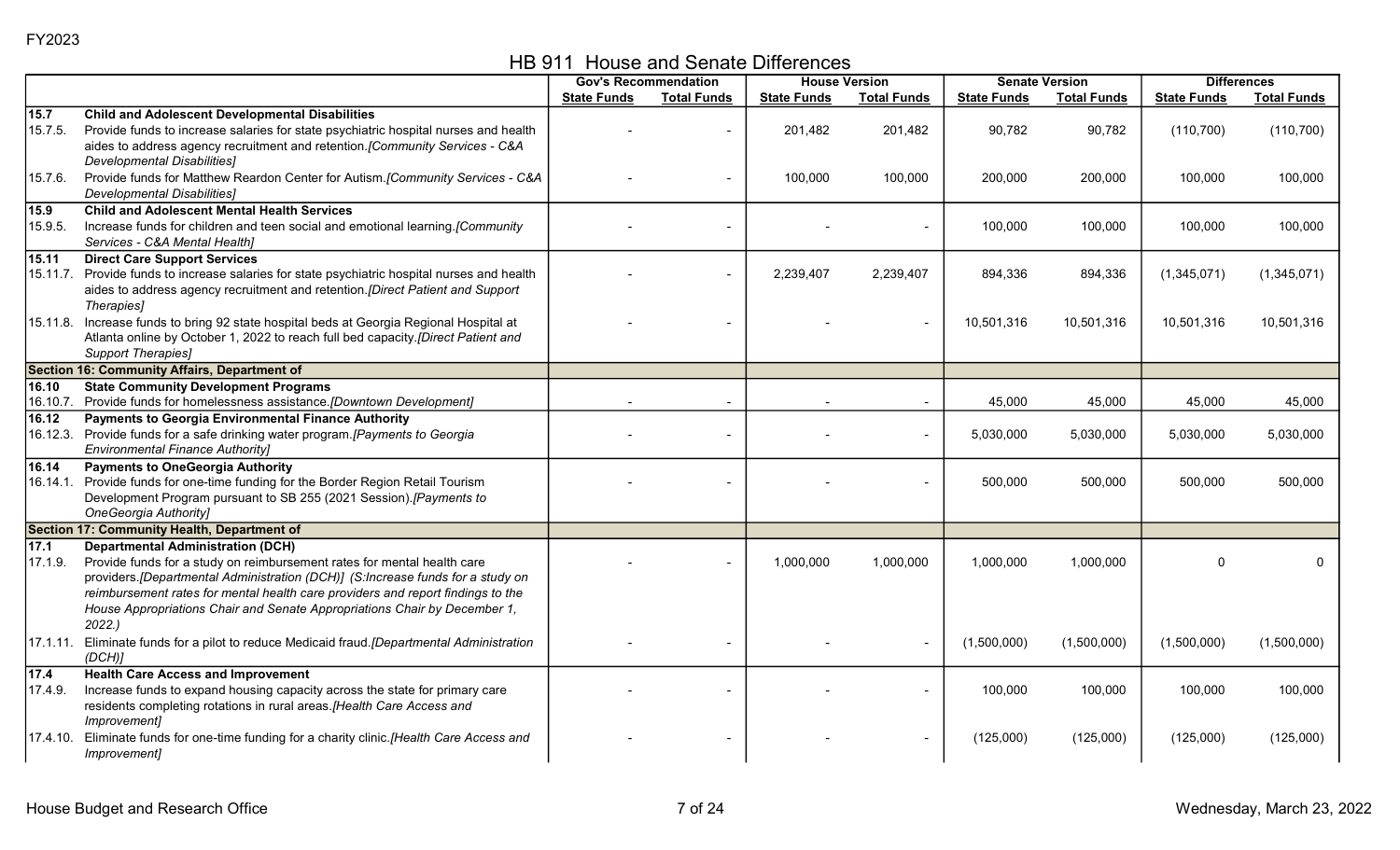|               |                                                                                                                                                                                                                                                                            |                    | <b>Gov's Recommendation</b> |                    | <b>House Version</b> |                    | <b>Senate Version</b> |                    | <b>Differences</b> |
|---------------|----------------------------------------------------------------------------------------------------------------------------------------------------------------------------------------------------------------------------------------------------------------------------|--------------------|-----------------------------|--------------------|----------------------|--------------------|-----------------------|--------------------|--------------------|
|               |                                                                                                                                                                                                                                                                            | <b>State Funds</b> | <b>Total Funds</b>          | <b>State Funds</b> | <b>Total Funds</b>   | <b>State Funds</b> | <b>Total Funds</b>    | <b>State Funds</b> | <b>Total Funds</b> |
|               | 17.4.11. Reduce funds for Rural Hospital Stabilization Grants in anticipation of the new                                                                                                                                                                                   |                    |                             |                    |                      | (2,000,000)        | (2,000,000)           | (2,000,000)        | (2,000,000)        |
|               | hospital directed payment program. [Health Care Access and Improvement]                                                                                                                                                                                                    |                    |                             |                    |                      |                    |                       |                    |                    |
| 17.7          | Medicaid- Aged, Blind, and Disabled                                                                                                                                                                                                                                        |                    |                             |                    |                      |                    |                       |                    |                    |
| 17.7.1.       | Increase funds for growth in Medicaid based on projected need.[Medicaid: Aged<br><b>Blind and Disabled]</b>                                                                                                                                                                | 16,880,865         | 49,984,055                  | 12,333,073         | 36,520,797           | 13,028,569         | 38,580,306            | 695,496            | 2,059,509          |
| 17.7.6.       | Reduce funds to reflect an update to the 2019 RSMeans Index for nursing home<br>facilities.[Medicaid: Aged Blind and Disabled] (S:Reduce funds to reflect an<br>update to the 2020 RSMeans Index for nursing home facilities.)                                             | (638, 684)         | (1,891,136)                 | (380, 542)         | (1, 126, 864)        | (1,088,286)        | (3,222,402)           | (707, 744)         | (2,095,538)        |
|               | 17.7.12. Provide funds for a 5% reimbursement rate increase for mechanical<br>ventilators.[Medicaid: Aged Blind and Disabled] (S:Yes; Utilize existing funds to<br>increase reimbursement rates for mechanical ventilators to \$589.62.)                                   |                    |                             | 424,165            | 1,256,041            | 0                  | $\mathbf{0}$          | (424, 165)         | (1,256,041)        |
| 17.7.16.      | Recognize appropriations for current Centers for Medicare and Medicaid Services<br>application that provides a 10% rate increase for home and community-based<br>service providers, including the Georgia Pediatric Program.[Medicaid: Aged Blind<br>and Disabled] (S:Yes) |                    |                             |                    |                      | 0                  | $\Omega$              |                    |                    |
|               | 17.7.17. Eliminate funds for a one-time hold harmless. [Medicaid: Aged Blind and Disabled]                                                                                                                                                                                 |                    |                             |                    |                      | (8,000,000)        | (8,000,000)           | (8,000,000)        | (8,000,000)        |
| $\sqrt{17.8}$ | <b>Medicaid-Low-Income Medicaid</b>                                                                                                                                                                                                                                        |                    |                             |                    |                      |                    |                       |                    |                    |
| 17.8.8.       | Provide funds for the Medicaid reimbursement of therapeutic services.[Medicaid:<br>Low-Income Medicaid]                                                                                                                                                                    | 11,258,121         | 33,335,172                  | 11,258,121         | 33, 335, 172         | 10,671,871         | 31,601,631            | (586, 250)         | (1,733,541)        |
|               | 17.8.18. Provide funds for value-based purchasing.[Medicaid: Low-Income Medicaid]                                                                                                                                                                                          |                    |                             | 5,785,134          | 17,130,986           | 46,281,072         | 137,047,889           | 40,495,938         | 119,916,903        |
|               | 17.8.19. Increase funds for a pilot program to use assistive technology to support people<br>with chronic diseases.[Medicaid: Low-Income Medicaid]                                                                                                                         |                    | $\blacksquare$              |                    |                      | 487,500            | 1,443,589             | 487,500            | 1,443,589          |
|               | 17.8.20. Increase funds for a dispensing fee for medications dispensed at independent<br>pharmacies for recipients enrolled in a Medicaid managed care plan. [Medicaid:<br>Low-Income Medicaid]                                                                            |                    |                             |                    |                      | 1,000,000          | 2,961,208             | 1,000,000          | 2,961,208          |
| 17.9          | <b>PeachCare</b>                                                                                                                                                                                                                                                           |                    |                             |                    |                      |                    |                       |                    |                    |
| 17.9.4.       | Provide funds to increase reimbursement rates for medical nutrition<br>therapy.[PeachCare]                                                                                                                                                                                 |                    |                             | 11,476             | 48,237               | 11,403             | 48,237                | (73)               |                    |
| 17.9.5.       | Provide funds for a 10% increase in two dental extraction codes and a 7%<br>increase for 17 select dental restorative codes.[PeachCare]                                                                                                                                    |                    | $\blacksquare$              | 8,142              | 34,226               | 8,091              | 34,226                | (51)               | $\mathbf{0}$       |
| 17.9.6.       | Provide funds for value-based purchasing.[PeachCare]                                                                                                                                                                                                                       |                    | $\overline{\phantom{0}}$    | 310,905            | 920,654              | 2,487,238          | 10,521,311            | 2,176,333          | 9,600,657          |
| 17.9.7.       | Increase funds for a dispensing fee for medications dispensed at independent<br>pharmacies for recipients enrolled in a Medicaid managed care plan.[PeachCare]                                                                                                             |                    |                             |                    |                      | 250,000            | 1,057,530             | 250,000            | 1,057,530          |
| 17.10         | <b>State Health Benefit Plan</b>                                                                                                                                                                                                                                           |                    |                             |                    |                      |                    |                       |                    |                    |
|               | 17.10.1. Increase funds for a care management pilot for chronic diseases.[State Health<br><b>Benefit Plan]</b>                                                                                                                                                             |                    |                             |                    |                      | 500,000            | 500,000               | 500,000            | 500,000            |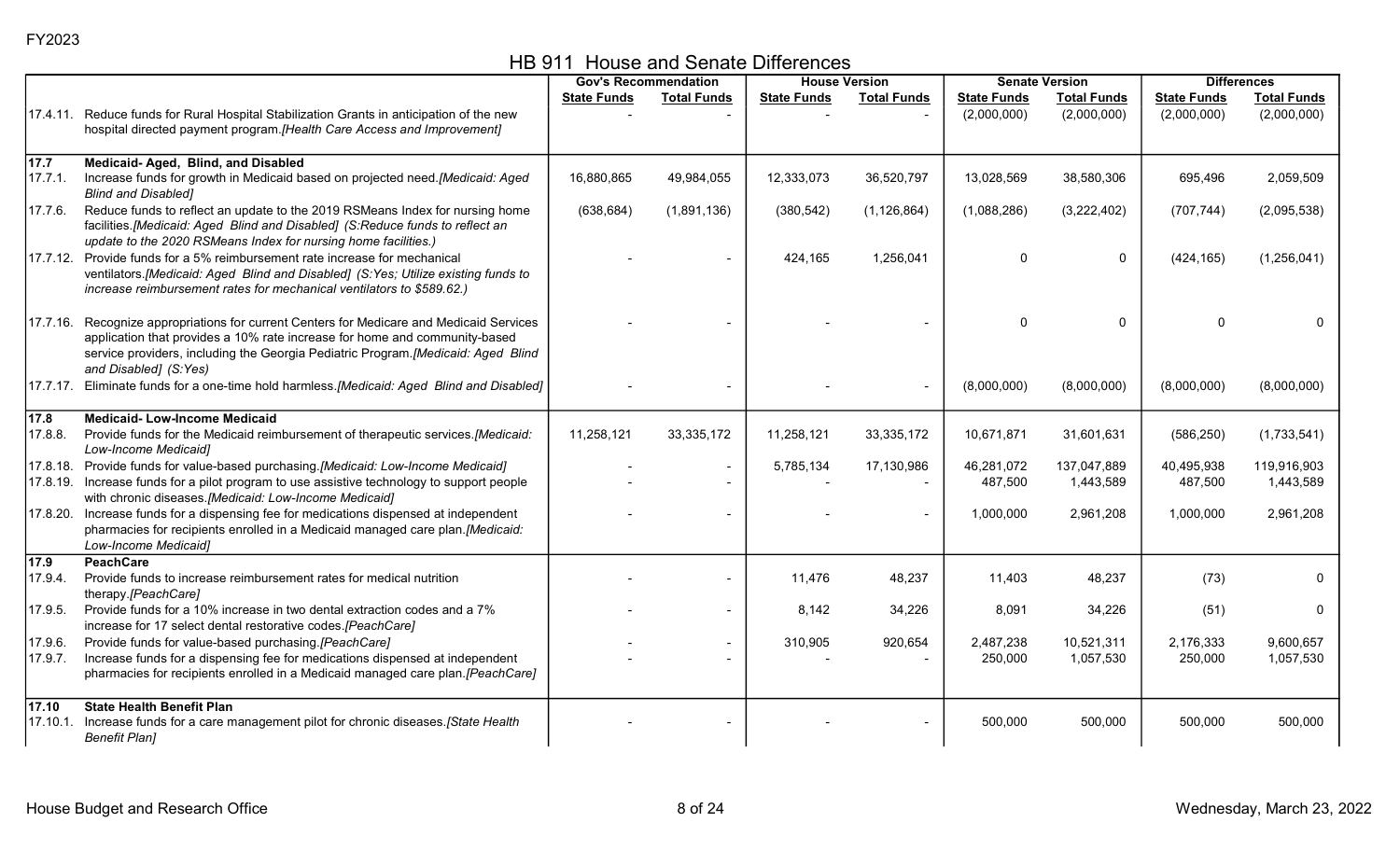|  | HB 911 House and Senate Differences |
|--|-------------------------------------|
|--|-------------------------------------|

|       |                                                                                                                                                                 |                    | <b>Gov's Recommendation</b> |                    | <b>House Version</b> | <b>Senate Version</b> |                    |                    | <b>Differences</b> |
|-------|-----------------------------------------------------------------------------------------------------------------------------------------------------------------|--------------------|-----------------------------|--------------------|----------------------|-----------------------|--------------------|--------------------|--------------------|
|       |                                                                                                                                                                 | <b>State Funds</b> | <b>Total Funds</b>          | <b>State Funds</b> | <b>Total Funds</b>   | <b>State Funds</b>    | <b>Total Funds</b> | <b>State Funds</b> | <b>Total Funds</b> |
| 17.12 | Georgia Board of Health Care Workforce: Graduate Medical Education                                                                                              |                    |                             |                    |                      |                       |                    |                    |                    |
|       | 17.12.4. Provide funds to support a new residency program at Archbold Medical                                                                                   |                    |                             | 350,000            | 350,000              | 150,000               | 150,000            | (200,000)          | (200,000)          |
|       | Center. [Georgia Board of Health Care Workforce: Graduate Medical Education]                                                                                    |                    |                             |                    |                      |                       |                    |                    |                    |
|       |                                                                                                                                                                 |                    |                             |                    |                      |                       |                    |                    |                    |
|       | 17.12.5. Provide funds for fellowship positions at Augusta University for gynecologic                                                                           |                    |                             | 375,000            | 375,000              | 250,000               | 250,000            | (125,000)          | (125,000)          |
|       | oncology, public health-focused medicine, and rural primary care.[Georgia Board                                                                                 |                    |                             |                    |                      |                       |                    |                    |                    |
|       | of Health Care Workforce: Graduate Medical Education] (S:Increase funds for                                                                                     |                    |                             |                    |                      |                       |                    |                    |                    |
|       | fellowship positions at Augusta University for gynecologic oncology and rural                                                                                   |                    |                             |                    |                      |                       |                    |                    |                    |
|       | primary care.)                                                                                                                                                  |                    |                             |                    |                      |                       |                    |                    |                    |
|       | 17.12.7. Utilize existing funds (\$150,000) and provide funds for Southern Regional Medical                                                                     |                    |                             | 50,000             | 50,000               | $\Omega$              | $\mathbf 0$        | (50,000)           | (50,000)           |
|       | Center for continued planning and start-up of a new residency program. [Georgia<br>Board of Health Care Workforce: Graduate Medical Education] (S: Yes; Utilize |                    |                             |                    |                      |                       |                    |                    |                    |
|       | existing funds (\$150,000) for Southern Regional Medical Center for continued                                                                                   |                    |                             |                    |                      |                       |                    |                    |                    |
|       | planning and start-up of a new residency program.)                                                                                                              |                    |                             |                    |                      |                       |                    |                    |                    |
|       |                                                                                                                                                                 |                    |                             |                    |                      |                       |                    |                    |                    |
|       | 17.12.8. Utilize existing funds (\$150,000) and provide funds for Southeast Georgia Health                                                                      |                    |                             | 50,000             | 50,000               | 0                     | $\mathbf 0$        | (50,000)           | (50,000)           |
|       | Systems for continued planning and start-up of a new residency program. [Georgia                                                                                |                    |                             |                    |                      |                       |                    |                    |                    |
|       | Board of Health Care Workforce: Graduate Medical Education] (S:Yes; Utilize                                                                                     |                    |                             |                    |                      |                       |                    |                    |                    |
|       | existing funds (\$150,000) for Southeast Georgia Health Systems for continued                                                                                   |                    |                             |                    |                      |                       |                    |                    |                    |
|       | planning and start-up of a new residency program.)                                                                                                              |                    |                             |                    |                      |                       |                    |                    |                    |
|       |                                                                                                                                                                 |                    |                             |                    |                      |                       |                    |                    |                    |
|       | 17.12.10 Increase funds for Memorial Health Meadows Hospital for planning and start-up of                                                                       |                    |                             |                    |                      | 150,000               | 150,000            | 150,000            | 150,000            |
|       | a new residency fellowship program. [Georgia Board of Health Care Workforce:                                                                                    |                    |                             |                    |                      |                       |                    |                    |                    |
|       | <b>Graduate Medical Education]</b>                                                                                                                              |                    |                             |                    |                      |                       |                    |                    |                    |
|       | 17.12.11 Increase funds for Coffee Regional Hospital for planning and start-up of a new                                                                         |                    |                             |                    |                      | 150,000               | 150,000            | 150,000            | 150,000            |
|       | residency program. [Georgia Board of Health Care Workforce: Graduate Medical<br>Education1                                                                      |                    |                             |                    |                      |                       |                    |                    |                    |
| 17.13 | Georgia Board of Health Care Workforce: Mercer School of Medicine Grant                                                                                         |                    |                             |                    |                      |                       |                    |                    |                    |
|       | 17.13.2. Utilize existing funds (\$500,000) and provide funds to expand the accelerated track                                                                   |                    |                             | 15,587             | 15,587               | (515, 587)            | (515, 587)         | (531, 174)         | (531, 174)         |
|       | program to include forensic pathology. [Georgia Board of Health Care Workforce:                                                                                 |                    |                             |                    |                      |                       |                    |                    |                    |
|       | Mercer School of Medicine Grant] (S:Eliminate funds for the accelerated track                                                                                   |                    |                             |                    |                      |                       |                    |                    |                    |
|       | program for forensic pathology start-up.)                                                                                                                       |                    |                             |                    |                      |                       |                    |                    |                    |
| 17.14 | Georgia Board of Health Care Workforce: Morehouse School of Medicine                                                                                            |                    |                             |                    |                      |                       |                    |                    |                    |
|       | Grant                                                                                                                                                           |                    |                             |                    |                      |                       |                    |                    |                    |
|       | 17.14.1. Provide funds for the start-up and operating support for the new nursing program                                                                       |                    |                             | 2,000,000          | 2,000,000            | 0                     | $\pmb{0}$          | (2,000,000)        | (2,000,000)        |
|       | at Morehouse School of Medicine. [Georgia Board of Health Care Workforce:                                                                                       |                    |                             |                    |                      |                       |                    |                    |                    |
|       | Morehouse School of Medicine Gran] (S:No)                                                                                                                       |                    |                             |                    |                      |                       |                    |                    |                    |
|       | 17.14.2. Provide funds to support child and adolescent psychology and psychiatric                                                                               |                    |                             | 376,000            | 376,000              | 376,000               | 376,000            | $\mathbf 0$        | $\Omega$           |
|       | residency programs. [Georgia Board of Health Care Workforce: Morehouse School                                                                                   |                    |                             |                    |                      |                       |                    |                    |                    |
|       | of Medicine Gran] (S:Increase funds to support child and adolescent psychiatry<br>and psychiatric residency programs.)                                          |                    |                             |                    |                      |                       |                    |                    |                    |
| 17.15 | Georgia Board of Health Care Workforce: Physicians for Rural Areas                                                                                              |                    |                             |                    |                      |                       |                    |                    |                    |
|       |                                                                                                                                                                 |                    |                             |                    |                      |                       |                    |                    |                    |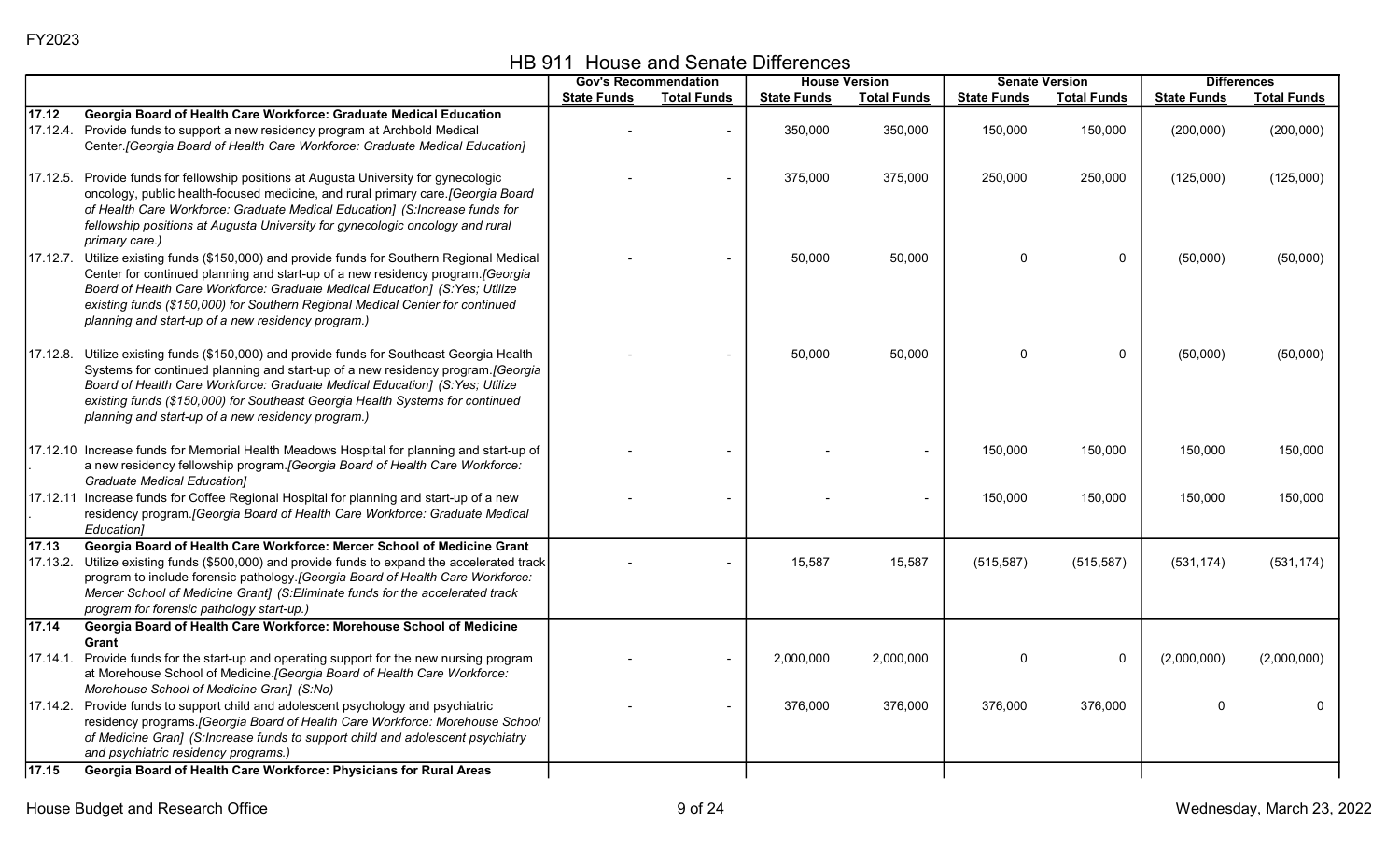HB 911 House and Senate Differences

|                   |                                                                                                                                                                    |                    | <b>Gov's Recommendation</b> | <b>House Version</b> |                    | <b>Senate Version</b> |                    | <b>Differences</b> |                    |
|-------------------|--------------------------------------------------------------------------------------------------------------------------------------------------------------------|--------------------|-----------------------------|----------------------|--------------------|-----------------------|--------------------|--------------------|--------------------|
|                   |                                                                                                                                                                    | <b>State Funds</b> | <b>Total Funds</b>          | <b>State Funds</b>   | <b>Total Funds</b> | <b>State Funds</b>    | <b>Total Funds</b> | <b>State Funds</b> | <b>Total Funds</b> |
| 17.15.1.          | Provide funds for additional loan repayment grants for physicians, physician                                                                                       |                    |                             | 385,000              | 385,000            | 155,000               | 155,000            | (230,000)          | (230,000)          |
|                   | assistants, and advanced practice registered nurses. [Georgia Board of Health                                                                                      |                    |                             |                      |                    |                       |                    |                    |                    |
|                   | Care Workforce: Physicians for Rural Areas] (S:Increase funds for additional loan                                                                                  |                    |                             |                      |                    |                       |                    |                    |                    |
|                   | repayment grants for physicians and physician assistants.)                                                                                                         |                    |                             |                      |                    |                       |                    |                    |                    |
| 17.16             | Georgia Board of Health Care Workforce: Undergraduate Medical Education                                                                                            |                    |                             |                      |                    |                       |                    |                    |                    |
| 17.16.2.          | Increase funds for one-time funding for equipment and operating grants for nursing                                                                                 |                    |                             |                      |                    | 5,000,000             | 5,000,000          | 5,000,000          | 5,000,000          |
|                   | programs with wait lists and additional student capacity.[Georgia Board of Health                                                                                  |                    |                             |                      |                    |                       |                    |                    |                    |
|                   | Care Workforce: Undergraduate Medical Education]                                                                                                                   |                    |                             |                      |                    |                       |                    |                    |                    |
|                   | <b>Section 19: Corrections, Department of</b>                                                                                                                      |                    |                             |                      |                    |                       |                    |                    |                    |
| $\overline{19.7}$ | <b>Private Prisons</b>                                                                                                                                             |                    |                             |                      |                    |                       |                    |                    |                    |
| 19.7.1.           | Provide funds for an increase in per diem rates.[Private Prisons] (H:Increase per                                                                                  | 3,210,000          | 3,210,000                   | 12,716,128           | 12,716,128         | 4,001,113             | 4,001,113          | (8,715,015)        | (8,715,015)        |
|                   | diem rates to expressly provide for a salary adjustment for correctional officers                                                                                  |                    |                             |                      |                    |                       |                    |                    |                    |
|                   | only.)(S:Increase per diem rates for a \$7,000 increase for filled correctional officer                                                                            |                    |                             |                      |                    |                       |                    |                    |                    |
|                   | positions to reduce turnover and overtime exposure.)                                                                                                               |                    |                             |                      |                    |                       |                    |                    |                    |
| 19.8              | <b>State Prisons</b>                                                                                                                                               |                    |                             |                      |                    |                       |                    |                    |                    |
| 19.8.7.           | Provide funds for technology projects for promoting offender health, safety, and<br>security.[SP-Operations and Support] (S:Increase funds for technology projects | 6,726,560          | 6,726,560                   | 6,726,560            | 6,726,560          | 10,000,000            | 10,000,000         | 3,273,440          | 3,273,440          |
|                   | for promoting offender health, safety, and security and implement cell phone                                                                                       |                    |                             |                      |                    |                       |                    |                    |                    |
|                   | interdiction technology in every state facility by December 1, 2022.)                                                                                              |                    |                             |                      |                    |                       |                    |                    |                    |
|                   |                                                                                                                                                                    |                    |                             |                      |                    |                       |                    |                    |                    |
| 19.8.8.           | Provide funds for capital maintenance and repairs. [SP-Operations and Support]                                                                                     | 45,730,000         | 45,730,000                  | 45,730,000           | 45,730,000         | 42,456,560            | 42,456,560         | (3,273,440)        | (3,273,440)        |
|                   |                                                                                                                                                                    |                    |                             |                      |                    |                       |                    |                    |                    |
|                   | <b>Section 21: Driver Services, Department of</b>                                                                                                                  |                    |                             |                      |                    |                       |                    |                    |                    |
| $21.2$            | License Issuance                                                                                                                                                   |                    |                             |                      |                    |                       |                    |                    |                    |
| 21.2.6.           | Reduce funds for one-time funding for a CDL testing pad and carousel in                                                                                            | (1,200,000)        | (1,200,000)                 | (600,000)            | (600,000)          | $\Omega$              | $\mathbf{0}$       | 600,000            | 600,000            |
|                   | southeast Georgia. [Full Service Centers] (H:Maintain funds to complete                                                                                            |                    |                             |                      |                    |                       |                    |                    |                    |
|                   | construction.)(S:Maintain funds to complete construction CDL testing pad<br>construction and for purchase of equipment.)                                           |                    |                             |                      |                    |                       |                    |                    |                    |
|                   | Section 22: Early Care and Learning, Bright from the Start: Department of                                                                                          |                    |                             |                      |                    |                       |                    |                    |                    |
| 22.1              | <b>Child Care Services</b>                                                                                                                                         |                    |                             |                      |                    |                       |                    |                    |                    |
| 22.1.5.           | Increase funds for the Childcare and Parent Services (CAPS) program. [Child Care                                                                                   |                    |                             |                      |                    | 500,000               | 500,000            | 500,000            | 500,000            |
|                   | Services]                                                                                                                                                          |                    |                             |                      |                    |                       |                    |                    |                    |
|                   | Section 23: Economic Development, Department of                                                                                                                    |                    |                             |                      |                    |                       |                    |                    |                    |
| 23.9              | <b>Tourism</b>                                                                                                                                                     |                    |                             |                      |                    |                       |                    |                    |                    |
| 23.9.5.           | Provide one-time funds for the National Infantry Museum.[Product Development]                                                                                      |                    |                             | 2,800,000            | 2,800,000          | 1,800,000             | 1,800,000          | (1,000,000)        | (1,000,000)        |
|                   |                                                                                                                                                                    |                    |                             |                      |                    |                       |                    |                    |                    |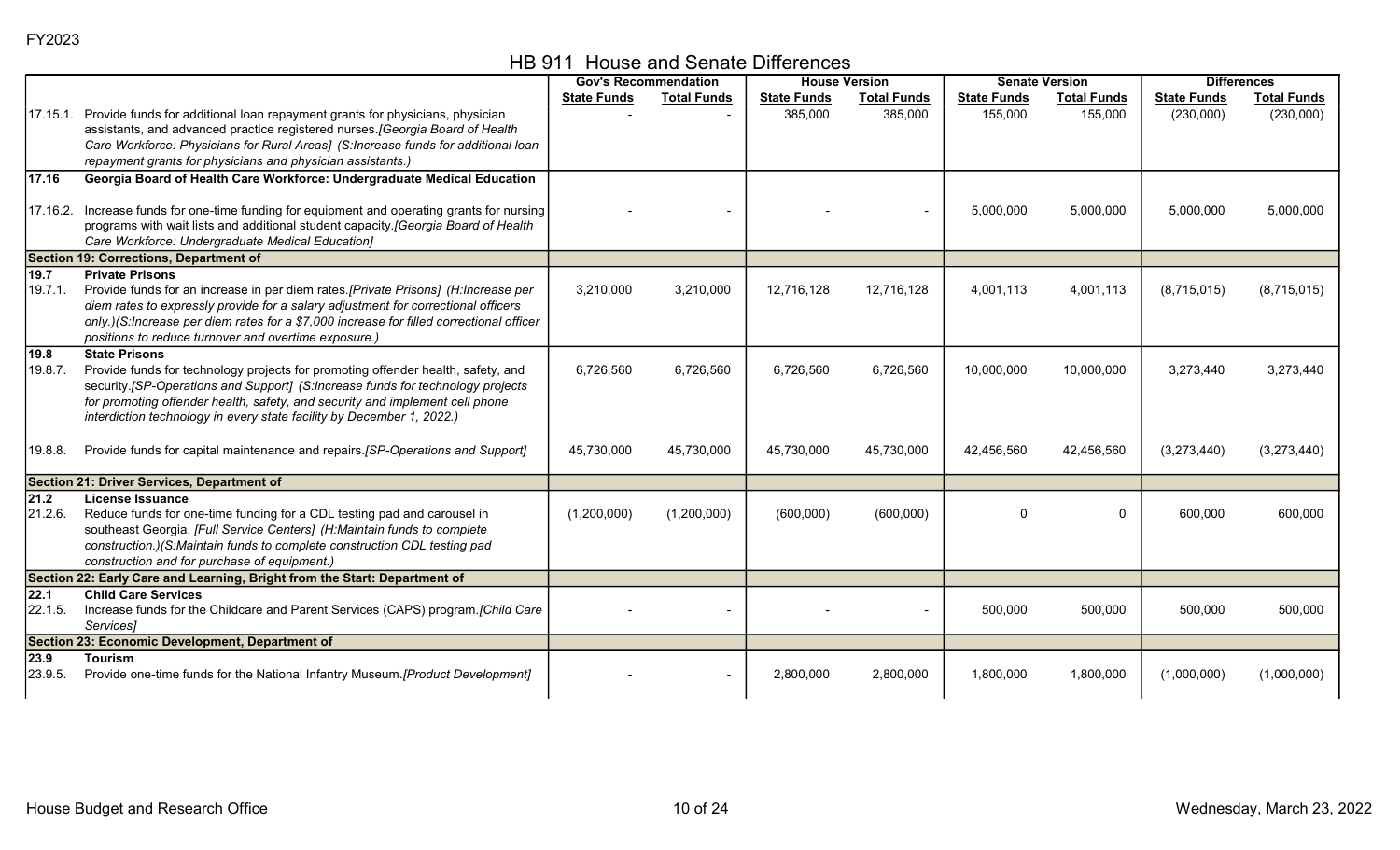|  | HB 911 House and Senate Differences |
|--|-------------------------------------|
|--|-------------------------------------|

|                  | <b>Gov's Recommendation</b><br><b>House Version</b>                                                                                                                                                                                                                                                                                                                                                                                                                                               |                    | <b>Senate Version</b> | <b>Differences</b> |                    |                    |                    |                    |                    |
|------------------|---------------------------------------------------------------------------------------------------------------------------------------------------------------------------------------------------------------------------------------------------------------------------------------------------------------------------------------------------------------------------------------------------------------------------------------------------------------------------------------------------|--------------------|-----------------------|--------------------|--------------------|--------------------|--------------------|--------------------|--------------------|
|                  |                                                                                                                                                                                                                                                                                                                                                                                                                                                                                                   | <b>State Funds</b> | <b>Total Funds</b>    | <b>State Funds</b> | <b>Total Funds</b> | <b>State Funds</b> | <b>Total Funds</b> | <b>State Funds</b> | <b>Total Funds</b> |
| 23.9.6.          | Provide one-time funds to the Georgia World Congress Center Authority for public<br>safety and security expenses associated with hosting the Federation International<br>de Football Association (FIFA) World Cup in 2024.[Product Development]<br>(S:Upon selection, provide funds for one-time funding to the Georgia World<br>Congress Center Authority for public safety and security expenses associated with<br>hosting the Federation International de Football (FIFA) World Cup in 2026.) |                    |                       | 500,000            | 500,000            | 250,000            | 250,000            | (250,000)          | (250,000)          |
| 23.9.7.          | Provide funds for one-time funding for World Congress Center Authority<br>renovations.[Product Development]                                                                                                                                                                                                                                                                                                                                                                                       |                    |                       |                    |                    | 7,000,000          | 7,000,000          | 7,000,000          | 7,000,000          |
|                  | Section 24: Education, Department of                                                                                                                                                                                                                                                                                                                                                                                                                                                              |                    |                       |                    |                    |                    |                    |                    |                    |
| 24.1             | <b>Agricultural Education</b>                                                                                                                                                                                                                                                                                                                                                                                                                                                                     |                    |                       |                    |                    |                    |                    |                    |                    |
| 24.1.9.          | Transfer five certified personnel positions to the state teacher salary<br>schedule.[Agriculture Education Administration] (S:No)                                                                                                                                                                                                                                                                                                                                                                 |                    |                       | 55,734             | 55,734             | 0                  | $\mathbf 0$        | (55, 734)          | (55, 734)          |
|                  | 24.1.10. Provide funds for an urban/suburban agriculture specialist.[Agriculture Education<br>Administration] (S:No)                                                                                                                                                                                                                                                                                                                                                                              |                    | $\blacksquare$        | 144,000            | 144,000            | $\Omega$           | $\Omega$           | (144,000)          | (144,000)          |
|                  | 24.1.11. Provide funds for a Young Farmer program in Floyd County, and additional funds<br>to the Young Farmer programs in Banks County, Barrow County, and Pelham<br>City.[Young Farmers] (S:Yes; Utilize existing funds from underutilized Young<br>Farmer programs.)                                                                                                                                                                                                                           |                    |                       | 100,000            | 100,000            | $\Omega$           | $\Omega$           | (100,000)          | (100,000)          |
|                  | 24.1.12. Provide funds for an additional Georgia FFA Association staff member and two<br>agricultural education support staff. [Youth Camps] (S:Increase funds for grants to<br>the Georgia FFA Association.)                                                                                                                                                                                                                                                                                     |                    |                       | 140,000            | 140,000            | 100,000            | 100,000            | (40,000)           | (40,000)           |
|                  | 24.1.13. Increase funds for a greenhouse in Calhoun County.[Agriculture Education<br>Administration]                                                                                                                                                                                                                                                                                                                                                                                              |                    |                       |                    |                    | 90,000             | 90,000             | 90,000             | 90,000             |
| 24.3 <br>24.3.9. | <b>Central Office</b><br>Increase funds for outdoor learning grants for local school systems. [Central<br><b>Operations Admin]</b>                                                                                                                                                                                                                                                                                                                                                                |                    |                       |                    |                    | 125,000            | 125,000            | 125,000            | 125,000            |
| 24.6<br>24.6.7.  | <b>Curriculum Development</b><br>Reduce funds for rural coding grant pilot program to reflect programmatic changes<br>and recognize a new partnership between the Georgia Tech Research Institute<br>and Department of Education on rural coding.[Curriculum Development<br>Administration]                                                                                                                                                                                                       |                    |                       |                    |                    | (240,000)          | (240,000)          | (240,000)          | (240,000)          |
| 24.6.8.          | Utilize existing funds to expand the reach of the Dyslexia Pilot Program<br>(\$1,500,000) and for a dyslexia specialist (\$130,000). [Curriculum Development<br>Administration] (S:Yes)                                                                                                                                                                                                                                                                                                           |                    |                       |                    |                    | $\Omega$           | $\mathbf 0$        | $\Omega$           | 0                  |
| 24.7<br>24.7.1.  | <b>Federal Programs</b><br>Transfer funds from the Georgia Network for Educational and Therapeutic Support<br>(GNETS) program to the Federal Programs program to reflect dissolution of state<br>level GNETS program.[Instructional services for the handicapped]                                                                                                                                                                                                                                 |                    |                       |                    |                    | $\Omega$           | 11,322,802         | 0                  | 11,322,802         |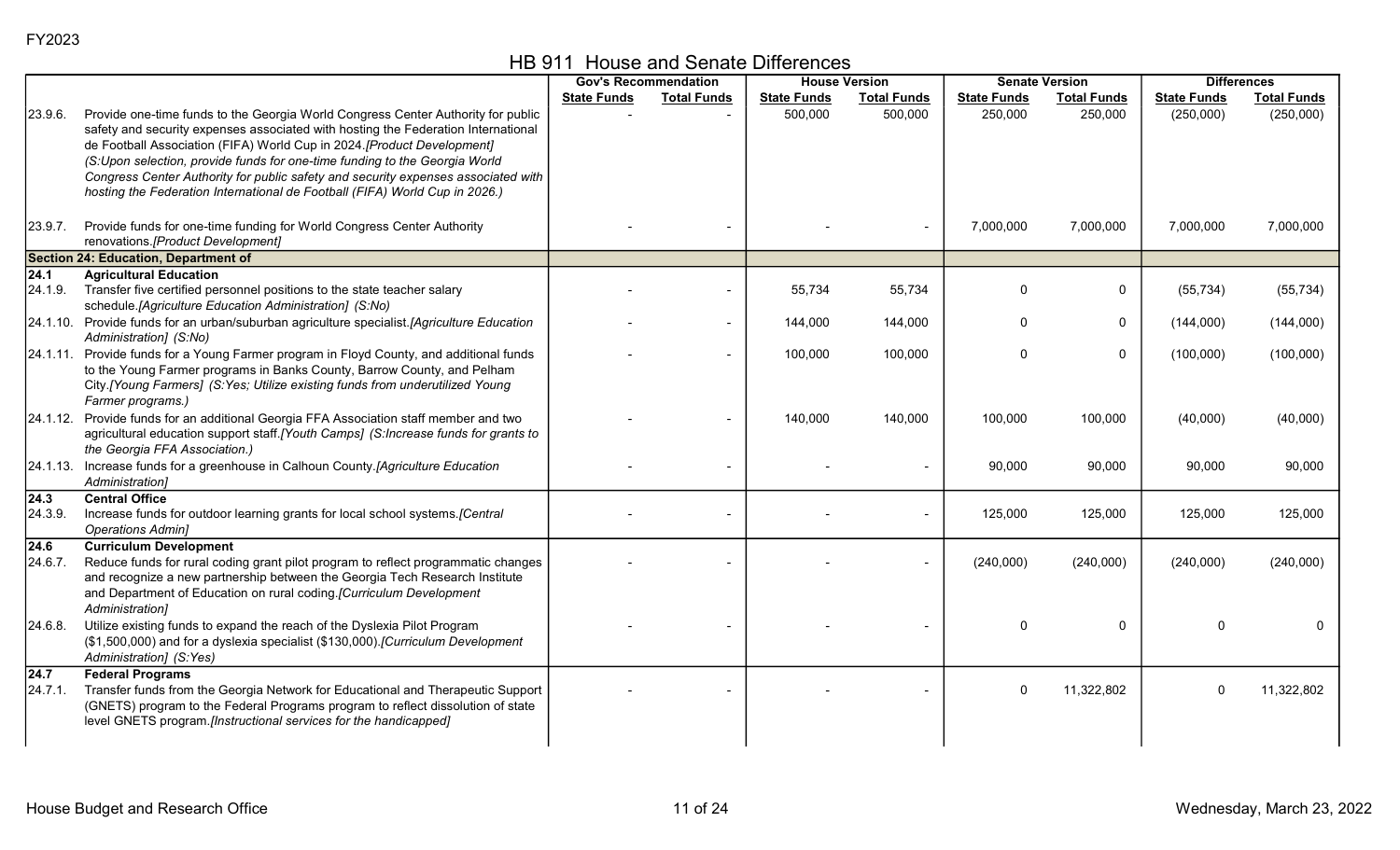HB 911 House and Senate Differences

|                              |                                                                                                                                                                                                                                                                                                                                                                                                               |                    | <b>Gov's Recommendation</b> |                    | <b>House Version</b> | <b>Senate Version</b> |                    | <b>Differences</b> |                    |
|------------------------------|---------------------------------------------------------------------------------------------------------------------------------------------------------------------------------------------------------------------------------------------------------------------------------------------------------------------------------------------------------------------------------------------------------------|--------------------|-----------------------------|--------------------|----------------------|-----------------------|--------------------|--------------------|--------------------|
|                              |                                                                                                                                                                                                                                                                                                                                                                                                               | <b>State Funds</b> | <b>Total Funds</b>          | <b>State Funds</b> | <b>Total Funds</b>   | <b>State Funds</b>    | <b>Total Funds</b> | <b>State Funds</b> | <b>Total Funds</b> |
| $\overline{24.8}$<br>24.8.6. | Georgia Network for Educational and Therapeutic Support (GNETS)<br>Reduce formula funds for enrollment and training and experience decline.<br>[Severely Emotional Disturbed (SED)]                                                                                                                                                                                                                           | (2,872,810)        | (2,872,810)                 | (3,260,195)        | (3,260,195)          | (5,318,938)           | (5,318,938)        | (2,058,743)        | (2,058,743)        |
| 24.8.8.                      | Transfer funds from the Georgia Network for Educational and Therapeutic Support<br>(GNETS) program to the Quality Basic Education program, Quality Basic<br>Education Equalization program, Pupil Transportation program, Regional<br>Education Service Agencies (RESAs) program, and the School Nurse program to<br>reflect dissolution of state level GNETS program. [Severely Emotional Disturbed<br>(SED) |                    |                             |                    |                      | (52,046,200)          | (63,369,002)       | (52,046,200)       | (63,369,002)       |
| 24.10                        | <b>Information Technology Services</b><br>24.10.7. Increase funds for one-time funding for an E-rate match for Meriwether<br>County.[Internet Access]                                                                                                                                                                                                                                                         |                    |                             |                    |                      | 500,000               | 500,000            | 500,000            | 500,000            |
| $\sqrt{24.11}$               | <b>Non Quality Basic Education Formula Grants</b><br>24.11.8. Increase funds for feminine hygiene grants to include the fifth grade.[Hygiene<br>Products] (S:Yes; Utilize existing funds to increase funds for feminine hygiene<br>grants to include the fifth grade.)                                                                                                                                        |                    |                             | 200,000            | 200,000              | $\Omega$              | 0                  | (200,000)          | (200,000)          |
|                              | 24.11.10 Reduce funds to update to licensed capacity at a residential treatment<br>facility.[Residential Treatment Centers]                                                                                                                                                                                                                                                                                   |                    |                             |                    |                      | (89, 635)             | (89, 635)          | (89, 635)          | (89, 635)          |
| 24.12                        | <b>Nutrition</b><br>24.12.2. Increase funds for school nutrition.[Nutrition Grants] (S:Increase funds for school<br>nutrition to reflect inflationary pressure on the cost of food.)                                                                                                                                                                                                                          |                    |                             | 712,028            | 712,028              | 712,028               | 712,028            | 0                  |                    |
| $\sqrt{24.14}$               | <b>Pupil Transportation</b><br>24.14.3. Transfer funds from the Georgia Network or Educational and Therapeutic Support<br>(GNETS) program to the Pupil Transportation program to reflect dissolution of<br>state level GNETS program.[Pupil Transportation Grants]                                                                                                                                            |                    |                             |                    |                      | 94,495                | 94,495             | 94,495             | 94,495             |
| 24.15                        | <b>Quality Basic Education Equalization</b><br>24.15.2. Transfer funds from the Georgia Network or Educational and Therapeutic Support<br>(GNETS) program to the Quality Basic Education Equalization program to reflect<br>dissolution of state level GNETS program. [Quality Basic Education Equalization]                                                                                                  |                    |                             |                    |                      | 2,528,772             | 2,528,772          | 2,528,772          | 2,528,772          |
| 24.16                        | <b>Quality Basic Education Local Five Mill Share</b><br>24.16.2. Adjust formula funds for Local Five Mill Share to reflect inclusion of Georgia<br>Network for Educational and Therapeutic Support (GNETS) FTEs in Quality Basic<br>Education funding formula. [Quality Basic Education Local Five Mill Share]                                                                                                |                    |                             |                    |                      | (5,693,939)           | (5,693,939)        | (5,693,939)        | (5,693,939)        |
| 24.17                        | <b>Quality Basic Education Program</b><br>24.17.14 Transfer funds from the Georgia Network or Educational and Therapeutic Support<br>(GNETS) program to the Quality Basic Education program to reflect dissolution of<br>state level GNETS program.[Special Education]                                                                                                                                        |                    |                             |                    |                      | 28,518,041            | 28,518,041         | 28,518,041         | 28,518,041         |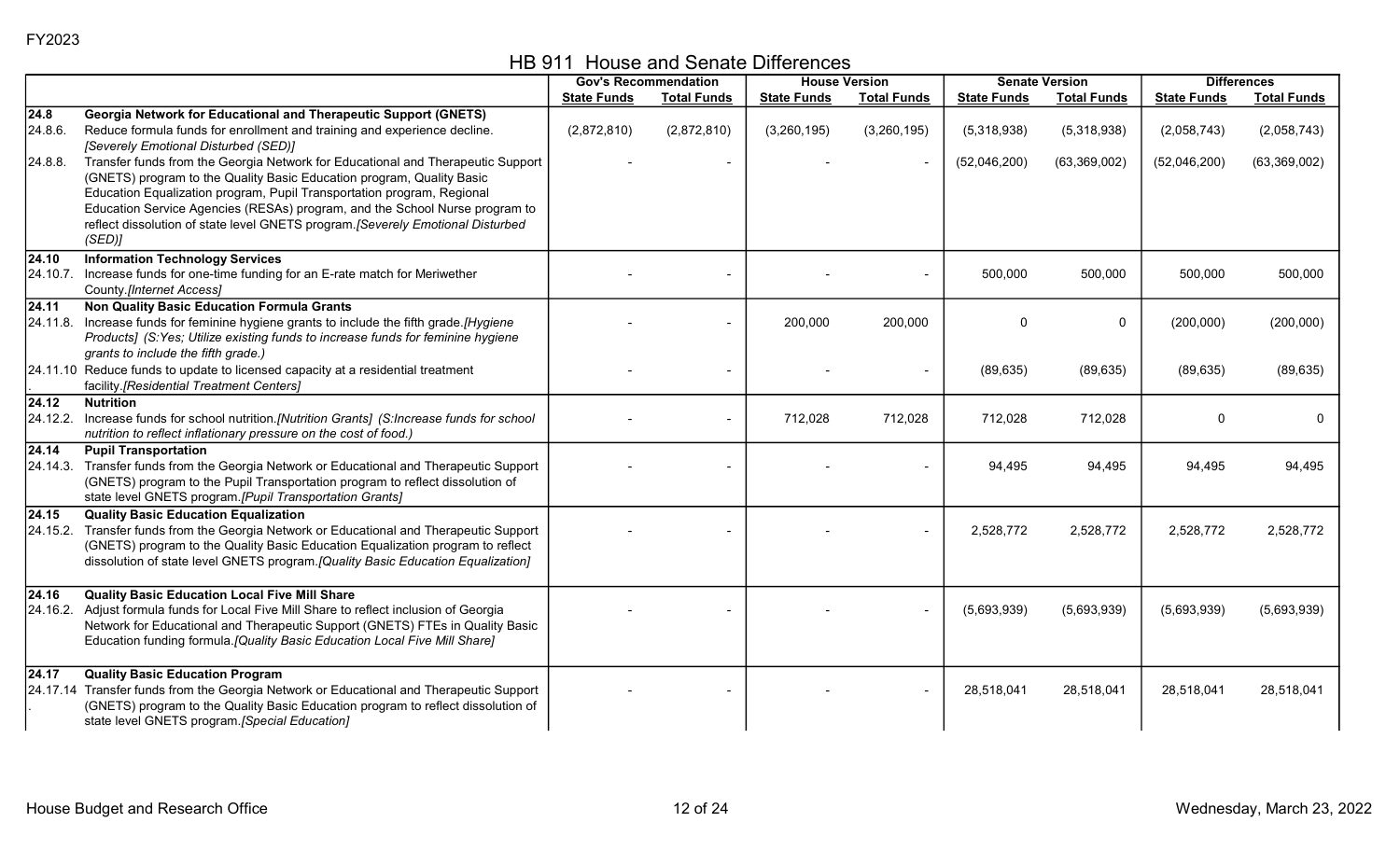| HB 911 House and Senate Differences |  |
|-------------------------------------|--|
|-------------------------------------|--|

|                               |                                                                                                                                                                                                                                                                                                                                                                                 |                    | <b>Gov's Recommendation</b> |                    | <b>House Version</b>     | <b>Senate Version</b> |                    | <b>Differences</b> |                    |
|-------------------------------|---------------------------------------------------------------------------------------------------------------------------------------------------------------------------------------------------------------------------------------------------------------------------------------------------------------------------------------------------------------------------------|--------------------|-----------------------------|--------------------|--------------------------|-----------------------|--------------------|--------------------|--------------------|
|                               |                                                                                                                                                                                                                                                                                                                                                                                 | <b>State Funds</b> | <b>Total Funds</b>          | <b>State Funds</b> | <b>Total Funds</b>       | <b>State Funds</b>    | <b>Total Funds</b> | <b>State Funds</b> | <b>Total Funds</b> |
| 24.18<br>l24.18.6.            | <b>Regional Education Service Agencies (RESAs)</b><br>Transfer funds from the Georgia Network or Educational and Therapeutic Support<br>(GNETS) program to the Regional Education Service Agencies (RESAs) program<br>to reflect dissolution of state level GNETS program.[RESA: Core Services]                                                                                 |                    |                             |                    |                          | 1,099,556             | 1,099,556          | 1,099,556          | 1,099,556          |
| 24.20<br>24.20.4.             | <b>School Nurse</b><br>Transfer funds from the Georgia Network or Educational and Therapeutic Support<br>(GNETS) program to the School Nurse program to reflect dissolution of state level<br>GNETS program.[School Nurse]                                                                                                                                                      |                    |                             |                    |                          | 30,850                | 30,850             | 30,850             | 30,850             |
|                               | <b>Section 26: Forestry Commission, State</b>                                                                                                                                                                                                                                                                                                                                   |                    |                             |                    |                          |                       |                    |                    |                    |
| 26.3<br>26.3.6.               | <b>Forest Protection</b><br>Provide funds for operational expenses shifted to one-time federal grant for<br>recovery from Hurricane Michael in FY 2021. [Fire Business Activities] (H &<br>S:Provide funds for operational expenses shifted to one-time federal grants for<br>recovery from Hurricane Michael and U.S. Forest Service State Fire Assistance<br>grants FY 2021.) | 385,282            | 385,282                     | 1,045,206          | 1,045,206                | 800,000               | 800,000            | (245, 206)         | (245, 206)         |
| 26.3.8.                       | Provide funds for new ranger career ladder. [Fire Prevention and Education]                                                                                                                                                                                                                                                                                                     |                    |                             |                    |                          | 127,346               | 127,346            | 127,346            | 127,346            |
|                               | Section 27: Governor, Office of the                                                                                                                                                                                                                                                                                                                                             |                    |                             |                    |                          |                       |                    |                    |                    |
| 27.4<br>27.4.1.               | <b>Office of Health Strategy and Coordination</b><br>Reflect a new program and purpose statement. [Office of Health Strategy and<br>Coordination] (H & S:Yes)                                                                                                                                                                                                                   |                    |                             | $\Omega$           | 0                        | $\Omega$              | 0                  |                    | 0                  |
| 27.4.6.                       | Increase funds to establish a statewide Assisted Outpatient Treatment (AOT)<br>database. [Office of Health Strategy and Coordination]                                                                                                                                                                                                                                           |                    |                             |                    | $\overline{\phantom{0}}$ | 696,700               | 696,700            | 696,700            | 696,700            |
| 27.4.7.                       | Increase funds to establish an Assisted Outpatient Treatment (AOT) Oversight Unit<br>within the Office of Health Strategy and Coordination. [Office of Health Strategy<br>and Coordination]                                                                                                                                                                                     |                    |                             |                    |                          | 238,586               | 238,586            | 238,586            | 238,586            |
| 27.6<br>27.6.5.               | Georgia Emergency Management and Homeland Security Agency<br>Increase funds to finalize the career retention plan.[Administration] (S:No)                                                                                                                                                                                                                                       |                    |                             | 704,841            | 704,841                  | $\mathbf{0}$          | 0                  | (704, 841)         | (704, 841)         |
| $\overline{27.8}$<br>27.8.10. | <b>Governor's Office of Student Achievement</b><br>Increase funds to establish quality incentive payments for schools that<br>demonstrate "Beat the Odds" and/or content mastery of third grade reading<br>targets.[Governor's Office of Student Achievement]                                                                                                                   |                    |                             |                    |                          | 28,031,026            | 28,031,026         | 28,031,026         | 28,031,026         |
| 27.12<br>27.12.7.             | Office of the State Inspector General<br>Increase funds for costs associated with P.O.S.T Certification in accordance with<br>HB 960 (2022 Session).[Investigations]                                                                                                                                                                                                            |                    |                             |                    |                          | 271,308               | 271,308            | 271,308            | 271,308            |
| 28.2                          | Section 28: Human Services, Department of<br><b>Child Abuse and Neglect Prevention</b>                                                                                                                                                                                                                                                                                          |                    |                             |                    |                          |                       |                    |                    |                    |
| 28.2.6.                       | Provide funds for services to at-risk girls. [Child Abuse and Neglect Prevention]                                                                                                                                                                                                                                                                                               |                    |                             | 200,000            | 200,000                  | 250,000               | 250,000            | 50,000             | 50,000             |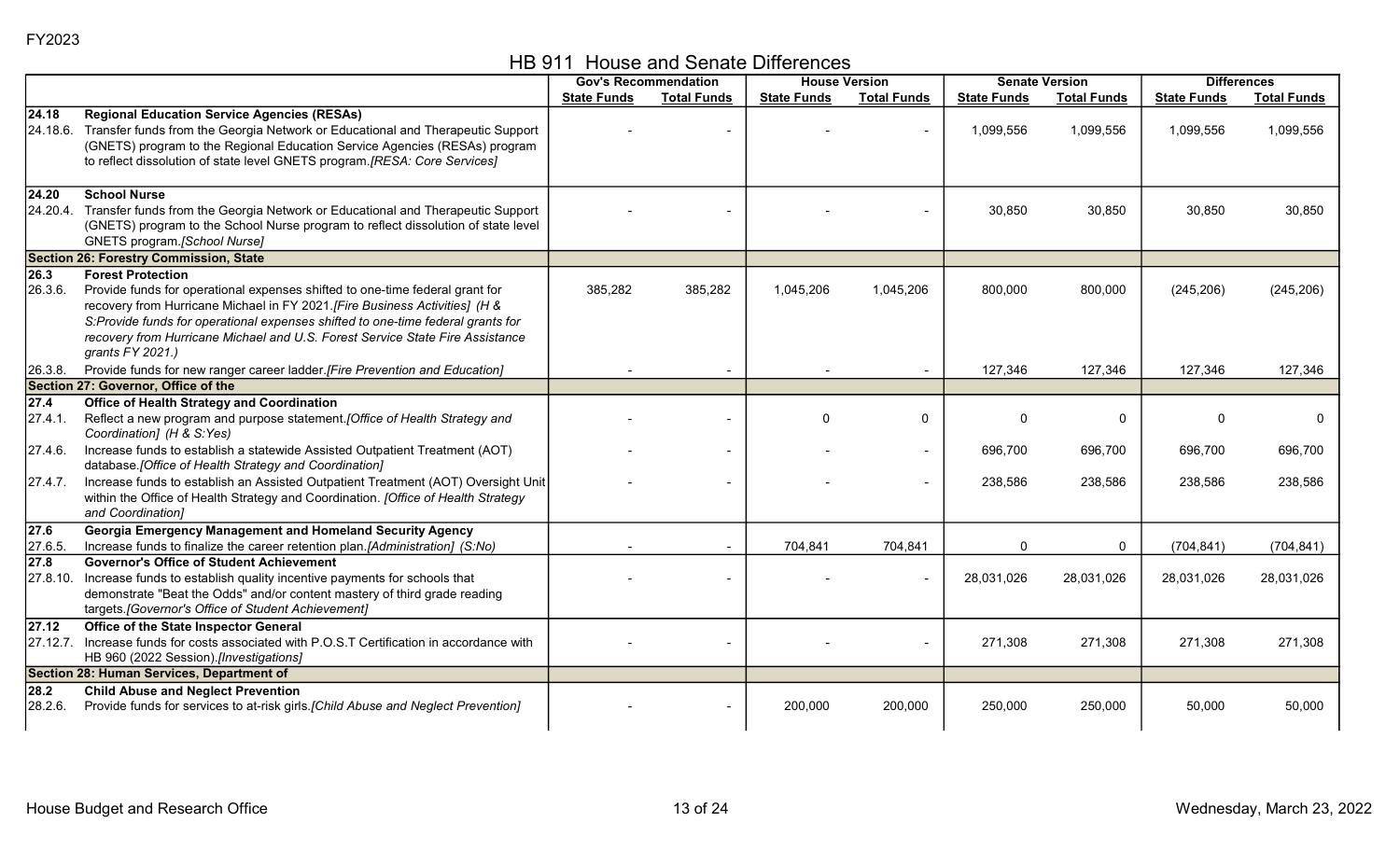HB 911 House and Senate Differences

|          |                                                                                                                                                                                                                                                                                                                                                                                                                                                                                  | <b>Gov's Recommendation</b> |                          | <b>House Version</b> |                    | <b>Senate Version</b> |                    | <b>Differences</b>  |                      |
|----------|----------------------------------------------------------------------------------------------------------------------------------------------------------------------------------------------------------------------------------------------------------------------------------------------------------------------------------------------------------------------------------------------------------------------------------------------------------------------------------|-----------------------------|--------------------------|----------------------|--------------------|-----------------------|--------------------|---------------------|----------------------|
|          |                                                                                                                                                                                                                                                                                                                                                                                                                                                                                  | <b>State Funds</b>          | <b>Total Funds</b>       | <b>State Funds</b>   | <b>Total Funds</b> | <b>State Funds</b>    | <b>Total Funds</b> | <b>State Funds</b>  | <b>Total Funds</b>   |
| 28.4     | <b>Child Welfare Services</b>                                                                                                                                                                                                                                                                                                                                                                                                                                                    |                             |                          |                      |                    |                       |                    |                     |                      |
| 28.4.6.  | Provide funds for a community action team pilot program to address children who<br>are in, or are at risk of entering, foster care. (S: Provide funds for two community<br>action team pilot programs to address children who are in, or are at risk of<br>entering, foster care.) [Child Welfare Services]                                                                                                                                                                      | 1,500,000                   | 1,500,000                | 1,500,000            | 1,500,000          | 1,500,000             | 1,500,000          | O                   | $\Omega$             |
| 28.4.9.  | Increase funds to the Court Appointed Special Advocates (CASA) to enhance<br>statewide capacity.[Child Welfare Services]                                                                                                                                                                                                                                                                                                                                                         |                             |                          | 200,000              | 200,000            | 400,000               | 400,000            | 200,000             | 200,000              |
|          | 28.4.10. Increase to adjust special assistant attorneys general (SAAGs) hourly rate from<br>\$57.50 to \$77.50 per hour. [Child Welfare Services] (S:Increase funds to adjust<br>special assistant attorneys general (SAAGs) hourly rate from \$57.50 to \$77.50 per<br>hour based on dependency case backlog less than 180 days as certified by the<br>executive director of the Council of Juvenile Court Judges and the commissioner<br>of the Department of Human Services.) |                             | $\overline{\phantom{0}}$ | 6,000,000            | 6,000,000          | 6,000,000             | 6,000,000          | $\mathbf{0}$        | $\Omega$             |
|          | 28.4.11. Increase to adjust special assistant attorneys general (SAAGs) paralegal hourly<br>rate from \$25 to \$40.[Child Welfare Services] (S:Increase funds to adjust special<br>assistant attorneys general (SAAGs) paralegal hourly rate from \$25 to \$40 based<br>on dependency case backlog less than 180 days as certified by the executive<br>director of the Council of Juvenile Court Judges and the commissioner of the<br>Department of Human Services.)            |                             |                          | 250,000              | 250,000            | 250,000               | 250,000            | 0                   |                      |
|          | 28.4.12. Increase funds for contracts for vocational training services. [Child Welfare<br>Services]                                                                                                                                                                                                                                                                                                                                                                              |                             |                          |                      |                    | 100,000               | 100,000            | 100,000             | 100,000              |
| 28.12    | <b>Out of School Services</b>                                                                                                                                                                                                                                                                                                                                                                                                                                                    |                             |                          |                      |                    |                       |                    |                     |                      |
| 28.12.2. | Increase funds for out of school programs with locations in communities serving at-<br>risk youth.[After School Care]                                                                                                                                                                                                                                                                                                                                                            |                             |                          |                      |                    | 4,000,000             | 4,000,000          | 4,000,000           | 4,000,000            |
| 28.12.3. | Change the name of the After School Care program to the Out of School Services<br>program.[After School Care] (S:Yes)                                                                                                                                                                                                                                                                                                                                                            |                             |                          |                      |                    | 0                     | $\Omega$           | $\mathbf{0}$        | $\Omega$             |
|          | [28.12.4. Reflect a new purpose statement.[After School Care] (S:Yes)                                                                                                                                                                                                                                                                                                                                                                                                            |                             | $\sim$                   |                      |                    | 0                     | $\mathbf{0}$       | $\mathbf{0}$        | $\mathbf 0$          |
| 28.23    | Georgia Vocational Rehabilitation Agency: Vocational Rehabilitation Program                                                                                                                                                                                                                                                                                                                                                                                                      |                             |                          |                      |                    |                       |                    |                     |                      |
| 28.23.7. | Provide funds for capital maintenance and repairs.[Roosevelt Warm Springs]<br>(H:No; Utilize existing bond balances for capital maintenance and<br>repairs.)(S:Increase funds for capital maintenance and repairs.)                                                                                                                                                                                                                                                              | 4,310,000                   | 4,310,000                | $\Omega$             | $\mathbf{0}$       | 2,155,000             | 2,155,000          | 2,155,000           | 2,155,000            |
|          | [28.23.8. Restore funds for independent living services.[Field Services]<br>28.23.12 Increase funds for Friends of Disabled Adults and Children (FODAC) to expand<br>support services.[Field Services]                                                                                                                                                                                                                                                                           |                             |                          | 200,000              | 1,000,000          | 160,000<br>100,000    | 800,000<br>100,000 | (40,000)<br>100,000 | (200,000)<br>100,000 |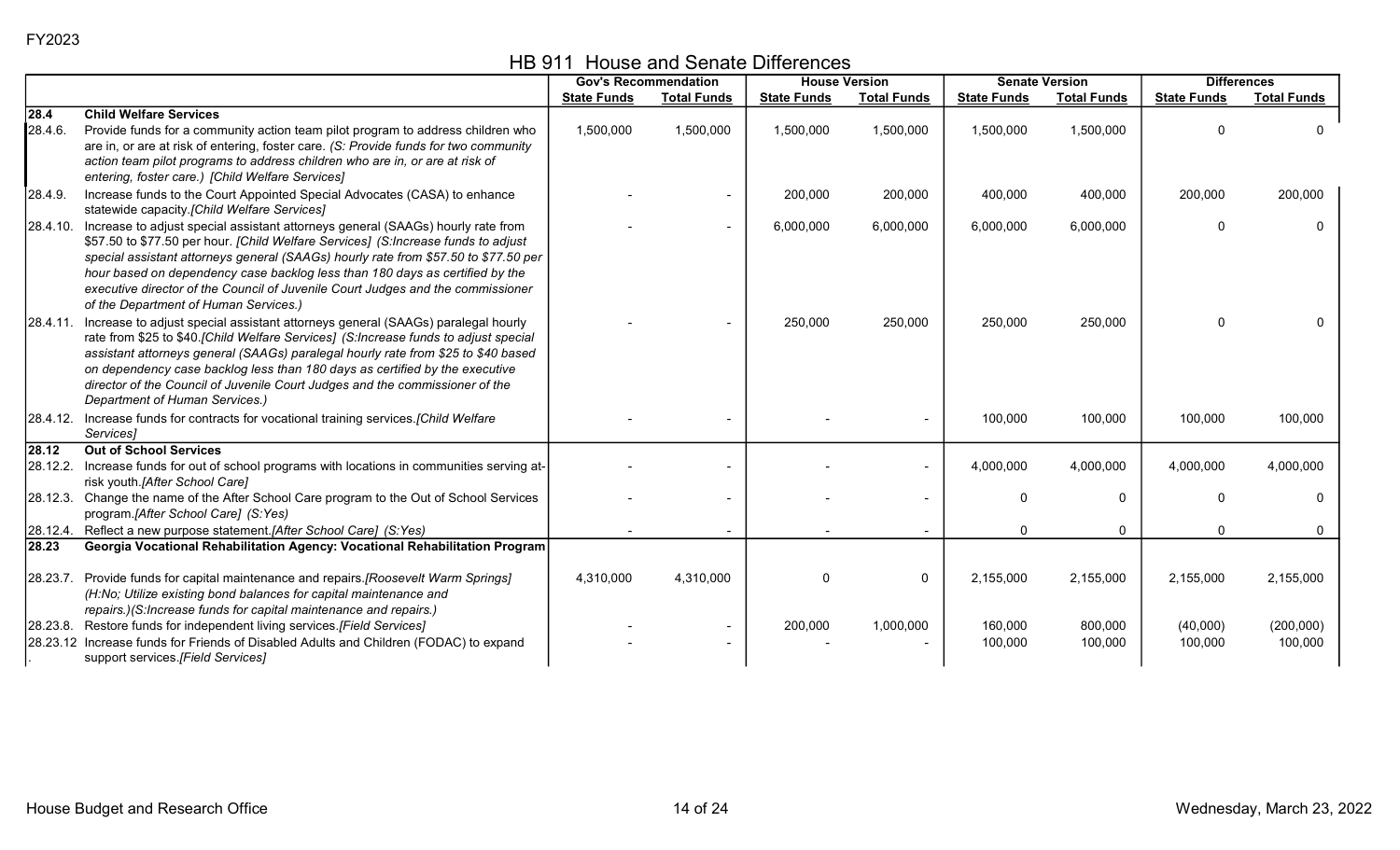|                 |                                                                                                                                                                                                                                                                                                                                                                                                                                                                                                                                                                                                   |                    | <b>Gov's Recommendation</b> | <b>House Version</b> |                    | <b>Senate Version</b> |                    |                    | <b>Differences</b> |
|-----------------|---------------------------------------------------------------------------------------------------------------------------------------------------------------------------------------------------------------------------------------------------------------------------------------------------------------------------------------------------------------------------------------------------------------------------------------------------------------------------------------------------------------------------------------------------------------------------------------------------|--------------------|-----------------------------|----------------------|--------------------|-----------------------|--------------------|--------------------|--------------------|
|                 |                                                                                                                                                                                                                                                                                                                                                                                                                                                                                                                                                                                                   | <b>State Funds</b> | <b>Total Funds</b>          | <b>State Funds</b>   | <b>Total Funds</b> | <b>State Funds</b>    | <b>Total Funds</b> | <b>State Funds</b> | <b>Total Funds</b> |
|                 | Section 30: Investigation, Georgia Bureau of                                                                                                                                                                                                                                                                                                                                                                                                                                                                                                                                                      |                    |                             |                      |                    |                       |                    |                    |                    |
| 30.3<br>30.3.6. | <b>Forensic Scientific Services</b><br>[P] Provide funds for 22 crime lab positions in the Chemistry, Forensic Biology, and<br>Toxicology sections. [occurs in 4 subprograms] (H:Provide funds for 18 scientists,<br>seven crime lab technicians, and associated operating expenses in the Chemistry,<br>Forensic Biology, and Toxicology sections to process incoming<br>evidence.)(S:Provide funds for 21 scientists, seven crime lab technicians, and<br>associated operating expenses in the Chemistry, Forensic Biology, Firearms, and<br>Toxicology sections to process incoming evidence.) | 2,501,828          | 2,501,828                   | 3,179,853            | 3,179,853          | 3,786,069             | 3,786,069          | 606,216            | 606,216            |
| 30.3.7.         | Increase funds for 10 positions in the Medical Examiner's Office to address<br>increased workload. [HQ Medical Examiner] (H:Increase funds for three medical<br>examiners, one administrative assistant, 11 death investigator specialists (DIS),<br>and one DIS supervisor in the Medical Examiner's Office to address increased<br>workload.)(S:No; Recognize funds in line 30.4.1.)                                                                                                                                                                                                            | 2,071,669          | 2,071,669                   | 2,787,903            | 2,787,903          | $\Omega$              | $\mathbf 0$        | (2,787,903)        | (2,787,903)        |
|                 | 30.3.10. Increase funds to outsource training of scientists to address the crime lab<br>backlog.[Chemistry]                                                                                                                                                                                                                                                                                                                                                                                                                                                                                       |                    |                             |                      |                    | 170,000               | 170,000            | 170,000            | 170,000            |
| 30.4<br>30.4.1. | <b>Forensic Scientific Services - Special Project</b><br>The purpose of this appropriation is to fund a Medical Examiner office in Macon<br>and increase funds for three medical examiners, one administrative assistant, 11<br>death investigator specialists (DIS), and one DIS supervisor in the Macon Medical<br>Examiner's Office to address increased workload. [Forensic Scientific Services -<br>Special Project]                                                                                                                                                                         |                    |                             |                      |                    | 2,787,903             | 2,787,903          | 2,787,903          | 2,787,903          |
| 30.5<br>30.5.8. | <b>Regional Investigative Services</b><br>Provide funds for 15 special agents, six criminal intelligence analysts, one help<br>desk analyst, and associated operating expenses for the Gang Task Force to<br>combat crime.[Regional Investigations] (S:Increase funds for 10 special agents,<br>six criminal intelligence analysts, one help desk analyst, and associated<br>operations for the Gang Task Force to combat crime.)                                                                                                                                                                 |                    |                             | 4,584,429            | 4,584,429          | 3,369,319             | 3,369,319          | (1, 215, 110)      | (1,215,110)        |
| 30.7            | <b>Criminal Justice Coordinating Council: Council of Accountability Court</b>                                                                                                                                                                                                                                                                                                                                                                                                                                                                                                                     |                    |                             |                      |                    |                       |                    |                    |                    |
| 30.7.6.         | Judges<br>Increase funds for five new mental health accountability courts and court<br>managers.[Criminal Justice Coordinating Council: Council of Accountability Court<br>$JJ$ (S:No)                                                                                                                                                                                                                                                                                                                                                                                                            |                    |                             | 1,081,510            | 1,081,510          | $\Omega$              | $\mathbf 0$        | (1,081,510)        | (1,081,510)        |
| 30.7.7.         | Increase funds for a 5% salary increase for accountability court case<br>managers.[Criminal Justice Coordinating Council: Council of Accountability Court<br>$JJ$ (S:No)                                                                                                                                                                                                                                                                                                                                                                                                                          |                    |                             | 222,706              | 222,706            | $\Omega$              | $\mathbf 0$        | (222, 706)         | (222, 706)         |
| 30.7.8          | Provide funds for 20 unfilled accountability court case manager positions.[Criminal<br>Justice Coordinating Council: Council of Accountability Court J] (S:No)                                                                                                                                                                                                                                                                                                                                                                                                                                    |                    |                             | 1,270,800            | 1,270,800          | $\Omega$              | $\pmb{0}$          | (1,270,800)        | (1,270,800)        |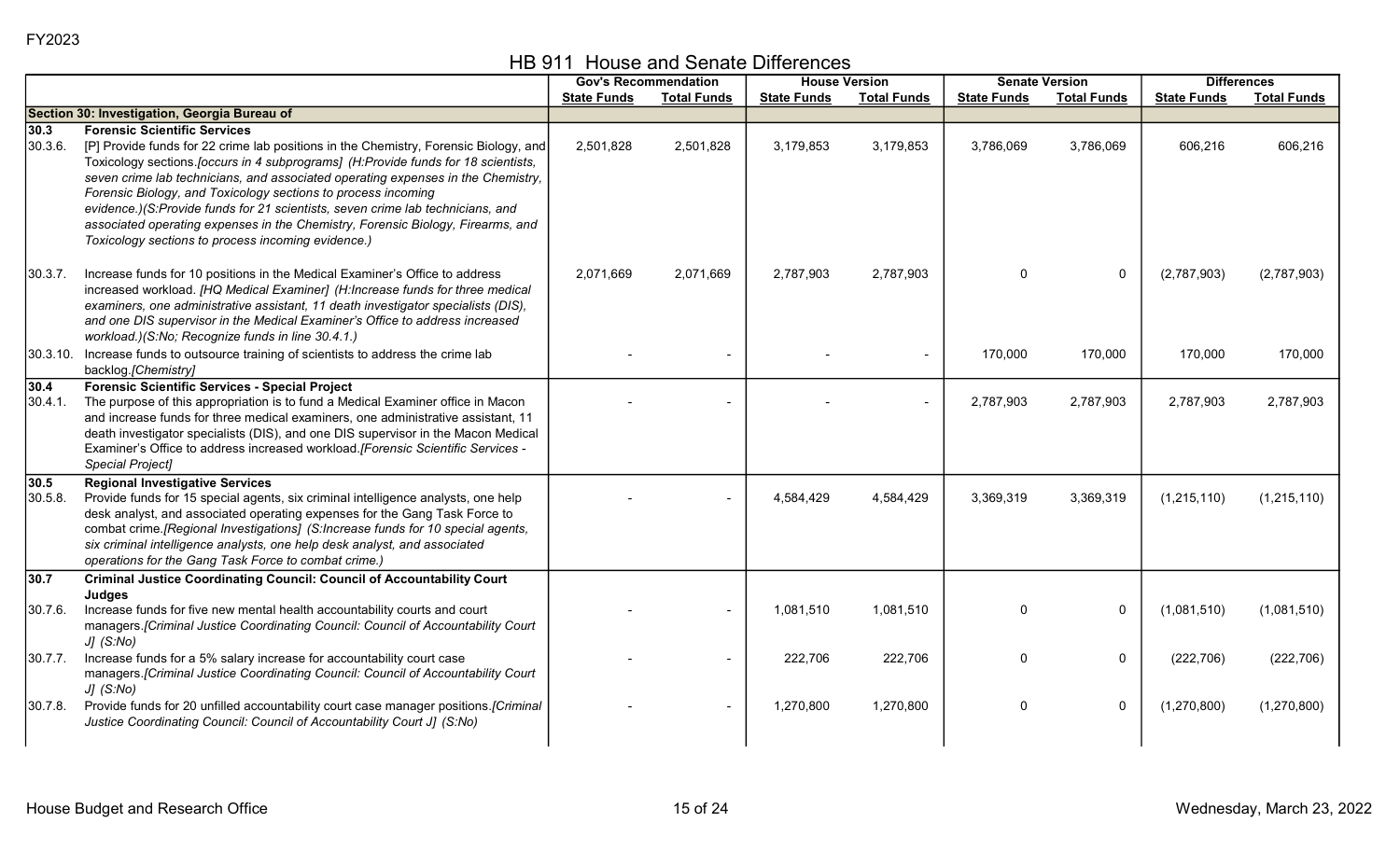HB 911 House and Senate Differences

| <b>State Funds</b><br><b>Total Funds</b><br><b>Total Funds</b><br><b>Total Funds</b><br><b>State Funds</b><br><b>State Funds</b><br><b>State Funds</b><br>Section 31: Juvenile Justice, Department of<br><b>Community Service</b><br>31.1<br>31.1.11. Increase funds for a 10% provider rate increase to Child Caring Institutions.[Non-<br>2,314,528<br>2,314,528<br>2,314,528<br>2,314,528<br>Secure Commitment (NSC)]<br>Section 32: Labor, Department of<br>32.1<br><b>Departmental Administration (DOL)</b><br>32.1.8.<br>Provide one-time funds for a \$5,000 cost-of-living adjustment for other-funded<br>$\mathbf 0$<br>(335,570)<br>335,570<br>335,570<br>$\Omega$<br>(335, 570)<br>state employees until October 1, 2022 to allow for renegotiation of federal<br>contracts.[Departmental Administration (DOL)] (S:No)<br><b>Labor Market Information</b><br>32.3<br>32.3.2.<br>Provide one-time funds for a \$5,000 cost-of-living adjustment for other-funded<br>56,042<br>56,042<br>0<br>(56, 042)<br>(56, 042)<br>$\Omega$<br>state employees until October 1, 2022 to allow for renegotiation of federal<br>contracts.[Labor Market Information] (S:No)<br>32.4<br><b>Unemployment Insurance</b><br>Provide one-time funds for a \$5,000 cost-of-living adjustment for other-funded<br>$\mathbf 0$<br>32.4.4.<br>641,867<br>641,867<br>$\Omega$<br>(641, 867)<br>(641, 867)<br>state employees until October 1, 2022 to allow for renegotiation of federal<br>contracts.[Benefits] (S:No)<br><b>Workforce Solutions</b><br>32.5<br>32.5.6.<br>Provide one-time funds for a \$5,000 cost-of-living adjustment for other-funded<br>966,801<br>966,801<br>$\Omega$<br>$\mathbf 0$<br>(966, 801)<br>(966, 801)<br>state employees until October 1, 2022 to allow for renegotiation of federal<br>contracts.[Employment Services] (S:No)<br>Section 33: Law, Department of<br>33.1<br><b>Department of Law</b><br>33.1.8.<br>Provide funds for three positions to expand the human trafficking unit to address<br>317,484<br>317,484<br>634,968<br>634,968<br>317,484<br>317,484<br>(317, 484)<br>(317, 484)<br>anticipated workload.[Department of Law] (H:Provide funds for six positions to<br>expand the human trafficking unit to address anticipated workload.)(S:Provide |                                                                           | <b>Gov's Recommendation</b> | <b>House Version</b> | <b>Senate Version</b> |  | <b>Differences</b> |
|--------------------------------------------------------------------------------------------------------------------------------------------------------------------------------------------------------------------------------------------------------------------------------------------------------------------------------------------------------------------------------------------------------------------------------------------------------------------------------------------------------------------------------------------------------------------------------------------------------------------------------------------------------------------------------------------------------------------------------------------------------------------------------------------------------------------------------------------------------------------------------------------------------------------------------------------------------------------------------------------------------------------------------------------------------------------------------------------------------------------------------------------------------------------------------------------------------------------------------------------------------------------------------------------------------------------------------------------------------------------------------------------------------------------------------------------------------------------------------------------------------------------------------------------------------------------------------------------------------------------------------------------------------------------------------------------------------------------------------------------------------------------------------------------------------------------------------------------------------------------------------------------------------------------------------------------------------------------------------------------------------------------------------------------------------------------------------------------------------------------------------------------------------------------------------------------------------------------------------------------------------------------------------------------|---------------------------------------------------------------------------|-----------------------------|----------------------|-----------------------|--|--------------------|
|                                                                                                                                                                                                                                                                                                                                                                                                                                                                                                                                                                                                                                                                                                                                                                                                                                                                                                                                                                                                                                                                                                                                                                                                                                                                                                                                                                                                                                                                                                                                                                                                                                                                                                                                                                                                                                                                                                                                                                                                                                                                                                                                                                                                                                                                                            |                                                                           |                             |                      |                       |  | <b>Total Funds</b> |
|                                                                                                                                                                                                                                                                                                                                                                                                                                                                                                                                                                                                                                                                                                                                                                                                                                                                                                                                                                                                                                                                                                                                                                                                                                                                                                                                                                                                                                                                                                                                                                                                                                                                                                                                                                                                                                                                                                                                                                                                                                                                                                                                                                                                                                                                                            |                                                                           |                             |                      |                       |  |                    |
|                                                                                                                                                                                                                                                                                                                                                                                                                                                                                                                                                                                                                                                                                                                                                                                                                                                                                                                                                                                                                                                                                                                                                                                                                                                                                                                                                                                                                                                                                                                                                                                                                                                                                                                                                                                                                                                                                                                                                                                                                                                                                                                                                                                                                                                                                            |                                                                           |                             |                      |                       |  |                    |
|                                                                                                                                                                                                                                                                                                                                                                                                                                                                                                                                                                                                                                                                                                                                                                                                                                                                                                                                                                                                                                                                                                                                                                                                                                                                                                                                                                                                                                                                                                                                                                                                                                                                                                                                                                                                                                                                                                                                                                                                                                                                                                                                                                                                                                                                                            |                                                                           |                             |                      |                       |  |                    |
|                                                                                                                                                                                                                                                                                                                                                                                                                                                                                                                                                                                                                                                                                                                                                                                                                                                                                                                                                                                                                                                                                                                                                                                                                                                                                                                                                                                                                                                                                                                                                                                                                                                                                                                                                                                                                                                                                                                                                                                                                                                                                                                                                                                                                                                                                            |                                                                           |                             |                      |                       |  |                    |
|                                                                                                                                                                                                                                                                                                                                                                                                                                                                                                                                                                                                                                                                                                                                                                                                                                                                                                                                                                                                                                                                                                                                                                                                                                                                                                                                                                                                                                                                                                                                                                                                                                                                                                                                                                                                                                                                                                                                                                                                                                                                                                                                                                                                                                                                                            |                                                                           |                             |                      |                       |  |                    |
|                                                                                                                                                                                                                                                                                                                                                                                                                                                                                                                                                                                                                                                                                                                                                                                                                                                                                                                                                                                                                                                                                                                                                                                                                                                                                                                                                                                                                                                                                                                                                                                                                                                                                                                                                                                                                                                                                                                                                                                                                                                                                                                                                                                                                                                                                            |                                                                           |                             |                      |                       |  |                    |
|                                                                                                                                                                                                                                                                                                                                                                                                                                                                                                                                                                                                                                                                                                                                                                                                                                                                                                                                                                                                                                                                                                                                                                                                                                                                                                                                                                                                                                                                                                                                                                                                                                                                                                                                                                                                                                                                                                                                                                                                                                                                                                                                                                                                                                                                                            |                                                                           |                             |                      |                       |  |                    |
|                                                                                                                                                                                                                                                                                                                                                                                                                                                                                                                                                                                                                                                                                                                                                                                                                                                                                                                                                                                                                                                                                                                                                                                                                                                                                                                                                                                                                                                                                                                                                                                                                                                                                                                                                                                                                                                                                                                                                                                                                                                                                                                                                                                                                                                                                            |                                                                           |                             |                      |                       |  |                    |
|                                                                                                                                                                                                                                                                                                                                                                                                                                                                                                                                                                                                                                                                                                                                                                                                                                                                                                                                                                                                                                                                                                                                                                                                                                                                                                                                                                                                                                                                                                                                                                                                                                                                                                                                                                                                                                                                                                                                                                                                                                                                                                                                                                                                                                                                                            |                                                                           |                             |                      |                       |  |                    |
|                                                                                                                                                                                                                                                                                                                                                                                                                                                                                                                                                                                                                                                                                                                                                                                                                                                                                                                                                                                                                                                                                                                                                                                                                                                                                                                                                                                                                                                                                                                                                                                                                                                                                                                                                                                                                                                                                                                                                                                                                                                                                                                                                                                                                                                                                            |                                                                           |                             |                      |                       |  |                    |
|                                                                                                                                                                                                                                                                                                                                                                                                                                                                                                                                                                                                                                                                                                                                                                                                                                                                                                                                                                                                                                                                                                                                                                                                                                                                                                                                                                                                                                                                                                                                                                                                                                                                                                                                                                                                                                                                                                                                                                                                                                                                                                                                                                                                                                                                                            |                                                                           |                             |                      |                       |  |                    |
|                                                                                                                                                                                                                                                                                                                                                                                                                                                                                                                                                                                                                                                                                                                                                                                                                                                                                                                                                                                                                                                                                                                                                                                                                                                                                                                                                                                                                                                                                                                                                                                                                                                                                                                                                                                                                                                                                                                                                                                                                                                                                                                                                                                                                                                                                            |                                                                           |                             |                      |                       |  |                    |
|                                                                                                                                                                                                                                                                                                                                                                                                                                                                                                                                                                                                                                                                                                                                                                                                                                                                                                                                                                                                                                                                                                                                                                                                                                                                                                                                                                                                                                                                                                                                                                                                                                                                                                                                                                                                                                                                                                                                                                                                                                                                                                                                                                                                                                                                                            |                                                                           |                             |                      |                       |  |                    |
|                                                                                                                                                                                                                                                                                                                                                                                                                                                                                                                                                                                                                                                                                                                                                                                                                                                                                                                                                                                                                                                                                                                                                                                                                                                                                                                                                                                                                                                                                                                                                                                                                                                                                                                                                                                                                                                                                                                                                                                                                                                                                                                                                                                                                                                                                            |                                                                           |                             |                      |                       |  |                    |
|                                                                                                                                                                                                                                                                                                                                                                                                                                                                                                                                                                                                                                                                                                                                                                                                                                                                                                                                                                                                                                                                                                                                                                                                                                                                                                                                                                                                                                                                                                                                                                                                                                                                                                                                                                                                                                                                                                                                                                                                                                                                                                                                                                                                                                                                                            |                                                                           |                             |                      |                       |  |                    |
|                                                                                                                                                                                                                                                                                                                                                                                                                                                                                                                                                                                                                                                                                                                                                                                                                                                                                                                                                                                                                                                                                                                                                                                                                                                                                                                                                                                                                                                                                                                                                                                                                                                                                                                                                                                                                                                                                                                                                                                                                                                                                                                                                                                                                                                                                            |                                                                           |                             |                      |                       |  |                    |
|                                                                                                                                                                                                                                                                                                                                                                                                                                                                                                                                                                                                                                                                                                                                                                                                                                                                                                                                                                                                                                                                                                                                                                                                                                                                                                                                                                                                                                                                                                                                                                                                                                                                                                                                                                                                                                                                                                                                                                                                                                                                                                                                                                                                                                                                                            |                                                                           |                             |                      |                       |  |                    |
|                                                                                                                                                                                                                                                                                                                                                                                                                                                                                                                                                                                                                                                                                                                                                                                                                                                                                                                                                                                                                                                                                                                                                                                                                                                                                                                                                                                                                                                                                                                                                                                                                                                                                                                                                                                                                                                                                                                                                                                                                                                                                                                                                                                                                                                                                            |                                                                           |                             |                      |                       |  |                    |
|                                                                                                                                                                                                                                                                                                                                                                                                                                                                                                                                                                                                                                                                                                                                                                                                                                                                                                                                                                                                                                                                                                                                                                                                                                                                                                                                                                                                                                                                                                                                                                                                                                                                                                                                                                                                                                                                                                                                                                                                                                                                                                                                                                                                                                                                                            |                                                                           |                             |                      |                       |  |                    |
|                                                                                                                                                                                                                                                                                                                                                                                                                                                                                                                                                                                                                                                                                                                                                                                                                                                                                                                                                                                                                                                                                                                                                                                                                                                                                                                                                                                                                                                                                                                                                                                                                                                                                                                                                                                                                                                                                                                                                                                                                                                                                                                                                                                                                                                                                            |                                                                           |                             |                      |                       |  |                    |
|                                                                                                                                                                                                                                                                                                                                                                                                                                                                                                                                                                                                                                                                                                                                                                                                                                                                                                                                                                                                                                                                                                                                                                                                                                                                                                                                                                                                                                                                                                                                                                                                                                                                                                                                                                                                                                                                                                                                                                                                                                                                                                                                                                                                                                                                                            |                                                                           |                             |                      |                       |  |                    |
|                                                                                                                                                                                                                                                                                                                                                                                                                                                                                                                                                                                                                                                                                                                                                                                                                                                                                                                                                                                                                                                                                                                                                                                                                                                                                                                                                                                                                                                                                                                                                                                                                                                                                                                                                                                                                                                                                                                                                                                                                                                                                                                                                                                                                                                                                            |                                                                           |                             |                      |                       |  |                    |
|                                                                                                                                                                                                                                                                                                                                                                                                                                                                                                                                                                                                                                                                                                                                                                                                                                                                                                                                                                                                                                                                                                                                                                                                                                                                                                                                                                                                                                                                                                                                                                                                                                                                                                                                                                                                                                                                                                                                                                                                                                                                                                                                                                                                                                                                                            |                                                                           |                             |                      |                       |  |                    |
|                                                                                                                                                                                                                                                                                                                                                                                                                                                                                                                                                                                                                                                                                                                                                                                                                                                                                                                                                                                                                                                                                                                                                                                                                                                                                                                                                                                                                                                                                                                                                                                                                                                                                                                                                                                                                                                                                                                                                                                                                                                                                                                                                                                                                                                                                            |                                                                           |                             |                      |                       |  |                    |
|                                                                                                                                                                                                                                                                                                                                                                                                                                                                                                                                                                                                                                                                                                                                                                                                                                                                                                                                                                                                                                                                                                                                                                                                                                                                                                                                                                                                                                                                                                                                                                                                                                                                                                                                                                                                                                                                                                                                                                                                                                                                                                                                                                                                                                                                                            |                                                                           |                             |                      |                       |  |                    |
|                                                                                                                                                                                                                                                                                                                                                                                                                                                                                                                                                                                                                                                                                                                                                                                                                                                                                                                                                                                                                                                                                                                                                                                                                                                                                                                                                                                                                                                                                                                                                                                                                                                                                                                                                                                                                                                                                                                                                                                                                                                                                                                                                                                                                                                                                            | funds for three positions to expand the human trafficking unit to address |                             |                      |                       |  |                    |
| anticipated workload.)                                                                                                                                                                                                                                                                                                                                                                                                                                                                                                                                                                                                                                                                                                                                                                                                                                                                                                                                                                                                                                                                                                                                                                                                                                                                                                                                                                                                                                                                                                                                                                                                                                                                                                                                                                                                                                                                                                                                                                                                                                                                                                                                                                                                                                                                     |                                                                           |                             |                      |                       |  |                    |
| Section 34: Natural Resources, Department of                                                                                                                                                                                                                                                                                                                                                                                                                                                                                                                                                                                                                                                                                                                                                                                                                                                                                                                                                                                                                                                                                                                                                                                                                                                                                                                                                                                                                                                                                                                                                                                                                                                                                                                                                                                                                                                                                                                                                                                                                                                                                                                                                                                                                                               |                                                                           |                             |                      |                       |  |                    |
| 34.2<br><b>Departmental Administration (DNR)</b><br>34.2.6.<br>$\Omega$<br>$\mathbf 0$<br>$\Omega$<br>$\Omega$<br>$\Omega$<br>$\mathbf{0}$                                                                                                                                                                                                                                                                                                                                                                                                                                                                                                                                                                                                                                                                                                                                                                                                                                                                                                                                                                                                                                                                                                                                                                                                                                                                                                                                                                                                                                                                                                                                                                                                                                                                                                                                                                                                                                                                                                                                                                                                                                                                                                                                                 |                                                                           |                             |                      |                       |  |                    |
| Provide funds for capital maintenance and repairs. [Departmental Administration<br>10,550,000<br>10,550,000<br>(DNR)] (H:Yes; Reflect funding in Parks, Recreation, and Historic Sites.)(S:Yes;                                                                                                                                                                                                                                                                                                                                                                                                                                                                                                                                                                                                                                                                                                                                                                                                                                                                                                                                                                                                                                                                                                                                                                                                                                                                                                                                                                                                                                                                                                                                                                                                                                                                                                                                                                                                                                                                                                                                                                                                                                                                                            |                                                                           |                             |                      |                       |  |                    |
| Reflect funding FY 2023 General Obligation Bonds.)                                                                                                                                                                                                                                                                                                                                                                                                                                                                                                                                                                                                                                                                                                                                                                                                                                                                                                                                                                                                                                                                                                                                                                                                                                                                                                                                                                                                                                                                                                                                                                                                                                                                                                                                                                                                                                                                                                                                                                                                                                                                                                                                                                                                                                         |                                                                           |                             |                      |                       |  |                    |
| <b>Environmental Protection</b><br>34.3                                                                                                                                                                                                                                                                                                                                                                                                                                                                                                                                                                                                                                                                                                                                                                                                                                                                                                                                                                                                                                                                                                                                                                                                                                                                                                                                                                                                                                                                                                                                                                                                                                                                                                                                                                                                                                                                                                                                                                                                                                                                                                                                                                                                                                                    |                                                                           |                             |                      |                       |  |                    |
| 34.3.6.<br>Provide one-time funds for a \$5,000 cost-of-living adjustment for other-funded<br>$\Omega$<br>0<br>864,629<br>864,629<br>(864, 629)<br>(864, 629)                                                                                                                                                                                                                                                                                                                                                                                                                                                                                                                                                                                                                                                                                                                                                                                                                                                                                                                                                                                                                                                                                                                                                                                                                                                                                                                                                                                                                                                                                                                                                                                                                                                                                                                                                                                                                                                                                                                                                                                                                                                                                                                              |                                                                           |                             |                      |                       |  |                    |
| state employees until October 1, 2022 to allow for renegotiation of federal                                                                                                                                                                                                                                                                                                                                                                                                                                                                                                                                                                                                                                                                                                                                                                                                                                                                                                                                                                                                                                                                                                                                                                                                                                                                                                                                                                                                                                                                                                                                                                                                                                                                                                                                                                                                                                                                                                                                                                                                                                                                                                                                                                                                                |                                                                           |                             |                      |                       |  |                    |
| contracts.[Environmental Compliance Support] (S:No)                                                                                                                                                                                                                                                                                                                                                                                                                                                                                                                                                                                                                                                                                                                                                                                                                                                                                                                                                                                                                                                                                                                                                                                                                                                                                                                                                                                                                                                                                                                                                                                                                                                                                                                                                                                                                                                                                                                                                                                                                                                                                                                                                                                                                                        |                                                                           |                             |                      |                       |  |                    |
| <b>Parks Recreation and Historic Sites</b><br>34.7                                                                                                                                                                                                                                                                                                                                                                                                                                                                                                                                                                                                                                                                                                                                                                                                                                                                                                                                                                                                                                                                                                                                                                                                                                                                                                                                                                                                                                                                                                                                                                                                                                                                                                                                                                                                                                                                                                                                                                                                                                                                                                                                                                                                                                         |                                                                           |                             |                      |                       |  |                    |
| 10,550,000<br>$\mathbf{0}$<br>(10, 550, 000)<br>34.7.7.<br>Provide funds for repairs and renovations to parks and recreational facilities.[Park<br>10,550,000<br>0<br>(10, 550, 000)                                                                                                                                                                                                                                                                                                                                                                                                                                                                                                                                                                                                                                                                                                                                                                                                                                                                                                                                                                                                                                                                                                                                                                                                                                                                                                                                                                                                                                                                                                                                                                                                                                                                                                                                                                                                                                                                                                                                                                                                                                                                                                       |                                                                           |                             |                      |                       |  |                    |
| Operations] (S:Yes; Reflect in FY 2023 General Obligation Bonds.)                                                                                                                                                                                                                                                                                                                                                                                                                                                                                                                                                                                                                                                                                                                                                                                                                                                                                                                                                                                                                                                                                                                                                                                                                                                                                                                                                                                                                                                                                                                                                                                                                                                                                                                                                                                                                                                                                                                                                                                                                                                                                                                                                                                                                          |                                                                           |                             |                      |                       |  |                    |
|                                                                                                                                                                                                                                                                                                                                                                                                                                                                                                                                                                                                                                                                                                                                                                                                                                                                                                                                                                                                                                                                                                                                                                                                                                                                                                                                                                                                                                                                                                                                                                                                                                                                                                                                                                                                                                                                                                                                                                                                                                                                                                                                                                                                                                                                                            |                                                                           |                             |                      |                       |  |                    |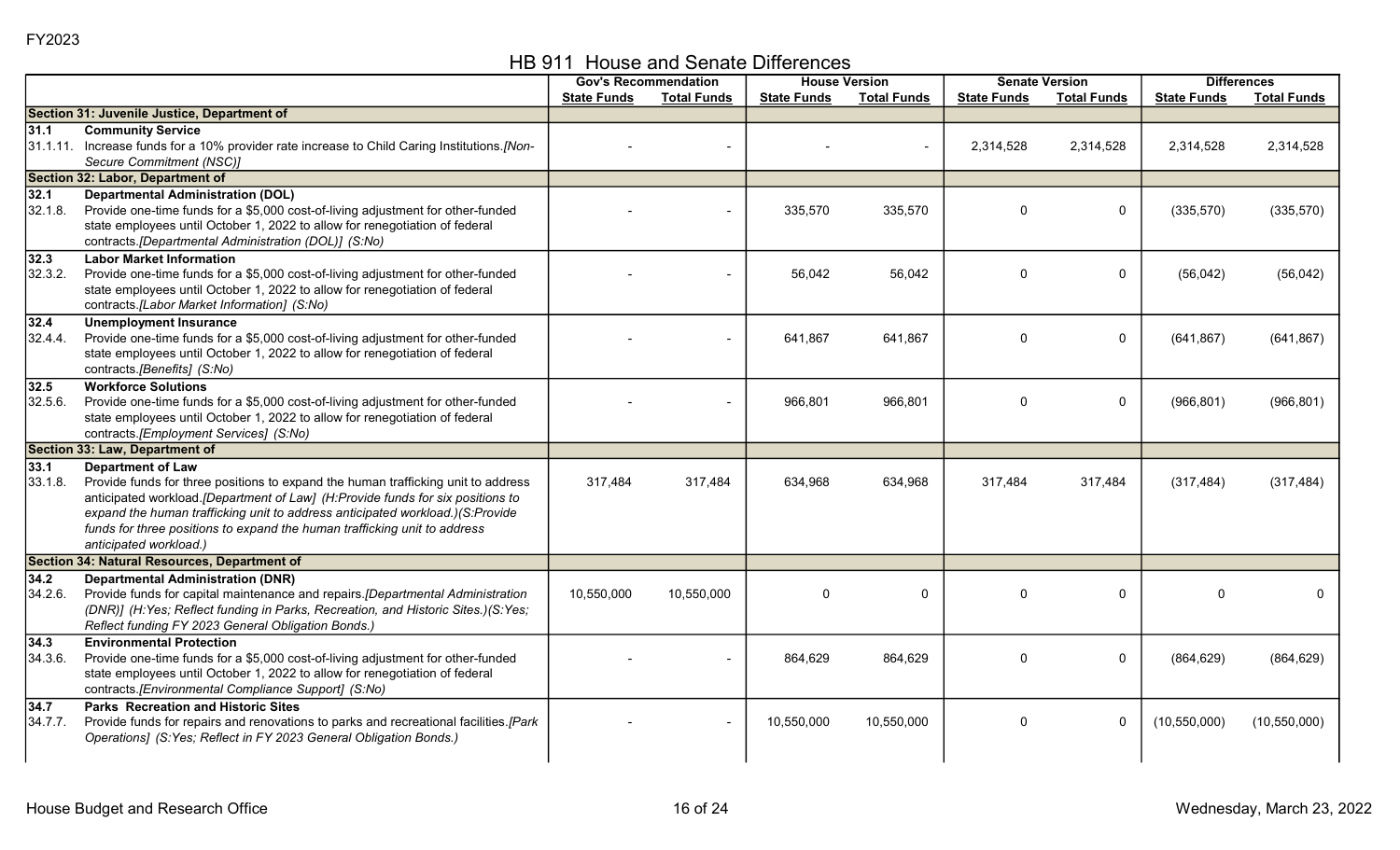|  | HB 911 House and Senate Differences |  |
|--|-------------------------------------|--|
|--|-------------------------------------|--|

|         |                                                                                                                                                                              | <b>Gov's Recommendation</b> |                    | <b>House Version</b> |                    | <b>Senate Version</b> |                    | <b>Differences</b> |                    |
|---------|------------------------------------------------------------------------------------------------------------------------------------------------------------------------------|-----------------------------|--------------------|----------------------|--------------------|-----------------------|--------------------|--------------------|--------------------|
|         |                                                                                                                                                                              | <b>State Funds</b>          | <b>Total Funds</b> | <b>State Funds</b>   | <b>Total Funds</b> | <b>State Funds</b>    | <b>Total Funds</b> | <b>State Funds</b> | <b>Total Funds</b> |
|         | Section 37: Public Defender Council, Georgia                                                                                                                                 |                             |                    |                      |                    |                       |                    |                    |                    |
| $37.2$  | <b>Public Defenders</b>                                                                                                                                                      |                             |                    |                      |                    |                       |                    |                    |                    |
|         | [37.2.12. Increase funds for four juvenile assistant public defenders. [Circuit Offices]                                                                                     |                             |                    | 290,324              | 290,324            | 582,502               | 582,502            | 292,178            | 292,178            |
|         | 37.2.13. Increase funds for circuit public defenders and placement of assistant public                                                                                       |                             |                    | 4,232,423            | 4,232,423          | 646,393               | 646,393            | (3,586,030)        | (3,586,030)        |
|         | defenders to provide for ongoing recruitment and retention of career public                                                                                                  |                             |                    |                      |                    |                       |                    |                    |                    |
|         | defenders. [Circuit Offices]                                                                                                                                                 |                             |                    |                      |                    |                       |                    |                    |                    |
|         | 37.2.14. Increase funds to revise the pay scale of assistant public defenders for ongoing                                                                                    |                             |                    | 197,616              | 197,616            | 517,957               | 517,957            | 320,341            | 320,341            |
|         | recruitment and retention of career public defenders. [Circuit Offices]                                                                                                      |                             |                    |                      |                    |                       |                    |                    |                    |
|         | Section 38: Public Health, Department of                                                                                                                                     |                             |                    |                      |                    |                       |                    |                    |                    |
| 38.1    | <b>Adolescent and Adult Health Promotion</b>                                                                                                                                 |                             |                    |                      |                    |                       |                    |                    |                    |
| 38.1.7. | Increase funds for two pilot projects for rural maternal health. [Family Planning]                                                                                           |                             |                    |                      |                    | 145,850               | 145,850            | 145,850            | 145,850            |
|         |                                                                                                                                                                              |                             |                    |                      |                    |                       |                    |                    |                    |
| 38.4    | <b>Emergency Preparedness/Trauma System Improvement</b>                                                                                                                      |                             |                    |                      |                    |                       |                    |                    |                    |
| 38.4.6. | Provide one-time funds for ambulance equipment and repair in McIntosh                                                                                                        |                             |                    | 350,000              | 350,000            | 175,000               | 175,000            | (175,000)          | (175,000)          |
|         | County.[Emergency Medical Services] (S:Increase funds for one-time funding for                                                                                               |                             |                    |                      |                    |                       |                    |                    |                    |
|         | ambulance equipment and repair in McIntosh County and utilize existing county                                                                                                |                             |                    |                      |                    |                       |                    |                    |                    |
|         | funds to match.)                                                                                                                                                             |                             |                    |                      |                    |                       |                    |                    |                    |
| 38.7    | Infant and Child Essential Health Treatment Services                                                                                                                         |                             |                    |                      |                    |                       |                    |                    |                    |
| 38.7.6. | Increase funds for grants to perinatal centers to fund autopsies in compliance with                                                                                          |                             |                    |                      |                    | 150,000               | 150,000            | 150,000            | 150,000            |
|         | requirements in SB 496 (2022 Session). [Perinatal/Maternal Health]                                                                                                           |                             |                    |                      |                    |                       |                    |                    |                    |
|         |                                                                                                                                                                              |                             |                    |                      |                    |                       |                    |                    |                    |
| 38.11   | <b>Public Health Formula Grants to Counties</b>                                                                                                                              |                             |                    |                      |                    |                       |                    |                    |                    |
|         | 38.11.6. Provide funds for grants to counties for improved infrastructure and support. [Public]                                                                              |                             |                    | 1,700,000            | 1,700,000          | $\Omega$              | 0                  | (1,700,000)        | (1,700,000)        |
|         | Health Formula Grants to Counties] (S:No)                                                                                                                                    |                             |                    |                      |                    |                       |                    |                    |                    |
|         | Section 39: Public Safety, Department of                                                                                                                                     |                             |                    |                      |                    |                       |                    |                    |                    |
| 39.4    | <b>Field Offices and Services</b>                                                                                                                                            |                             |                    |                      |                    |                       |                    |                    |                    |
| 39.4.8. | Increase funds to provide 10 additional SWAT Unit troopers and 10 additional                                                                                                 |                             |                    | 2,000,366            | 2,000,366          | $\Omega$              | 0                  | (2,000,366)        | (2,000,366)        |
|         | Nighthawk DUI troopers.[Field Offices and Services] (S:No)                                                                                                                   |                             |                    |                      |                    |                       |                    |                    |                    |
|         | 39.4.10. Increase funds to create an additional Trooper pay scale classification. [Field                                                                                     |                             |                    |                      |                    | 2,424,204             | 2,424,204          | 2,424,204          | 2,424,204          |
|         | <b>Offices and Services</b> ]                                                                                                                                                |                             |                    |                      |                    |                       |                    |                    |                    |
| 39.9    | <b>Georgia Public Safety Training Center</b>                                                                                                                                 |                             |                    |                      |                    |                       |                    |                    |                    |
| 39.9.6. | Provide funds for 10 proper use-of-force and de-escalation positions and                                                                                                     | 1,089,369                   | 1,089,369          | 1,089,369            | 1,089,369          | 2,579,973             | 2,579,973          | 1,490,604          | 1,490,604          |
|         | operational needs. [Georgia Public Safety Training Center] (H:Provide funds for                                                                                              |                             |                    |                      |                    |                       |                    |                    |                    |
|         | five proper use-of-force and de-escalation training positions, five crisis intervention<br>training positions, and operational needs.)(S:Increase funds for 16 proper use of |                             |                    |                      |                    |                       |                    |                    |                    |
|         |                                                                                                                                                                              |                             |                    |                      |                    |                       |                    |                    |                    |
|         | force and de-escalation positions and operational needs.)                                                                                                                    |                             |                    |                      |                    |                       |                    |                    |                    |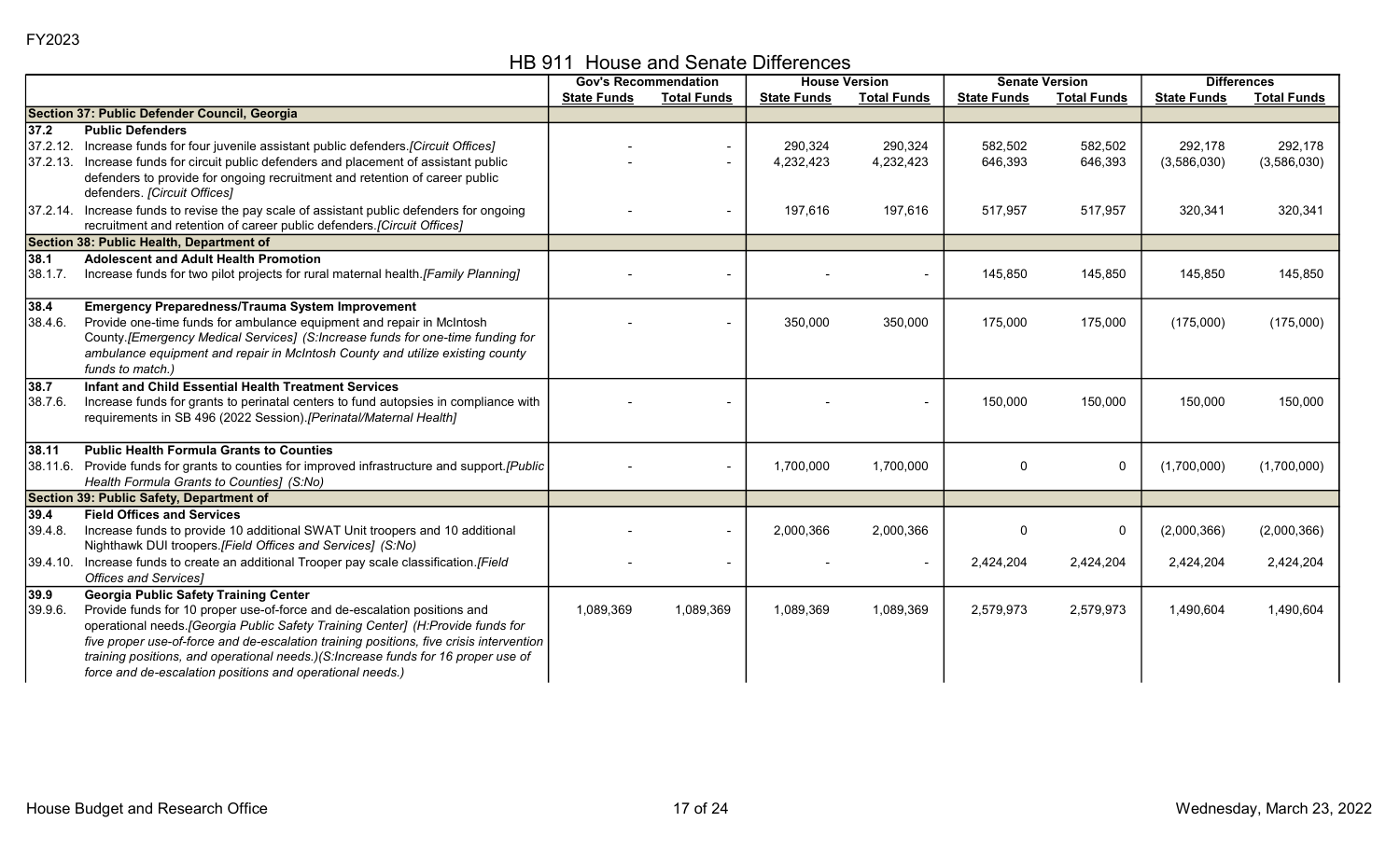HB 911 House and Senate Differences

|                            |                                                                                                                                                                                                                                                                                                                                                                                                                                                                                                                                                                                                                                       |                    | <b>Gov's Recommendation</b> |                    | <b>House Version</b>      | <b>Senate Version</b> |                      |                      | <b>Differences</b>   |
|----------------------------|---------------------------------------------------------------------------------------------------------------------------------------------------------------------------------------------------------------------------------------------------------------------------------------------------------------------------------------------------------------------------------------------------------------------------------------------------------------------------------------------------------------------------------------------------------------------------------------------------------------------------------------|--------------------|-----------------------------|--------------------|---------------------------|-----------------------|----------------------|----------------------|----------------------|
|                            |                                                                                                                                                                                                                                                                                                                                                                                                                                                                                                                                                                                                                                       | <b>State Funds</b> | <b>Total Funds</b>          | <b>State Funds</b> | <b>Total Funds</b>        | <b>State Funds</b>    | <b>Total Funds</b>   | <b>State Funds</b>   | <b>Total Funds</b>   |
|                            | <b>Section 40: Public Service Commission</b>                                                                                                                                                                                                                                                                                                                                                                                                                                                                                                                                                                                          |                    |                             |                    |                           |                       |                      |                      |                      |
| 40.3<br>40.3.4.            | <b>Utilities Regulation</b><br>Restore funds for eight positions reduced during FY 2021.[Utilities Regulation]<br>(S:Provide funds to restore funds for a senior utilities engineer, public utilities<br>engineer, two utilities analysts, and two business analysts reduced during FY<br>2021.                                                                                                                                                                                                                                                                                                                                       |                    |                             | 974,781            | 974,781                   | 716,946               | 716,946              | (257, 835)           | (257, 835)           |
|                            | Section 41: Regents, University System of Georgia Board of                                                                                                                                                                                                                                                                                                                                                                                                                                                                                                                                                                            |                    |                             |                    |                           |                       |                      |                      |                      |
| 41.4<br>41.4.4.<br>41.4.5. | <b>Enterprise Innovation Institute</b><br>Provide funds for the Advanced Technology Development Center to fund start-ups<br>and leverage private funding.[Enterprise Innovation Institute]<br>Provide funds for workforce development career fellowships to improve public<br>private partnerships.[Enterprise Innovation Institute]                                                                                                                                                                                                                                                                                                  |                    | $\blacksquare$              | 250,000            | 250,000<br>$\blacksquare$ | 500,000<br>500,000    | 500,000<br>500,000   | 250,000<br>500,000   | 250,000<br>500,000   |
| 41.9<br>41.9.5.<br>41.9.6. | <b>Georgia Research Alliance</b><br>Provide funds for one-time funding for a GRA Eminent Scholar for Integrated<br>Precision Agriculture. [Georgia Research Alliance]<br>Provide funds for equipment and research and development<br>infrastructure. [Georgia Research Alliance]                                                                                                                                                                                                                                                                                                                                                      |                    |                             |                    | $\overline{\phantom{a}}$  | 1,000,000<br>500,000  | 1,000,000<br>500,000 | 1,000,000<br>500,000 | 1,000,000<br>500,000 |
| 41.13<br>41.13.2.          | <b>Medical College of Georgia Hospital and Clinics</b><br>Eliminate one-time matching funds for endowment gift for Medical College of<br>Georgia 3+ program.[Medical College of Georgia Hospital and Clinics] (H:No;<br>Provide \$10,000,000 for the Medical College of Georgia 3+ program by utilizing<br>\$5,200,000 in existing funds and increasing the state match.)(S:No; Eliminate<br>funds for one-time funding for matching funds and recognize three year phase-in<br>of increased funding through the Teaching Formula for medical education to<br>provide the state match for the Medical College of Georgia 3+ program.) | (5,200,000)        | (5,200,000)                 | 4,800,000          | 4,800,000                 | (5,200,000)           | (5,200,000)          | (10,000,000)         | (10,000,000)         |
| 41.14<br>41.14.7.          | <b>Public Libraries</b><br>Increase funds for materials grants by 10 cents from \$0.40 to \$0.50 per<br>capita.[Formula Grants to Public Libraries] (S:Increase funds for materials grants<br>by 20 cents from \$0.40 to \$0.60 per capita.)                                                                                                                                                                                                                                                                                                                                                                                          |                    | $\blacksquare$              | 1,107,075          | 1,107,075                 | 2,214,123             | 2,214,123            | 1,107,048            | 1,107,048            |
| 41.15<br>41.15.7.          | <b>Public Service/Special Funding Initiatives</b><br>Increase funds for Middle Georgia State University aviation career path<br>program.[Middle Georgia Aviation Program] (S:No)                                                                                                                                                                                                                                                                                                                                                                                                                                                      |                    | $\blacksquare$              | 1,920,073          | 1,920,073                 | 0                     | 0                    | (1,920,073)          | (1,920,073)          |
|                            | 41.15.8. Provide funds for the Georgia Aviation Hall of Fame at Middle Georgia State<br>University.[Middle Georgia Aviation Program]                                                                                                                                                                                                                                                                                                                                                                                                                                                                                                  |                    | $\sim$                      |                    | $\overline{\phantom{a}}$  | 185,000               | 185,000              | 185,000              | 185,000              |
|                            | 41.15.9. Provide funds for music industry archiving at the University of Georgia.[UGA Music<br><b>Industry Archive]</b>                                                                                                                                                                                                                                                                                                                                                                                                                                                                                                               |                    | $\overline{\phantom{0}}$    |                    | $\overline{\phantom{a}}$  | 2,600,000             | 2,600,000            | 2,600,000            | 2,600,000            |
|                            | 41.15.10 Provide funds for a pilot program in University summer programs to enhance<br>exposure for high school foster youth to postsecondary options.[Foster Youth<br>Postsecondary Options]                                                                                                                                                                                                                                                                                                                                                                                                                                         |                    |                             |                    |                           | 2,500,000             | 2,500,000            | 2,500,000            | 2,500,000            |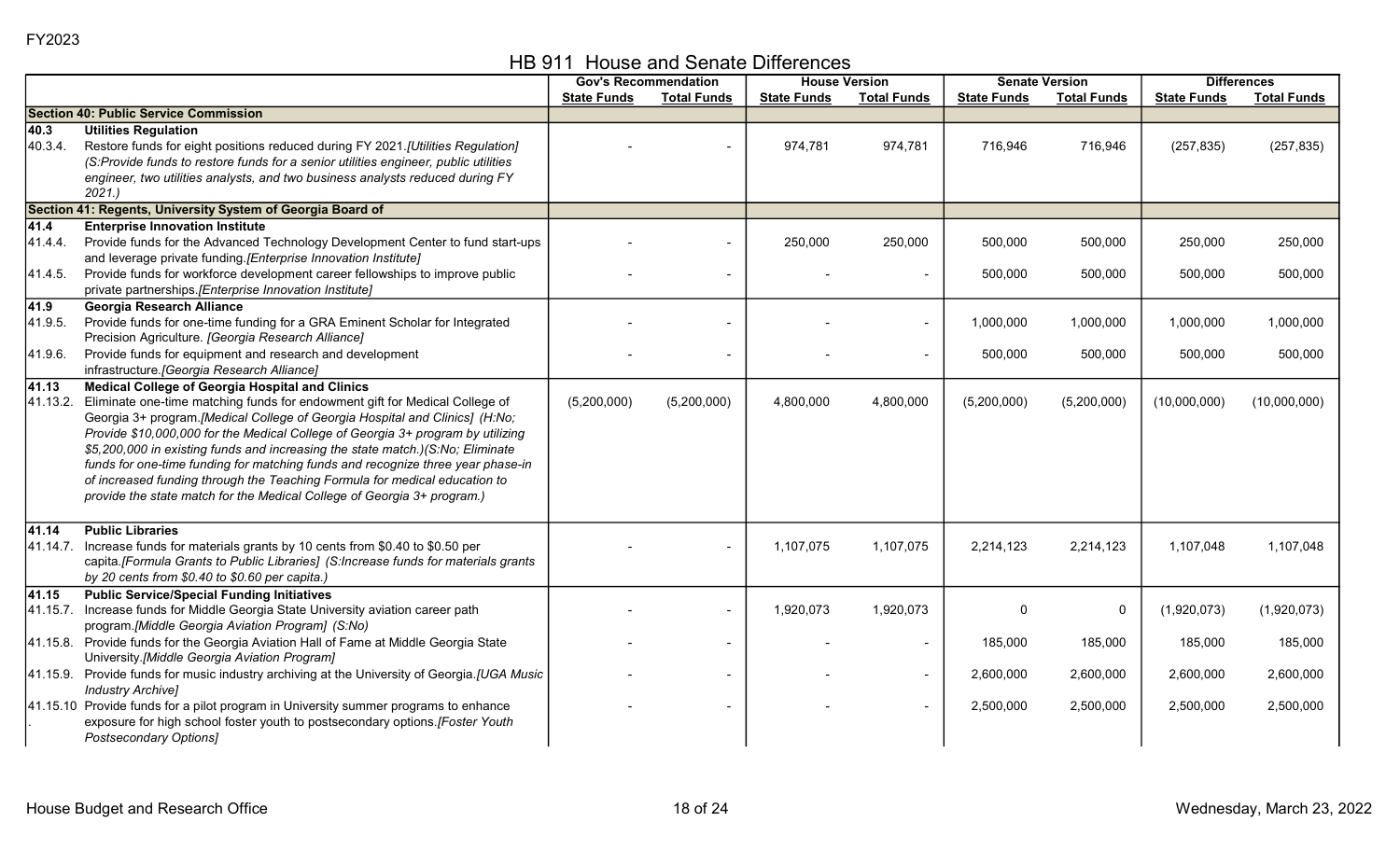HB 911 House and Senate Differences

|                   |                                                                                                                                                                                                                                                                                                                                                                                                                                                                                                                      |                    | <b>Gov's Recommendation</b> |                    | <b>House Version</b> |                    | <b>Senate Version</b> | <b>Differences</b> |                    |
|-------------------|----------------------------------------------------------------------------------------------------------------------------------------------------------------------------------------------------------------------------------------------------------------------------------------------------------------------------------------------------------------------------------------------------------------------------------------------------------------------------------------------------------------------|--------------------|-----------------------------|--------------------|----------------------|--------------------|-----------------------|--------------------|--------------------|
|                   |                                                                                                                                                                                                                                                                                                                                                                                                                                                                                                                      | <b>State Funds</b> | <b>Total Funds</b>          | <b>State Funds</b> | <b>Total Funds</b>   | <b>State Funds</b> | <b>Total Funds</b>    | <b>State Funds</b> | <b>Total Funds</b> |
| 41.18<br>41.18.4. | <b>Teaching</b><br>Increase funds to provide a \$5,000 cost-of-living adjustment for all full-time, benefit-<br>eligible state employees effective July 1, 2022 to address agency recruitment and<br>retention needs.[Resident Instruction] (S:Increase funds to provide a \$5,000 cost-                                                                                                                                                                                                                             | 219,058,025        | 219,058,025                 | 219,180,733        | 219,180,733          | 206,782,936        | 206,782,936           | (12, 397, 797)     | (12, 397, 797)     |
|                   | of-living adjustment for all full-time, benefit-eligible state employees effective July<br>1, 2022 to address agency recruitment and retention needs and reflect an update<br>to calculation methodology to provide greater Teaching formula fidelity.)                                                                                                                                                                                                                                                              |                    |                             |                    |                      |                    |                       |                    |                    |
|                   | 41.18.8. Provide funds to launch an online elementary education degree program at<br>Valdosta State University. [Resident Instruction] (H:Yes)                                                                                                                                                                                                                                                                                                                                                                       | 300,000            | 300,000                     | $\Omega$           | $\mathbf 0$          | 300,000            | 300,000               | 300,000            | 300,000            |
|                   | 41.18.13 Provide funds to begin an elementary education degree program at Savannah<br>State University.[Resident Instruction] (H:Yes)                                                                                                                                                                                                                                                                                                                                                                                | 300,000            | 300,000                     | 0                  | $\mathbf 0$          | 300,000            | 300,000               | 300,000            | 300,000            |
|                   | 41.18.14 Provide funds for a virtual classroom environment to train teacher candidates at<br>Albany State University and Fort Valley State University. [Resident Instruction]<br>(H:Yes)                                                                                                                                                                                                                                                                                                                             | 14,000             | 14,000                      | $\mathbf{0}$       | 0                    | 14,000             | 14,000                | 14,000             | 14,000             |
|                   | 41.18.17 Increase funds for the UGA Small Business Development Center for multilingual<br>support. [Resident Instruction] (S:Increase funds for the UGA Small Business<br>Development Center for multilingual support and provide an opportunity for<br>students in foreign language programs to provide translation services.)                                                                                                                                                                                      |                    |                             | 49,500             | 49,500               | 16,500             | 16,500                | (33,000)           | (33,000)           |
|                   | Section 44: Student Finance Commission, Georgia                                                                                                                                                                                                                                                                                                                                                                                                                                                                      |                    |                             |                    |                      |                    |                       |                    |                    |
| 44.1<br>44.1.8.   | <b>Commission Administration (GSFC)</b><br>Restore funds for operating expenses and increase funds for five loan servicing<br>positions, six program specialist positions, two accounting positions, and four<br>contract IT developers to implement expanded and new programs. [Commission<br>Administration (GSFC)] (S:Increase funds for five loan servicing positions, one<br>business support analyst position, and four contract information technology<br>developers to implement expanded and new programs.) |                    |                             | 1,622,865          | 1,622,865            | 937,579            | 937,579               | (685, 286)         | (685, 286)         |
| 44.3<br>44.3.1.   | <b>Engineer Scholarship</b><br>Increase funds to provide a total of 720 awards annually. [Engineer Scholarship]<br>(S:No)                                                                                                                                                                                                                                                                                                                                                                                            |                    | $\overline{\phantom{a}}$    | 113,050            | 113,050              | $\mathbf{0}$       | 0                     | (113,050)          | (113,050)          |
| 44.6<br>44.6.3.   | <b>HOPE Grant</b><br>Increase funds for scholarships for students enrolled in strategic high-demand<br>career programs.[HOPE Career Grant]                                                                                                                                                                                                                                                                                                                                                                           |                    |                             |                    |                      | 1,816,277          | 1,816,277             | 1,816,277          | 1,816,277          |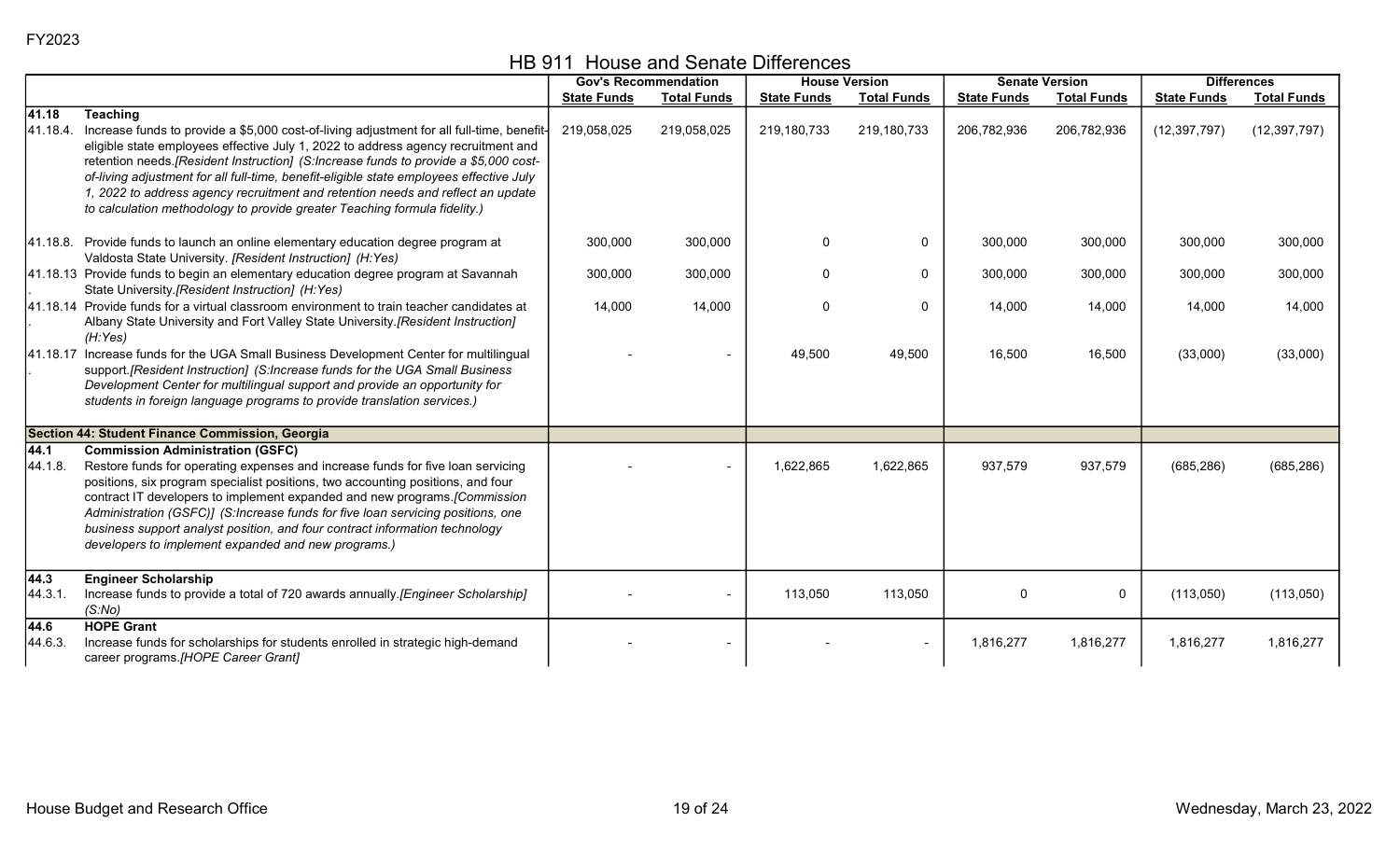|                   |                                                                                                                                                                                                                                                                                                                                                                                                                                                                                                                                                        |                    | <b>Gov's Recommendation</b> |                    | <b>House Version</b> | <b>Senate Version</b> |                    | <b>Differences</b> |                    |
|-------------------|--------------------------------------------------------------------------------------------------------------------------------------------------------------------------------------------------------------------------------------------------------------------------------------------------------------------------------------------------------------------------------------------------------------------------------------------------------------------------------------------------------------------------------------------------------|--------------------|-----------------------------|--------------------|----------------------|-----------------------|--------------------|--------------------|--------------------|
|                   |                                                                                                                                                                                                                                                                                                                                                                                                                                                                                                                                                        | <b>State Funds</b> | <b>Total Funds</b>          | <b>State Funds</b> | <b>Total Funds</b>   | <b>State Funds</b>    | <b>Total Funds</b> | <b>State Funds</b> | <b>Total Funds</b> |
| 44.7<br>44.7.1.   | <b>HOPE High School Equivalency Exam</b><br>Increase funds to restructure the HOPE GED program to support equivalency<br>exam costs for eligible test takers across the state. [HOPE High School<br>Equivalency Exam] (H:Yes; Utilize existing funds to restructure the HOPE GED<br>program to support equivalency exam costs for eligible test takers across the<br>state.)(S:Increase funds to restructure the HOPE High School Equivalency Exam<br>program to support equivalency exam costs for eligible test takers across the<br>state.)         | 1,378,333          | 1,378,333                   | $\mathbf{0}$       | $\mathbf{0}$         | 1,378,333             | 1,378,333          | 1,378,333          | 1,378,333          |
| 44.7.2.           | Change the name of the HOPE GED program to the HOPE High School<br>Equivalency Exam program. [HOPE High School Equivalency Exam] (S:Yes)                                                                                                                                                                                                                                                                                                                                                                                                               |                    |                             |                    |                      | $\mathbf{0}$          | 0                  | $\Omega$           | 0                  |
| 44.7.3.           | Reflect a new purpose statement.[HOPE High School Equivalency Exam] (S:Yes)                                                                                                                                                                                                                                                                                                                                                                                                                                                                            |                    |                             |                    |                      | $\mathbf 0$           | $\mathbf{0}$       | 0                  | 0                  |
| 44.8<br>44.8.1.   | <b>HOPE Scholarships - Private Schools</b><br>Increase funds to increase the award amount for HOPE Scholarships - Private<br>Schools by 6%.[HOPE Scholarships - Private Schools] (S:No)                                                                                                                                                                                                                                                                                                                                                                |                    |                             | 4,132,189          | 4,132,189            | 0                     | 0                  | (4, 132, 189)      | (4, 132, 189)      |
| 44.15<br>44.15.1. | <b>Service Cancelable Loans</b><br>Increase funds for service cancelable loan payments to provide for recruitment and<br>retention for full-time medical examiners employed by the Georgia Bureau of<br>Investigation.[GBI Medical Examiner Loan Payment] (S:Increase funds for service<br>cancelable loan payments to provide for recruitment and retention for full-time<br>medical examiners by canceling one year of loan repayments for every two years<br>employed by the Georgia Bureau of Investigation.)                                      |                    |                             | 260,000            | 360,000              | 260,000               | 360,000            | $\Omega$           | $\mathbf{0}$       |
|                   | 44.15.2. Increase funds to meet the projected need for the Georgia National Guard<br>Scholarship. [Georgia National Guard Scholarship] (S:Increase funds to meet the<br>projected need for the Georgia National Guard Scholarship and provide that one<br>year of loan repayments are canceled for every two years served in the Georgia<br>National Guard.)                                                                                                                                                                                           |                    |                             | 700,000            | 700,000              | 700,000               | 700,000            | 0                  | $\mathbf 0$        |
|                   | 44.15.3. Provide service cancelable loans to active local or state law enforcement officers<br>to pursue degrees in a criminal justice or relevant social science field.[Georgia<br>Law Enforcement Officer Loan] (S:Increase funds to provide service cancelable<br>loans to active local or state law enforcement officers to pursue degrees in a<br>criminal justice or relevant social science field and provide that one year of loan<br>repayments are canceled for every two years served as a law enforcement officer<br>in Georgia.)          |                    |                             | 1,440,000          | 1,440,000            | 1,440,000             | 1,440,000          | $\Omega$           | $\mathbf 0$        |
|                   | 44.15.4. Utilize \$10,000,000 in other funds to provide service cancelable loans to Georgia<br>residents enrolled in degree programs in qualified behavioral health<br>professions.[Mental Health Provider Service Cancelable Loan] (H:Yes)(S:Utilize<br>\$10,000,000 in other funds to provide service cancelable loans to Georgia<br>residents enrolled in degree programs in qualified behavioral health professions<br>and provide that one year of loan repayments are canceled for every two years<br>working in behavioral health professions.) |                    |                             | $\mathbf{0}$       | 10,000,000           | $\Omega$              | 10,000,000         | $\mathbf 0$        | $\mathbf{0}$       |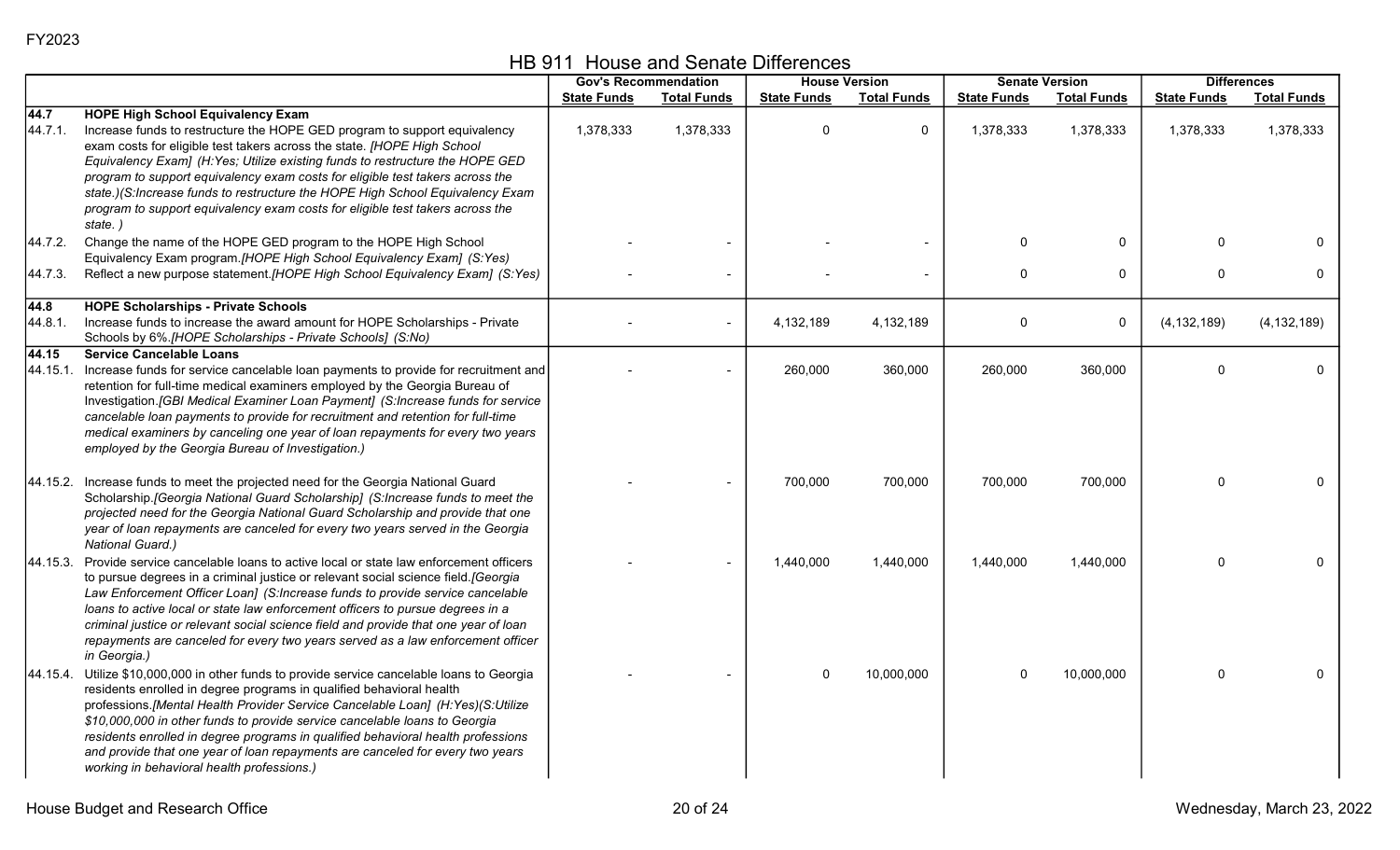| HB 911 House and Senate Differences |  |
|-------------------------------------|--|
|-------------------------------------|--|

|                          |                                                                                                                                                                                                                                                                                                                                                                                                                                                                                                                                                                                                                                                                                                                                                                                                                                                                                                                     |                         | <b>Gov's Recommendation</b> |                         | <b>House Version</b>    |                         | <b>Senate Version</b>   | <b>Differences</b>     |                        |
|--------------------------|---------------------------------------------------------------------------------------------------------------------------------------------------------------------------------------------------------------------------------------------------------------------------------------------------------------------------------------------------------------------------------------------------------------------------------------------------------------------------------------------------------------------------------------------------------------------------------------------------------------------------------------------------------------------------------------------------------------------------------------------------------------------------------------------------------------------------------------------------------------------------------------------------------------------|-------------------------|-----------------------------|-------------------------|-------------------------|-------------------------|-------------------------|------------------------|------------------------|
|                          |                                                                                                                                                                                                                                                                                                                                                                                                                                                                                                                                                                                                                                                                                                                                                                                                                                                                                                                     | <b>State Funds</b>      | <b>Total Funds</b>          | <b>State Funds</b>      | <b>Total Funds</b>      | <b>State Funds</b>      | <b>Total Funds</b>      | <b>State Funds</b>     | <b>Total Funds</b>     |
| 44.16<br>44.16.1.        | <b>Tuition Equalization Grants</b><br>Provide funds to increase the award amount from \$850 to \$900 per year.[Tuition<br>Equalization Grants] (S:Yes; Utilize existing funds to increase the award amount<br>from \$850 to \$900 per year.)                                                                                                                                                                                                                                                                                                                                                                                                                                                                                                                                                                                                                                                                        |                         |                             | 2,600,000               | 2,600,000               | O                       | 0                       | (2,600,000)            | (2,600,000)            |
|                          | 44.16.2. Utilize one quarter of existing funds (\$5,139,266) for refocusing the Tuition<br>Equalization Grants on high demand fields including engineering, nursing,<br>computer science and teaching in STEM fields to fulfill workforce needs.[Tuition<br>Equalization Grants] (S:Yes)                                                                                                                                                                                                                                                                                                                                                                                                                                                                                                                                                                                                                            |                         |                             |                         |                         | $\mathbf{0}$            | $\mathbf 0$             | $\Omega$               | $\Omega$               |
|                          | Section 46: Technical College System of Georgia                                                                                                                                                                                                                                                                                                                                                                                                                                                                                                                                                                                                                                                                                                                                                                                                                                                                     |                         |                             |                         |                         |                         |                         |                        |                        |
| 46.4<br>46.4.1.          | <b>Workforce Development</b><br>Provide funds to establish the High-Demand Career Initiatives Program and<br>expand apprenticeship programs across the state.[Governor's Office of Workforce<br>Development] (H:Yes)(S:Provide funds to establish the High-Demand Career<br>Initiatives Program and expand apprenticeship programs across the state.)                                                                                                                                                                                                                                                                                                                                                                                                                                                                                                                                                               | 1,275,000               | 1,275,000                   | $\Omega$                | $\mathbf 0$             | 1,275,000               | 1,275,000               | 1,275,000              | 1,275,000              |
| 46.6                     | <b>Technical Education</b>                                                                                                                                                                                                                                                                                                                                                                                                                                                                                                                                                                                                                                                                                                                                                                                                                                                                                          |                         |                             |                         |                         |                         |                         |                        |                        |
| 46.6.9.                  | Provide funds for major repairs and renovations. [Credit Technical Instruction]<br>46.6.10. Provide funds to implement the Dual Achievement Program pilot (SB 204, 2021<br>Session).[Credit Technical Instruction]                                                                                                                                                                                                                                                                                                                                                                                                                                                                                                                                                                                                                                                                                                  | 22,000,000<br>5,171,180 | 22,000,000<br>5,171,180     | 22,000,000<br>2,396,750 | 22,000,000<br>2,396,750 | 23,000,000<br>5,171,180 | 23,000,000<br>5,171,180 | 1,000,000<br>2,774,430 | 1,000,000<br>2,774,430 |
|                          | 46.6.11. Increase funds to recognize high cost instructional programs. [Credit Technical<br>Instruction] (S:No)                                                                                                                                                                                                                                                                                                                                                                                                                                                                                                                                                                                                                                                                                                                                                                                                     |                         |                             | 15,000,000              | 15,000,000              | $\Omega$                | 0                       | (15,000,000)           | (15,000,000)           |
|                          | Section 47: Transportation, Department of                                                                                                                                                                                                                                                                                                                                                                                                                                                                                                                                                                                                                                                                                                                                                                                                                                                                           |                         |                             |                         |                         |                         |                         |                        |                        |
| 47.1<br>47.1.3.          | <b>Airport Aid</b><br>Dedicate \$16,359,425 in state general funds as Transportation Trust Funds to<br>reflect FY 2021 collections of Hotel/Motel Excise Tax and Highway Impact Fees<br>pursuant to HB 511 (2021 Session).[Airport Aid] (G:Yes)(H:Yes; Recognize<br>\$17,359,425 in state general funds to properly utilize Transportation Trust Funds<br>for Payments to Georgia Transportation Authority, Payments to Atlanta-Region<br>Transit Link Authority, Payments to State Road and Tollway Authority, and the<br>Transit Program in compliance with HB 511 (2021 Session).)(S: Yes; Recognize<br>\$17,359,425 in state general funds to utilize Transportation Trust Funds for<br>Payments to Georgia Transportation Authority, Payments to Atlanta-Region<br>Transit Link Authority, Payments to State Road and Tollway Authority, and the<br>Transit Program in compliance with HB 511 (2021 Session).) | $\Omega$                | 0                           | $\Omega$                | $\mathbf{0}$            | $\Omega$                | 0                       | $\Omega$               | $\mathbf{0}$           |
| 47.1.5.                  | Increase funds for airport aid.[Airport Aid] (S:Increase funds for Airport Aid with a<br>priority on safety.)                                                                                                                                                                                                                                                                                                                                                                                                                                                                                                                                                                                                                                                                                                                                                                                                       |                         |                             | 9,000,000               | 9,000,000               | 12,000,000              | 12,000,000              | 3,000,000              | 3,000,000              |
| $\sqrt{47.2}$<br>47.2.1. | <b>Capital Construction Projects</b><br>Increase funds for construction projects. [Capital Construction Projects]                                                                                                                                                                                                                                                                                                                                                                                                                                                                                                                                                                                                                                                                                                                                                                                                   |                         |                             | 14,364,890              | 14,364,890              | 14,716,369              | 14,716,369              | 351,479                | 351,479                |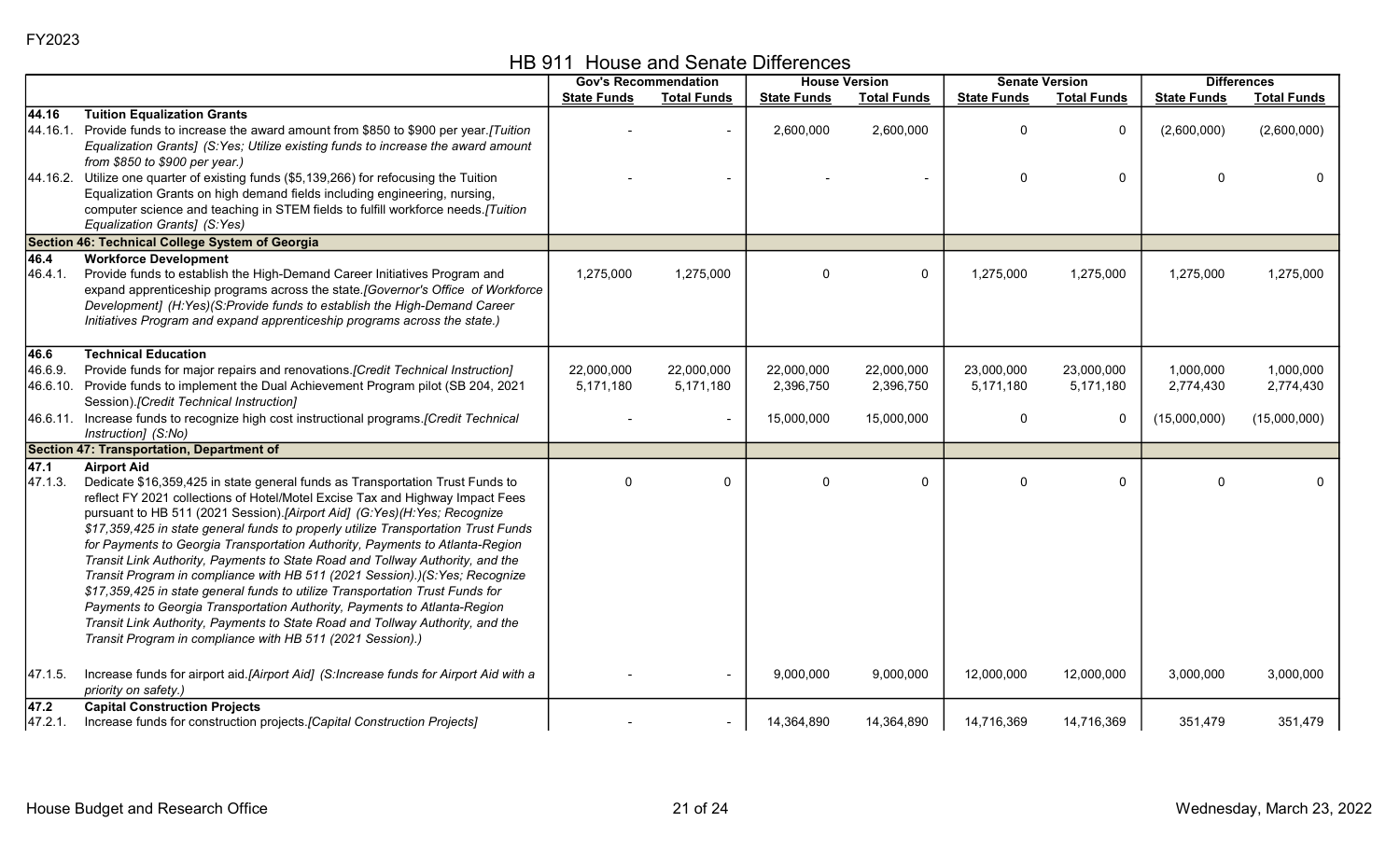|  | HB 911 House and Senate Differences |
|--|-------------------------------------|
|--|-------------------------------------|

|                 |                                                                                                                                                                                                                                                                                                                                                                                                                                                                                                                                                                                                                                                                                                                                                                                                                                                                                                                                             |                    | <b>Gov's Recommendation</b> | <b>House Version</b> |                    | <b>Senate Version</b> |                    |                    | <b>Differences</b> |
|-----------------|---------------------------------------------------------------------------------------------------------------------------------------------------------------------------------------------------------------------------------------------------------------------------------------------------------------------------------------------------------------------------------------------------------------------------------------------------------------------------------------------------------------------------------------------------------------------------------------------------------------------------------------------------------------------------------------------------------------------------------------------------------------------------------------------------------------------------------------------------------------------------------------------------------------------------------------------|--------------------|-----------------------------|----------------------|--------------------|-----------------------|--------------------|--------------------|--------------------|
|                 |                                                                                                                                                                                                                                                                                                                                                                                                                                                                                                                                                                                                                                                                                                                                                                                                                                                                                                                                             | <b>State Funds</b> | <b>Total Funds</b>          | <b>State Funds</b>   | <b>Total Funds</b> | <b>State Funds</b>    | <b>Total Funds</b> | <b>State Funds</b> | <b>Total Funds</b> |
| 47.10           | <b>Ports and Waterways</b><br>47.10.6. Dedicate \$1,358,395 in state general funds as Transportation Trust Funds to<br>reflect FY 2021 collections of Hotel/Motel Excise Tax and Highway Impact Fees<br>pursuant to HB 511 (2021 Session).[Ports and Waterways] (G:Yes)(H:Yes;<br>Recognize \$1,379,737 in state general funds to properly utilize Transportation<br>Trust Funds for Payments to Georgia Transportation Authority, Payments to<br>Atlanta-Region Transit Link Authority, Payments to State Road and Tollway<br>Authority, and the Transit Program in compliance with HB 511 (2021<br>Session).)(S:Yes; Recognize \$1,379,737 in state general funds to utilize<br>Transportation Trust Funds for Payments to Georgia Transportation Authority,<br>Payments to Atlanta-Region Transit Link Authority, Payments to State Road and<br>Tollway Authority, and the Transit Program in compliance with HB 511 (2021<br>Session).) | 0                  | 0                           | $\mathbf{0}$         | $\mathbf 0$        | $\Omega$              | 0                  | ∩                  | $\mathbf{0}$       |
| 47.12           | Rail<br>47.12.8. Dedicate \$444,281 in state general funds as Transportation Trust Funds to reflect<br>FY 2021 collections of Hotel/Motel Excise Tax and Highway Impact Fees pursuant<br>to HB 511 (2021 Session).[Rail] (G:Yes)(H:Yes; Recognize \$1,218,901 in state<br>general funds to properly utilize Transportation Trust Funds for Payments to<br>Georgia Transportation Authority, Payments to Atlanta-Region Transit Link<br>Authority, Payments to State Road and Tollway Authority, and the Transit Program<br>in compliance with HB 511 (2021 Session).)(S:Yes; Recognize \$1,218,901 in state<br>general funds to utilize Transportation Trust Funds for Payments to Georgia<br>Transportation Authority, Payments to Atlanta-Region Transit Link Authority,<br>Payments to State Road and Tollway Authority, and the Transit Program in<br>compliance with HB 511 (2021 Session).)                                           | 0                  | 0                           | $\mathbf{0}$         | $\mathbf 0$        | $\Omega$              | 0                  |                    | $\mathbf{0}$       |
| 47.15           | <b>Transit</b><br>47.15.7. Dedicate \$3,960,919 in state general funds as Transportation Trust Funds to<br>reflect FY 2021 collections of Hotel/Motel Excise Tax and Highway Impact Fees<br>pursuant to HB 511 (2021 Session).[Transit] (G:Yes)(H:Yes; Dedicate \$2,035,498<br>in state general funds as Transportation Trust Funds to reflect FY 2021 collections<br>of Hotel/Motel Excise Tax and Highway Impact Fees pursuant to HB 511 (2021<br>Session) and \$1,230,490 in Transit Trust Funds.)(S:Yes; Dedicate \$1,684,019 in<br>state general funds as Transportation Trust Funds to reflect FY 2021 collections of<br>Hotel/Motel Excise Tax and Highway Impact Fees pursuant to HB 511 (2021<br>Session) and \$1,230,490 in Transit Trust Funds and reduce funds.)                                                                                                                                                                | $\mathbf 0$        | 0                           | $\Omega$             | $\mathbf{0}$       | (351, 479)            | (351, 479)         | (351, 479)         | (351, 479)         |
|                 | Section 50: Georgia General Obligation Debt Sinking Fund                                                                                                                                                                                                                                                                                                                                                                                                                                                                                                                                                                                                                                                                                                                                                                                                                                                                                    |                    |                             |                      |                    |                       |                    |                    |                    |
| 50.1<br>50.1.3. | <b>GO Bonds Issued</b><br>Increase funds for debt service. [GO Bonds Issued] (S:No)                                                                                                                                                                                                                                                                                                                                                                                                                                                                                                                                                                                                                                                                                                                                                                                                                                                         | 38,671,289         | 38,671,289                  | 7,128,433            | 7,128,433          | $\mathbf 0$           | 0                  | (7, 128, 433)      | (7, 128, 433)      |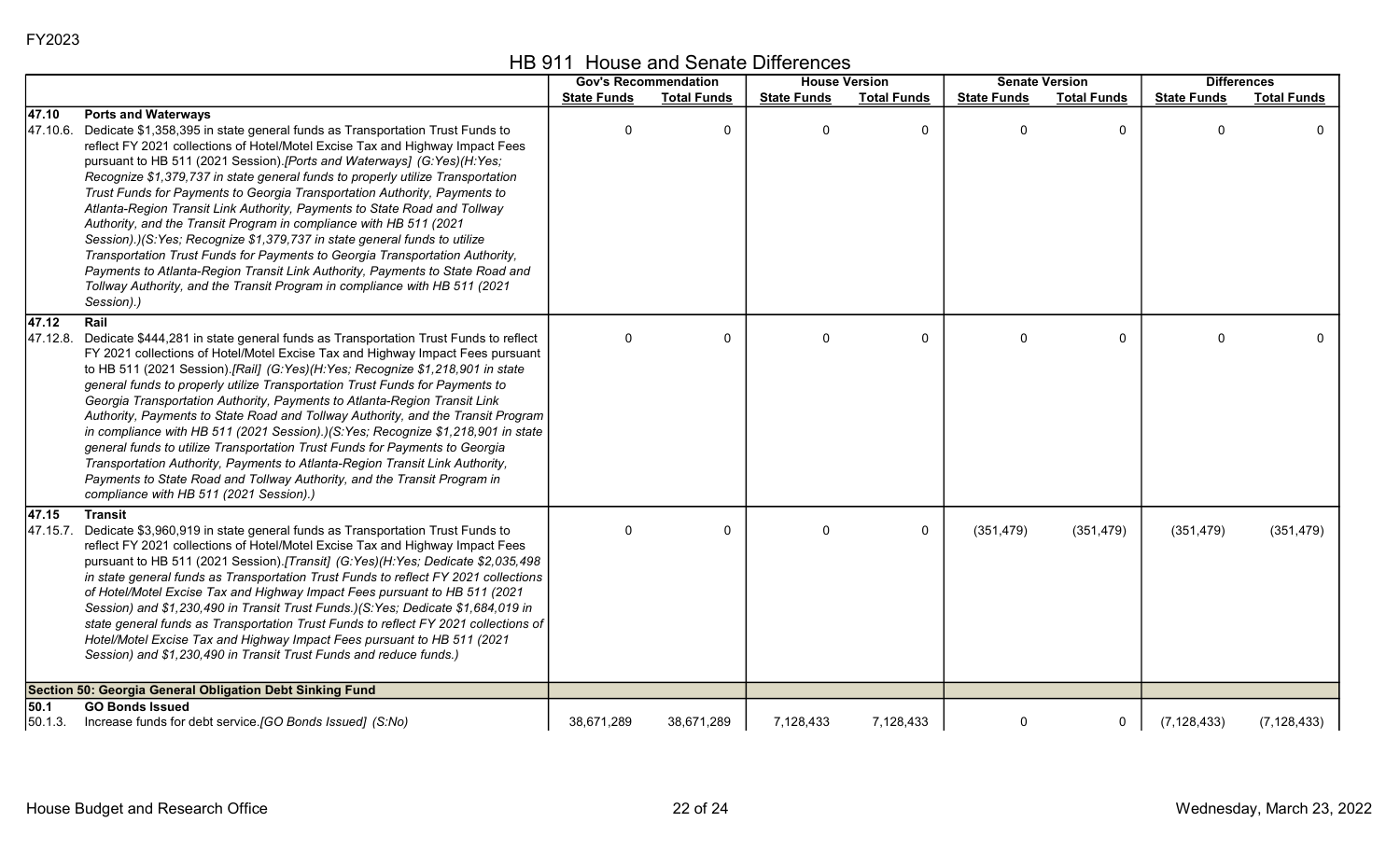|                 |                                                                                                                                                                                                                                                                                                                                                |                    | <b>Gov's Recommendation</b> |                    | <b>House Version</b> |                    | <b>Senate Version</b> |                    | <b>Differences</b> |  |
|-----------------|------------------------------------------------------------------------------------------------------------------------------------------------------------------------------------------------------------------------------------------------------------------------------------------------------------------------------------------------|--------------------|-----------------------------|--------------------|----------------------|--------------------|-----------------------|--------------------|--------------------|--|
|                 |                                                                                                                                                                                                                                                                                                                                                | <b>State Funds</b> | <b>Total Funds</b>          | <b>State Funds</b> | <b>Total Funds</b>   | <b>State Funds</b> | <b>Total Funds</b>    | <b>State Funds</b> | <b>Total Funds</b> |  |
|                 | 50.1.13. Replace \$83,547,459 in motor fuel funds with Transportation Trust Funds for debt<br>service on road and bridges. [Road and Bridge Projects Issued] (H:Yes)(S:Yes;<br>Replace \$83,898,938 in motor fuel funds with Transportation Trust Funds for debt<br>service on road and bridges.)                                              |                    |                             | $\Omega$           |                      | $\Omega$           | $\Omega$              | $\Omega$           |                    |  |
| 50.2            | <b>GO Bonds New</b>                                                                                                                                                                                                                                                                                                                            |                    |                             |                    |                      |                    |                       |                    |                    |  |
| 50.2.2.         | Increase funds for debt service. [GO Bonds New]<br>Board of Regents of the University System of Georgia                                                                                                                                                                                                                                        | 78,398,834         | 78,398,834                  | 83,002,034         | 83,002,034           | 87,356,914         | 87,356,914            | 4,354,880          | 4,354,880          |  |
| 50.2.3.<br>100. | [Bond # 18] Provide \$1,400,000 in 20-year bonds for renovations to the Science<br>Center Lab, Georgia Southern University - Armstrong Campus, Savannah,<br>Chatham County.(S:Provide \$2,800,000 in 20-year bonds for renovations to the<br>Science Center Lab, Georgia Southern University - Armstrong Campus,<br>Savannah, Chatham County.) |                    | $\blacksquare$              | 119,840            | 119,840              | 239,680            | 239,680               | 119,840            | 119,840            |  |
| 50.2.3.<br>102. | [Bond # 20] Provide \$2,100,000 in 20-year bonds for renovations to Lorberbaum<br>Hall, Dalton State College, Dalton, Whitfield County. (S:Provide \$4,100,000 in 20-<br>year bonds for renovations to Lorberbaum Hall, Dalton State College, Dalton,<br><b>Whitfield County.)</b>                                                             |                    |                             | 179,760            | 179,760              | 350,960            | 350,960               | 171,200            | 171,200            |  |
| 50.2.3.<br>104. | [Bond # 22] Provide \$1,000,000 in 20-year bonds to renovate Farbar Hall,<br>Valdosta State University, Valdosta, Lowndes County.(S:Provide \$2,000,000 in 20-<br>year bonds to renovate Farbar Hall, Valdosta State University, Valdosta, Lowndes<br>County.)                                                                                 |                    |                             | 85,600             | 85,600               | 171,200            | 171,200               | 85,600             | 85,600             |  |
| 50.2.3.<br>105. | [Bond # 23] Provide \$450,000 in 20-year bonds to renovate and expand the<br>Southside Library, South Georgia Regional Library System, Valdosta, Lowndes<br>County.(S:Provide \$500,000 in 20-year bonds to renovate and expand the<br>Southside Library, South Georgia Regional Library System, Valdosta, Lowndes<br>County.)                 |                    |                             | 38,520             | 38,520               | 42,800             | 42,800                | 4,280              | 4,280              |  |
| 50.2.3.<br>107. | [Bond # 25] Provide \$1,000,000 in 20-year bonds to construct addition to the<br>Richmond Hill Library, Statesboro Regional System, Richmond Hill, Bryan<br>County.(S:Provide \$2,000,000 in 20-year bonds to construct addition to the<br>Richmond Hill Library, Statesboro Regional System, Richmond Hill, Bryan<br>County.)                 |                    |                             | 85,600             | 85,600               | 171,200            | 171,200               | 85,600             | 85,600             |  |
| 50.2.3.<br>108. | [Bond # 26] Provide \$450,000 in 20-year bonds to renovate the Oconee County<br>Library, Athens Regional System, Watkinsville, Oconee County.(S:Provide<br>\$900,000 in 20-year bonds to renovate the Oconee County Library, Athens<br>Regional System, Watkinsville, Oconee County.)                                                          |                    |                             | 38,520             | 38,520               | 77,040             | 77,040                | 38,520             | 38,520             |  |
| 50.2.3.<br>109. | [Bond # 27] Provide \$700,000 in 20-year bonds to fund renovations and expansion<br>of the Riverdale Brach, Clayton County Library System, Riverdale, Clayton<br>County.(S:Provide \$1,400,000 in 20-year bonds to fund renovations and<br>expansion of the Riverdale Brach, Clayton County Library System, Riverdale,<br>Clayton County.)     |                    |                             | 59,920             | 59,920               | 119,840            | 119,840               | 59,920             | 59,920             |  |
| 50.2.3.<br>110. | [Bond # 28] Provide \$900,000 in 20-year bonds to renovate McDonough Public<br>Library, Henry County Library System, McDonough, Henry County.                                                                                                                                                                                                  |                    |                             |                    |                      | 77,040             | 77,040                | 77,040             | 77,040             |  |